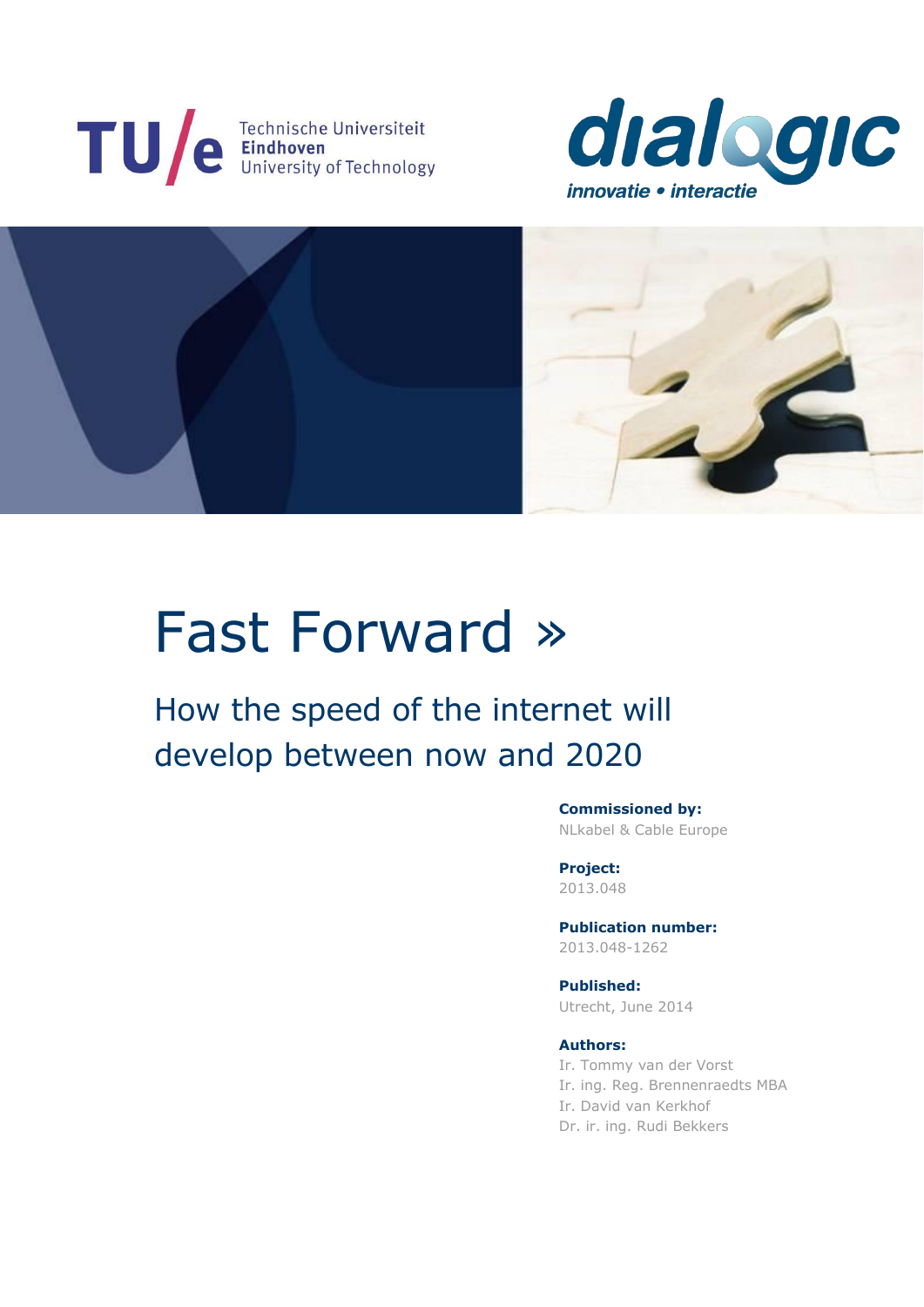# <span id="page-1-0"></span>**Management summary**

This study provides insight in the future upload and download bandwidth demand for residential broadband connections, by answering the following research question:

#### *How will upload and download bandwidth change between now and 2020?*

Dutch consultancy Dialogic and the Eindhoven University of Technology were commissioned by NLkabel and Cable Europe to carry out this study. Dialogic is an independent research consultancy, focused on innovation and specializing in telecommunications. The Eindhoven University of Technology (TU/e) is a large research and educational institute, and has already collaborated with Dialogic on a variety of projects.

It is important to recognize that residential broadband speed demand has a very diverse character. Households vary considerably in their intensity of use, the type of applications they use their connection for, and the amount of traffic these applications generate. In this study, we address this diversity by differentiating between different categories of users, and our overall outcomes are averages over these categories. While the development of the demand for upload speed is related to that of download speeds, their developments are not necessarily identical. Among other things, download speeds are sometimes more critical to users as they are often 'waiting' to consume content or use an application, while they are typically less pressed when uploading data. However, down- and upload speeds are closely entwined.

In this study, a prospective quantitative model of bandwidth demand was developed in order to answer the research question. [Figure 1](#page-2-0) shows the estimated rise in demand over the coming seven years, expressed as the average speed of a sufficient subscription. This means that this subscription satisfies the demand of the average user. In 2013, the average sufficient provisioned speeds are estimated as 15.3 Mbit/s (downstream) and around 1.6 Mbit/s (upstream). Note that this is an average: very large differences exist between different user groups. The demand for bandwidth is expected to grow exponentially over the next seven years. The CAGR (compound annual growth rate) is 40% for downstream and 44% for upstream traffic demand. In 2020, sufficient subscription speeds for the average user are forecast to be approximately 165 Mbit/s (downstream) and 20 Mbit/s (upstream).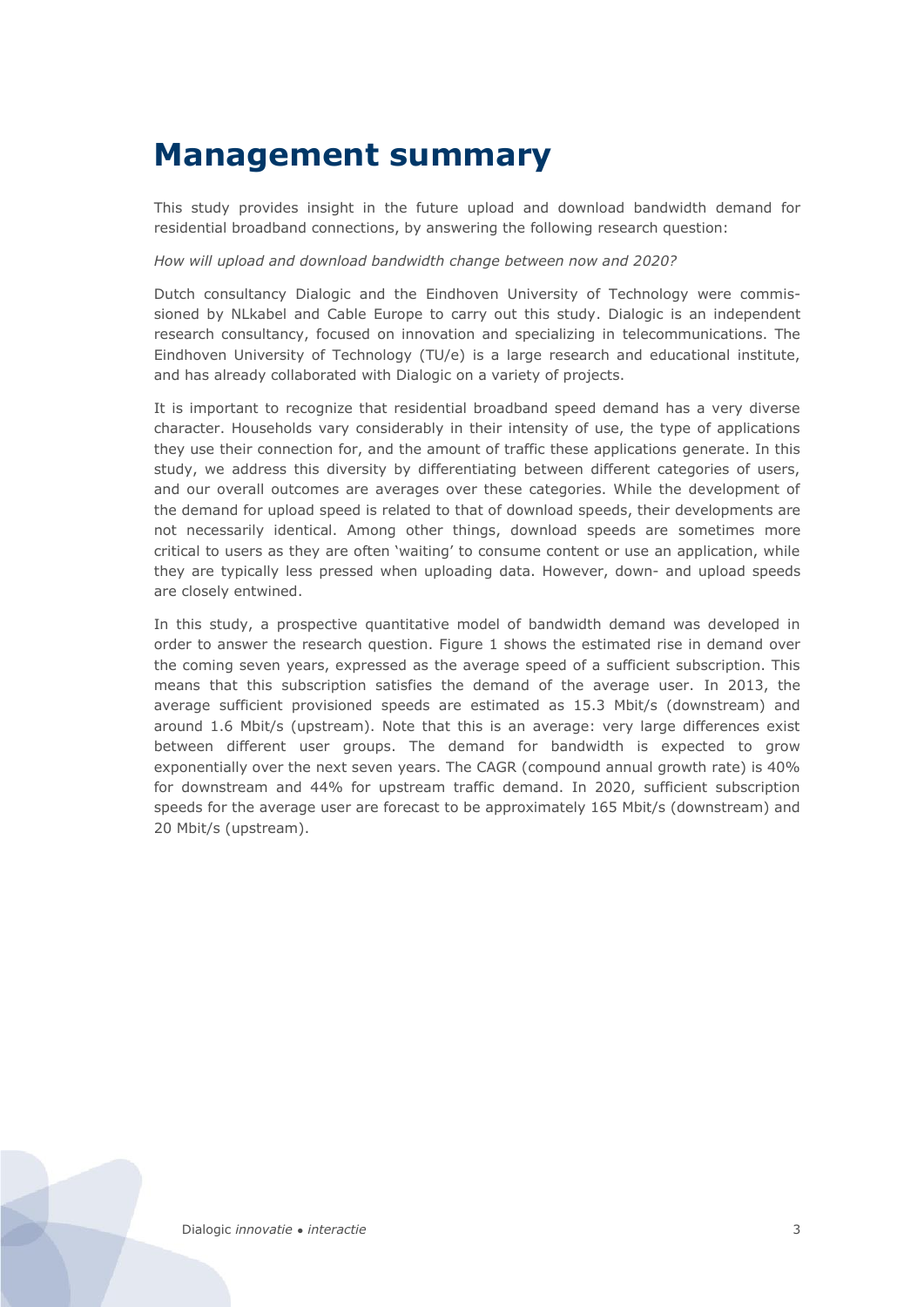



<span id="page-2-0"></span>*Figure 1. Estimated growth in traffic volume demand relative to 2013 according to our model*

The subscription speeds presented in [Figure 1](#page-2-0) were computed by estimating the total demand for traffic volume per day, and calculating the relative urgency of that traffic (the time in which it is to be transmitted). Traffic volume was estimated per user group and per service category. The following pictures show which services drive the need for more bandwidth.



**Estimated upstream demand for services in the period 2013-2020**

*Figure 2. Projected average daily volume of upstream traffic per residential subscription for the years 2013-2020*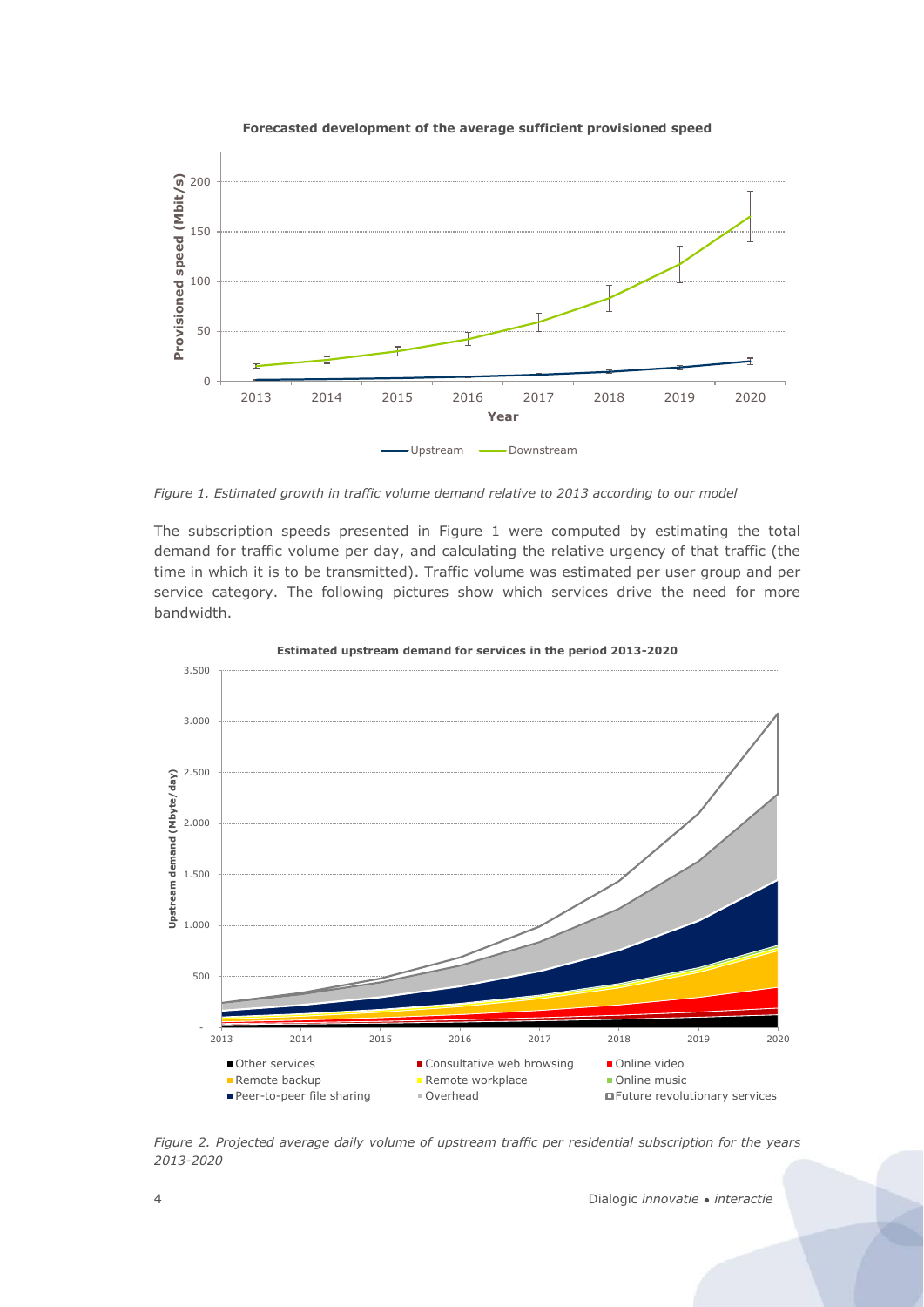

<span id="page-3-0"></span>*Figure 3. Projected average daily volume of downstream traffic per residential subscription for the years 2013-2020*

The first figure above shows the projected volume of upstream traffic demand by service for the period 2013-2020. We estimate that in addition to future revolutionary services, overhead traffic and peer-to-peer file sharing will continue to comprise the majority of the upload traffic. Since overhead traffic partly consists of acknowledgement traffic, this demand is mainly driven by high download demand. Peer-to-peer traffic is modeled to be supply-driven rather than demand-driven, and is therefore subject to the growth of the upstream demand. Other demanding services in 2020 are remote backup services, online video and future revolutionary services. The future revolutionary services are modeled by means of a probability distribution of the impact of revolutions and their expected occurrence frequency. These services could for instance be comprised by a surge in the number of connected devices and accompanying services in a household. The estimated demand for daily upstream traffic in 2020 will average at just over 3,000 Mbyte per day.

[Figure 3](#page-3-0) presents the estimated volume of downstream traffic demand for the same period. We found that the majority of downstream demand is from online video. Traffic for consultative, overhead and peer-to-peer file sharing are expected to require significant demand. Again, the future revolutionary services also comprise a large part of the traffic in 2020. The total downstream demand for 2020 is estimated at almost 8,000 Mbyte per day.

For our estimates, we distinguished different user groups: power users, innovators, mainstream users and laggards. Take-up of the traffic demand for services is not only caused by the increased intensity of services, but also because more users will start using them.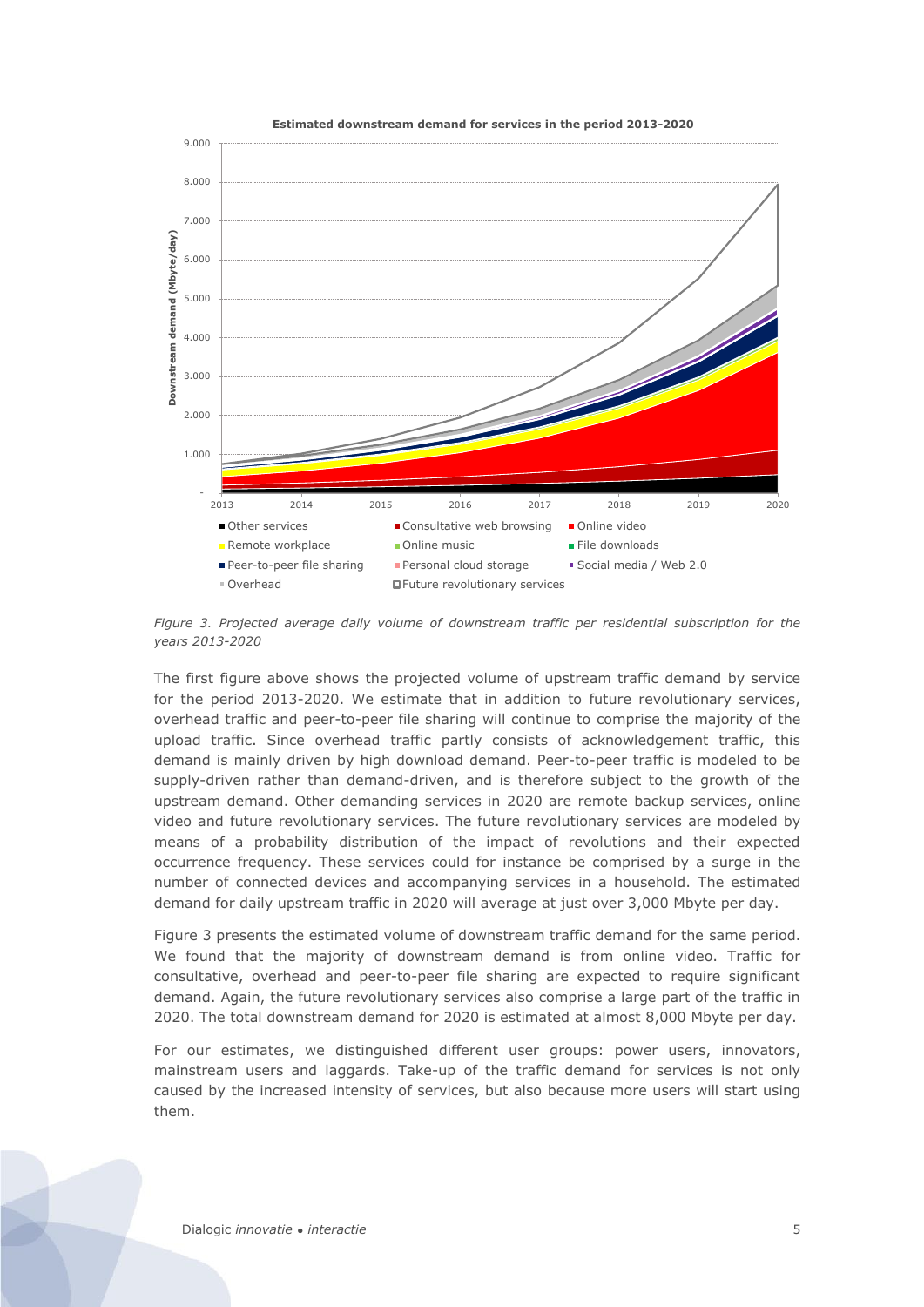<span id="page-4-0"></span>*Table 1. Estimated development of average sufficient provisioned speeds (in Mbit/s) for different user groups*

|                     |             | 2013  | 2014                                                                                                                                                                                                                                                                                                | 2015  | 2016  | 2017  | 2018  | 2019  | 2020   |
|---------------------|-------------|-------|-----------------------------------------------------------------------------------------------------------------------------------------------------------------------------------------------------------------------------------------------------------------------------------------------------|-------|-------|-------|-------|-------|--------|
| Power               | Up          | 29.2  | 40.8                                                                                                                                                                                                                                                                                                | 57.2  | 80.2  | 112.7 | 158.6 | 223.4 | 314.9  |
| $users*$            | Down        | 142.4 | 191.4                                                                                                                                                                                                                                                                                               | 257.5 | 346.9 | 467.9 | 631.6 | 853.5 | 1154.5 |
| * Note power users: |             |       | The estimations for the sufficient provisioned speeds for power users are<br>based on a different method in which traffic for peer-to-peer is modeled to<br>be supply-driven rather than demand-driven. This means that the power<br>users will always maximally utilize the provisioned bandwidth. |       |       |       |       |       |        |
| <b>Innovators</b>   | Up          | 3.7   | 5.2                                                                                                                                                                                                                                                                                                 | 7.3   | 10.3  | 14.4  | 20.4  | 28.8  | 40.8   |
|                     | Down        | 44.0  | 59.0                                                                                                                                                                                                                                                                                                | 79.3  | 106.7 | 143.7 | 193.6 | 261.2 | 352.7  |
| Mainstream          | Up          | 0.3   | 0.5                                                                                                                                                                                                                                                                                                 | 0.7   | 0.9   | 1.3   | 1.8   | 2.5   | 3.5    |
| users               | Down        | 6.4   | 8.7                                                                                                                                                                                                                                                                                                 | 11.7  | 15.9  | 21.6  | 29.4  | 40.1  | 54.6   |
| Laggards            | Up          | 0.1   | 0.1                                                                                                                                                                                                                                                                                                 | 0.2   | 0.2   | 0.3   | 0.5   | 0.6   | 0.8    |
|                     | Down        | 0.8   | 1.1                                                                                                                                                                                                                                                                                                 | 1.4   | 1.9   | 2.6   | 3.6   | 4.9   | 6.6    |
| <b>All users</b>    | <b>Up</b>   | 1.6   | 2.2                                                                                                                                                                                                                                                                                                 | 3.2   | 4.6   | 6.7   | 9.6   | 13.9  | 20.1   |
|                     | <b>Down</b> | 15.3  | 21.4                                                                                                                                                                                                                                                                                                | 30.0  | 42.2  | 59.3  | 83.4  | 117.4 | 165.4  |

[Table 1](#page-4-0) shows the estimated development of subscription speeds that will be sufficient for the various user groups. We found that power users have an extreme usage pattern compared to the other groups. The power users, who account for 2 percent of the users have an estimated demand of 1,155 Mbit/s downstream and 315 Mbit/s upstream in 2020. Laggards exhibit a considerable different usage pattern: they have an estimated downstream demand of 6.6 Mbit/s and an upstream demand of 0.8 Mbit/s in 2020.

A schematic overview of the methodology used in this study is presented in [Figure 4.](#page-4-1) Firstly, we estimated the current aggregate traffic demand and translated this into the current aggregate bandwidth demand. In addition to this translation, we divided the current traffic demand into demand by user group and demand by service. The growth leading to future demand was estimated for each category. We separately estimated the demand for 'revolutionary services' – services that do not yet exist but are expected to in the future.



<span id="page-4-1"></span>*Figure 4. Schematic overview of the demand model*

Based on future demand by user group, by service and for revolutionary services, we estimated future aggregate traffic demand. This demand was subsequently translated into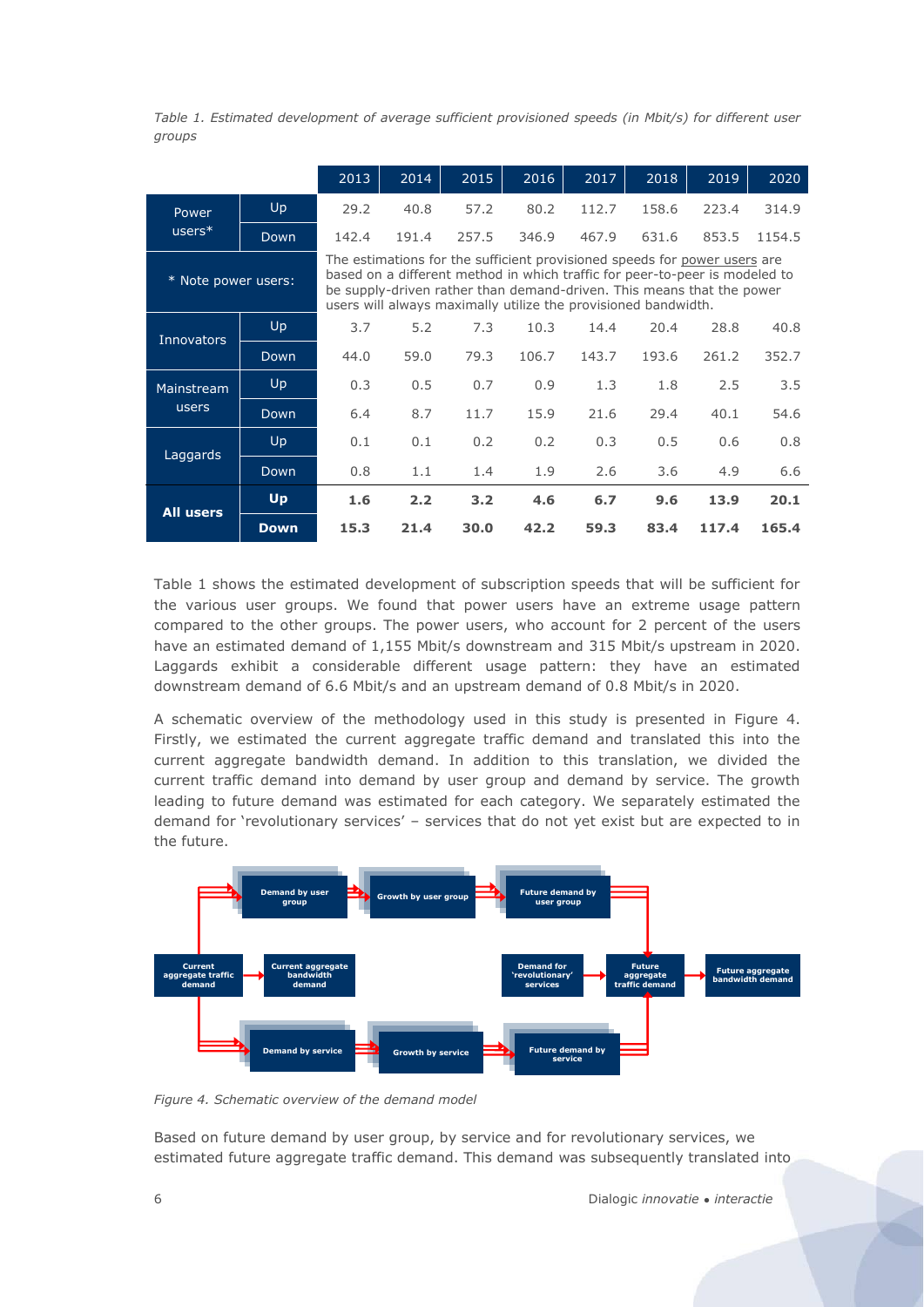bandwidth demand, analogous to the translation of current traffic demand into bandwidth demand.

The estimates of current demand are based on quantitative data from several sources, mainly Sandvine's Global Internet Phenomena, Cisco's Visual Networking Index (VNI) and three Dutch network operators' recent measurements of cable networks. These measurements were conducted both on Hybrid Fiber-Coaxial networks (HFC) as well as FttH networks. The divisions by service and by user group are based on the literature review and expert interviews, as are the estimates for growth in demand.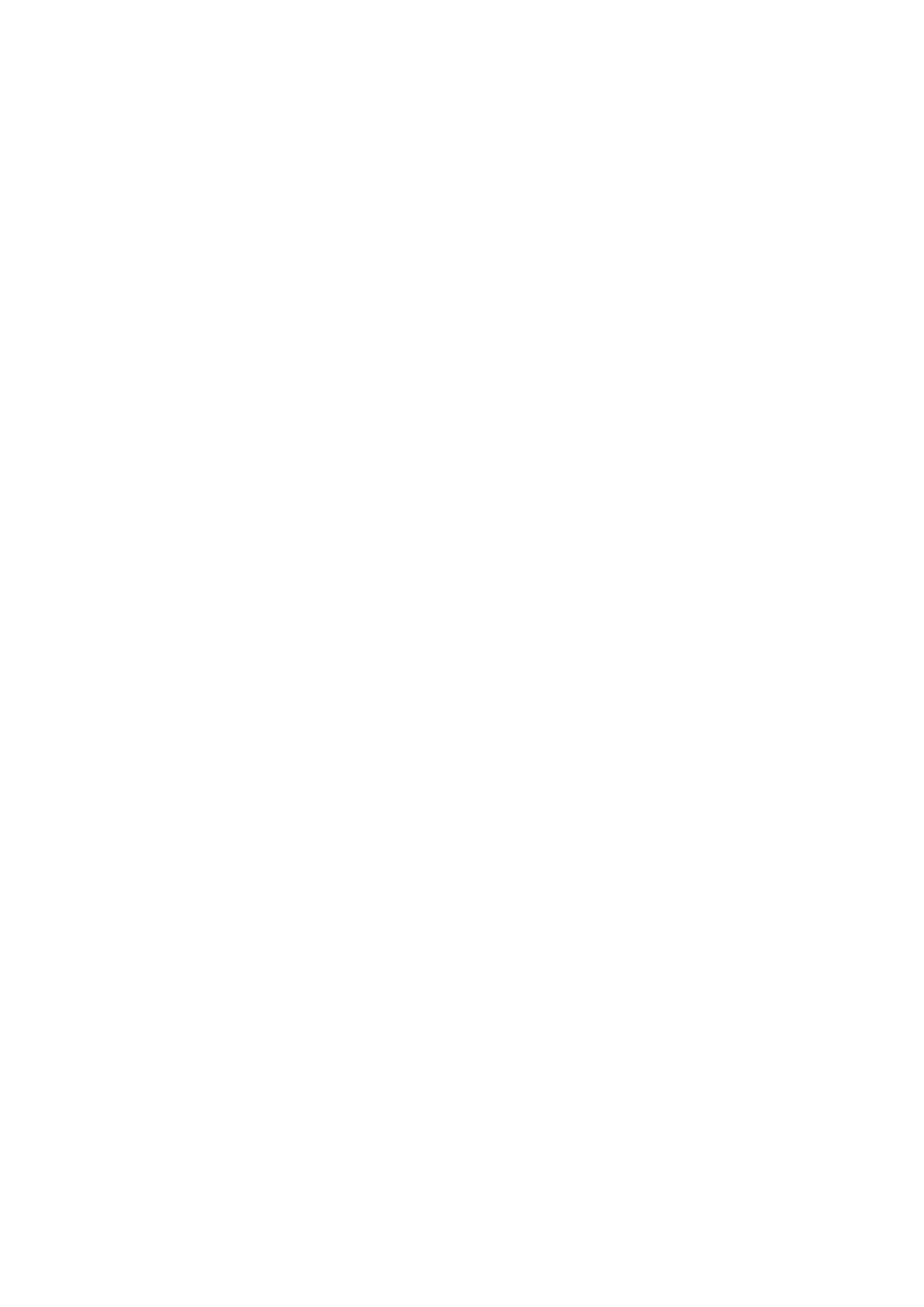# **Table of contents**

| 1.                 |  |
|--------------------|--|
| 1.1                |  |
| 1.2                |  |
| 1.3                |  |
| $2^{\circ}$        |  |
| 2.1                |  |
| 2.2                |  |
| 2.3                |  |
| 2.4                |  |
| 2.5                |  |
| 2.6                |  |
| 3 <sup>7</sup>     |  |
| 3.1                |  |
| 3.2                |  |
| 3.3                |  |
| 3.4                |  |
| 3.5                |  |
| 3.6                |  |
| 3.7                |  |
| 4                  |  |
| 4.1                |  |
| 4.2                |  |
| 4.3                |  |
| 4.4                |  |
| 5                  |  |
| 5.1                |  |
| 5.2                |  |
| 5.3                |  |
| 5.4                |  |
|                    |  |
| 6.1                |  |
| 6.2                |  |
| 6.3                |  |
| 6.4                |  |
| 7                  |  |
| 7.1                |  |
| 7.2                |  |
| 7.3                |  |
| <b>Appendix A.</b> |  |
|                    |  |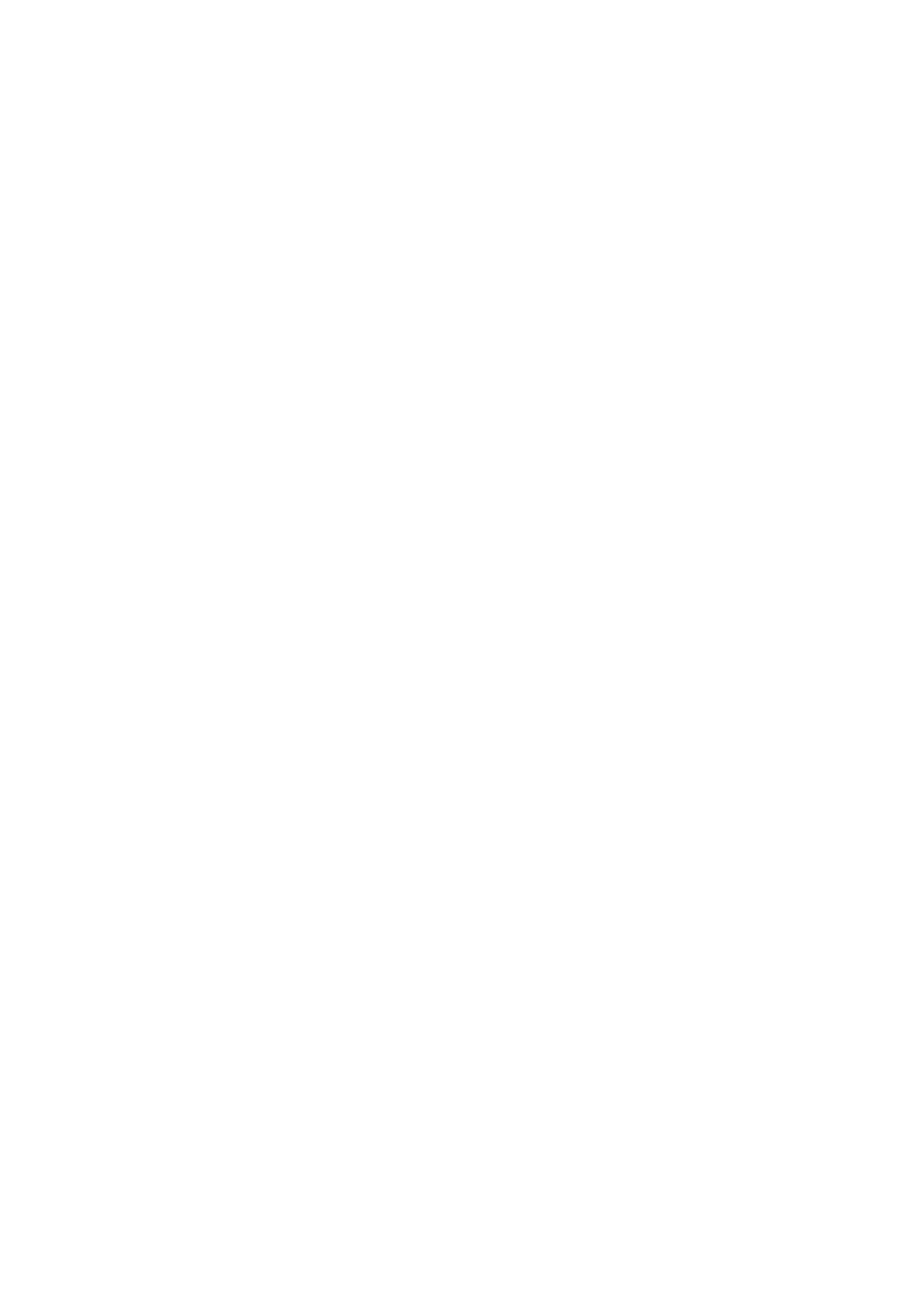# <span id="page-9-0"></span>**1 Introduction**

Ever since the introduction of the internet, the demand for bandwidth has continued to grow. Even though home access connections provide generous amounts of bandwidth nowadays, records are still being broken. A recent example is the network traffic record reached when Apple released its latest mobile operating system [\[13\].](#page-57-1) The end of growth in bandwidth demand seems to be nowhere in sight.

In this study, we predict the future demand for traffic and bandwidth. We mainly focus on the upstream bandwidth in that respect. However, since the upstream bandwidth is inextricably linked with the downstream bandwidth, the research will also research the latter.

# <span id="page-9-1"></span>**1.1 Research questions**

The central question in this study is "*How will upload and download bandwidth demand have developed by 2020?*" In order to provide the answer, we first need to address the following set of sub-questions:

- 1. To what extent do currently available applications contribute to upstream traffic?<sup>1</sup>
- 2. To what extent has the need for upstream traffic of currently available applications changed in recent years?
- 3. Which business applications require high upstream traffic?
- 4. To what extent will consumers use more business applications by 2020?
- 5. To what extent will consumers use other applications with a high demand for upstream traffic by 2020?
- 6. Which upstream and downstream speeds will be sufficient for future demand?

Our research focuses mainly on consumers in the Netherlands and other West European countries with highly developed broadband markets. Questions 1, 2 and 3 focus on the current situation, while the final three questions deal with the future development of consumer demand for internet traffic.

It is essential to decide on a time horizon in order to formulate conclusions relevant for defining policy as well as strategy. As the broadband market is highly dynamic, we have chosen a time horizon of seven years (until 2020).

# <span id="page-9-2"></span>**1.2 Status of the researchers**

 $\overline{a}$ 

This study was conducted by Dialogic *innovatie & interactie* and the Eindhoven University of Technology (TU/e). Dialogic is a research consultancy in the Netherlands, focused on innovation and specializing in telecommunications. In the past fifteen years Dialogic has conducted studies for many clients in the public and private domain, in both the Netherlands and internationally. Examples are ACM (the Dutch national regulatory

 $1$  With respect to both upstream and downstream traffic, we distinguish between volume and (peak) speeds/capacity. Throughout this document we use upstream or downstream *traffic* to indicate volume.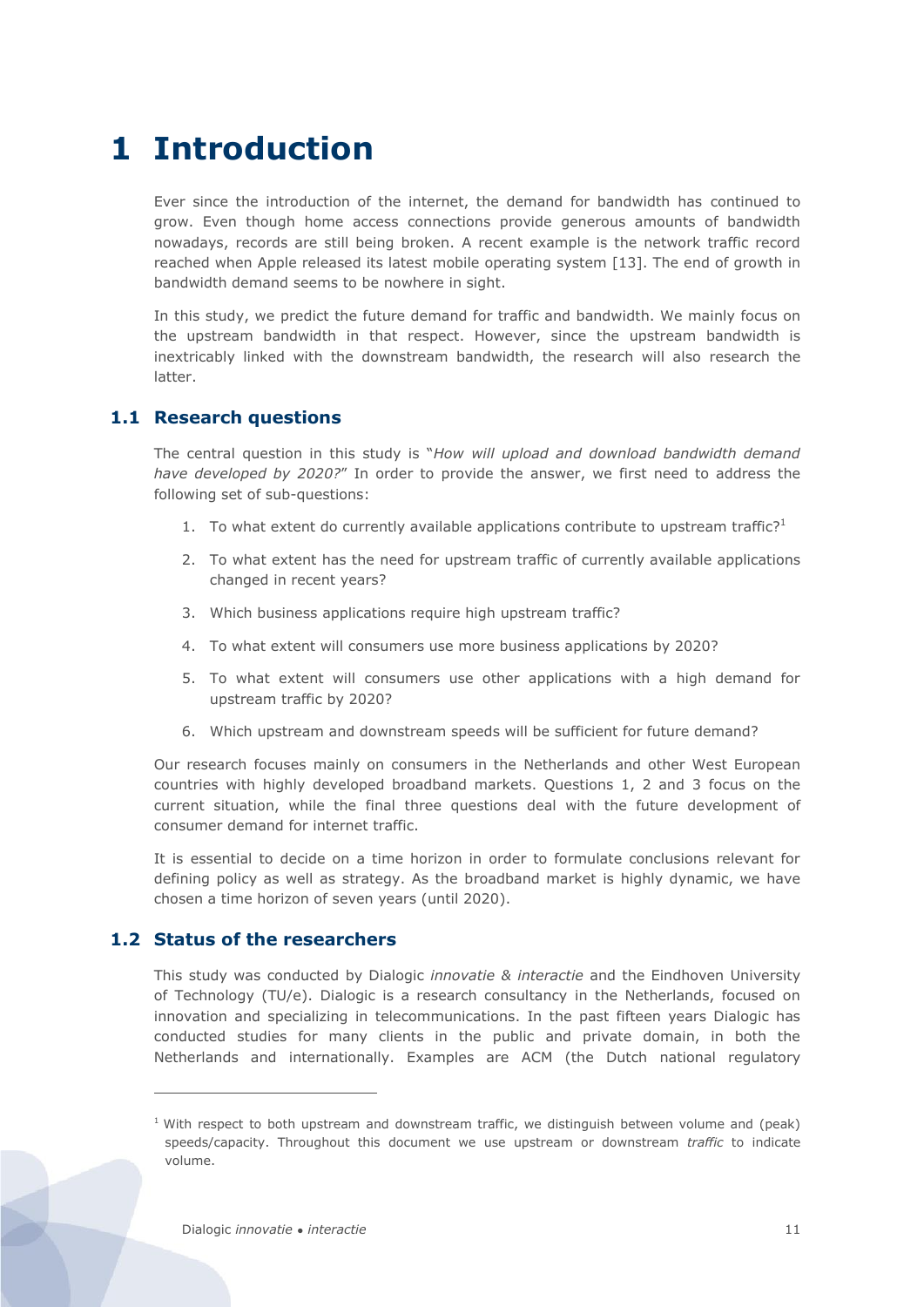authority for telecommunications), European Commission, Dutch Ministry of Economic Affairs, most Dutch provinces, et cetera. Dialogic maintains close connections with the world-wide academic community, and has already collaborated with Eindhoven University of Technology on various telecommunications-related projects. The Eindhoven University of Technology (TU/e) is a large research and educational institute based in the south of the Netherlands, and has already collaborated with Dialogic on a variety of projects.

# <span id="page-10-0"></span>**1.3 Reading guide**

The report is structured as follows: Chapter [2](#page-11-0) outlines our methodology. In order to find answers to the research questions, we conducted interviews with experts, desk research/literature study and used measurement data on upstream and downstream traffic. In chapter [3](#page-15-0) we elaborate on the composition of the bandwidth demand estimation model. In the subsequent three chapters, we look at current demand, estimating firstly the growth factors involved and finally future demand. Chapter [7](#page-51-0) ends with our conclusions, discussion and limitations.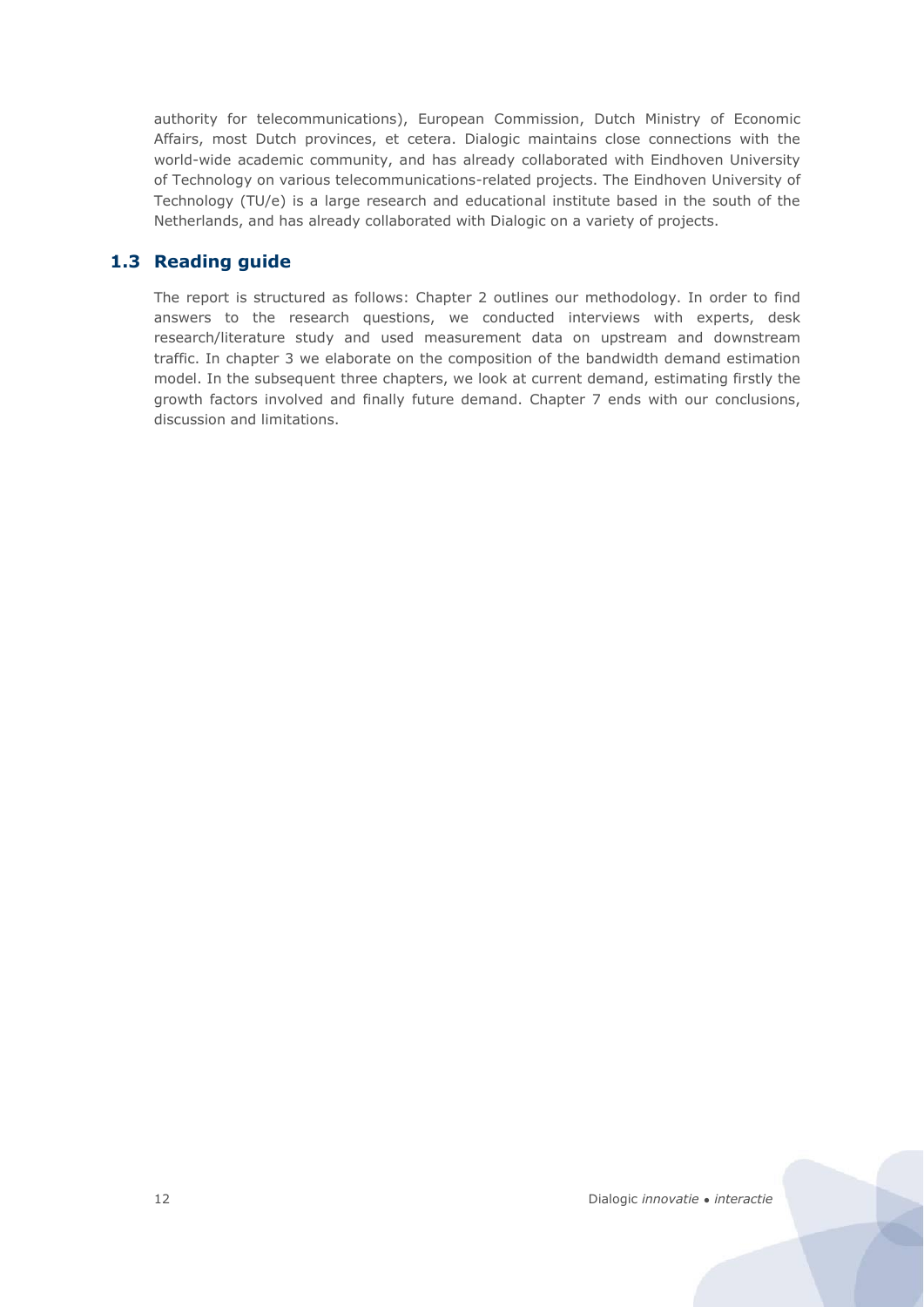# <span id="page-11-0"></span>**2 Methodology**

This chapter describes the methodology we applied to answer the research questions presented in chapter 1. We will elaborate on the building blocks used to create the bandwidth demand estimation model.

# <span id="page-11-1"></span>**2.1 Introduction to methodology**

As you can see from the diagram in [Figure 5,](#page-11-3) we used three different sources to build the model and estimate its parameters (calibration): measurement of traffic on networks, interviews with experts and literature research.



<span id="page-11-3"></span>*Figure 5. Overview of the research methodology*

In the following paragraphs, we will elaborate on these building blocks and how they are interrelated.

# <span id="page-11-2"></span>**2.2 Task 1. Measurement of traffic on networks**

We used (raw) data from measurements of networks that deliver fixed broadband services to residential end users. First of all, we gathered network measurements carried out by several Dutch Internet Service Providers (ISPs), who chose to remain anonymous<sup>2</sup>. Throughout this report, we will use the following names to indicate the various ISPs:

**ISP A**: a large, Dutch ISP providing a variety of primarily cable-based subscriptions. These subscriptions have asymmetric advertised speed limits. Traffic measurements were conducted on random days from November 5-12 in 2013 on a randomly selected subset of 1000 subscribers.

 $\overline{a}$ 

 $2$  Note that the ISPs' data was obtained from network management systems. No data on the content of transmissions was recorded or analyzed, nor could measurements be traced to individual subscribers.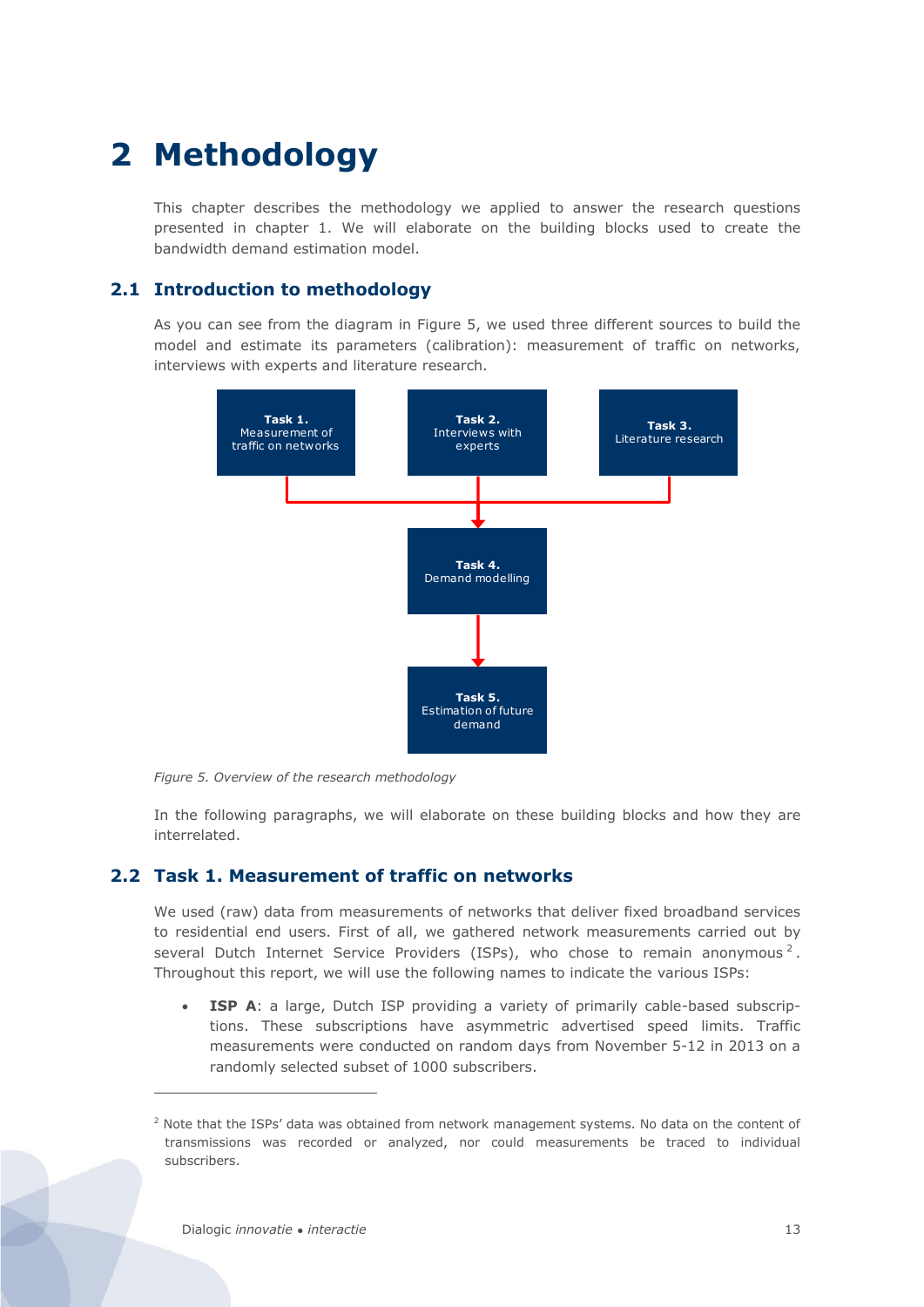- **ISP B:** a smaller, local Dutch ISP that serves approximately 5,000 subscribers, of whom a small number is a (small or home) business. Connections are either over cable or fiber, but always have symmetric speed limits. Measurements were made on November 23, 2013 and cover all subscriptions.
- **ISP C:** a large, Dutch ISP providing a variety of primarily cable-based subscriptions. These have asymmetric advertised speed limits.

Besides this private ISP data, we used public data sources of the following parties on internet traffic:

- **Sandvine [\[2\]\[3\]:](#page-57-2)** Sandvine is a manufacturer of internet traffic monitoring and shaping equipment that presents actual usage data of traffic on its networks every quarter. In the report *Global Internet Phenomena*, they present download and upload traffic in Europe based on actual usage data.
- x **Cisco VNI [\[7\]:](#page-57-3)** Hardware manufacturer Cisco publishes the Visual Networking Index online, a tool that estimates IP traffic growth until 2017. It bases its estimates on number of users, application adoption, minutes of use and bitrates and speeds.

### <span id="page-12-0"></span>**2.3 Task 2. Interviews with experts**

We conducted ten interviews with international domain experts to confirm and validate expected trends regarding demand and usage, for both upload and download speeds and traffic. The ten experts fall into three groups: service providers, researchers / academics and network operators. Interviewees were selected by the project team based on their expected expertise and represent a balanced combination of the above-mentioned expert types. Half of the interviewees are Dutch; the other experts are mostly West European, and one American. In some cases a relevant company was approached and the company selected the most suitable staff member; in other cases the project team deemed a person suitable, based on published research or the project team's previous experience. A list of the interviewees can be found in [Appendix A.](#page-55-0) The interviews were semi-structured and lasted on average 1.5 hours.

# <span id="page-12-1"></span>**2.4 Task 3. Literature research**

Literature research provided supplementary insight. We used academic and non-academic sources to provide input for the model estimation, including the following types of literature:

- Several research papers providing detailed insight in the usage pattern of specific services, both quantitative and qualitative.
- Research on innovation studies, adoption models and growth modelling.
- Additional reports on traffic measurement. Some literature includes types of growth modelling, such as the methodology description of Cisco's VNI [9].

### <span id="page-12-2"></span>**2.5 Task 4. Demand modelling**

The first three tasks aimed to provide input for the demand model. The sources were used both to create as well as calibrate the model. The composition of the model, which will be explained in more detail in the following chapter, was based on assumptions extracted from the expert interviews and the literature review. The model was then calibrated with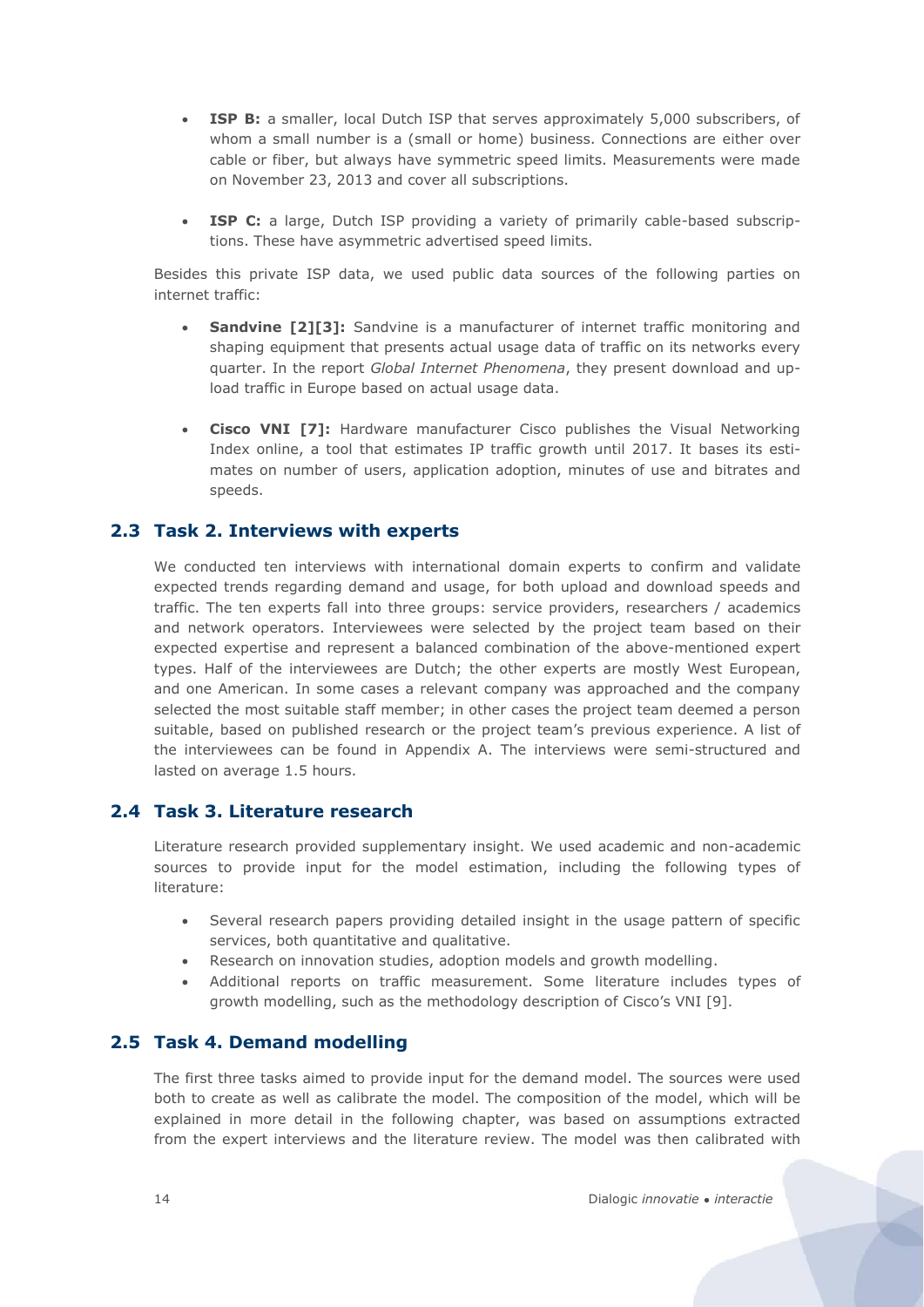estimates taken from all the building blocks. Significant additional sources were the actual measurements of network traffic by the ISPs, Sandvine and Cisco.

# <span id="page-13-0"></span>**2.6 Task 5. Answering the research questions**

Finally, the outcomes of the demand model were used to answer the research questions presented in chapter 1.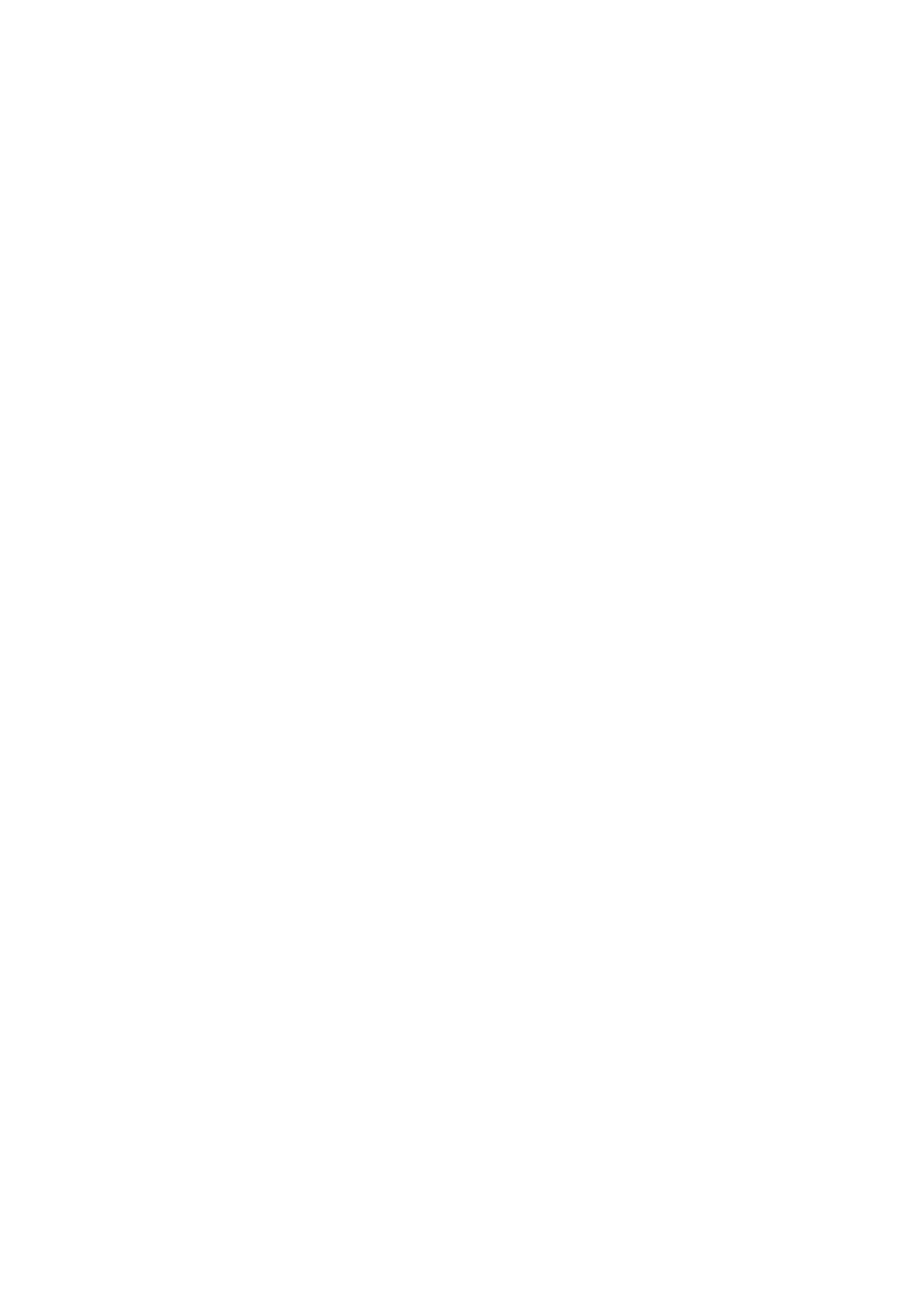# <span id="page-15-0"></span>**3 Model composition**

Having explained how our bandwidth demand estimation model was created, we will now describe the composition of the model. Firstly, we present a conceptual model, briefly introducing all its components. Later on we will further elaborate on these components and our assumptions. Moreover, we will indicate how the various research sources were used to calibrate the model (the calibration is presented in chapter 5).

# <span id="page-15-1"></span>**3.1 Scope of the model**

For the purposes of this study, we made several key choices regarding the model's scope and boundaries. The aim was to estimate bandwidth demand by the year 2020 and the development between 2013 and then. The unit of analysis was household connections. Although we did not model individual households, we aimed to distinguish different groups as well as indicate the distribution of demand over households. Note that we thus only model the use of business applications for connections with a consumer subscription; also small offices or home offices (SOHO) are excluded.

Geographically speaking, we were interested in those West-European countries where residential broadband connections are commonplace. We therefore assumed that the *exogenic* growth would be negligible, meaning that we did not expect a significant impact on the demand resulting from first-time internet users.

We have modelled demand for bandwidth rather than availability of bandwidth, i.e. bandwidth traffic consumption is driven by demand rather than supply. We assumed that the available bandwidth is secondary to the demand: this means that operators will use the expected demand as a guideline for dimensioning their network.

#### *3.1.1 Traffic and bandwidth*

In this report, we frequently refer to the terms 'traffic' and 'bandwidth'. Using a service leads to a certain amount of data that needs to be transferred between a household and the service provider over the access connection. The data has a certain size and needs to be transferred in a certain time period. With *traffic*, we refer to the total amount of data to be transferred in a given time period (usually measured as megabytes per day or month). The *bandwidth* of a connection refers to the amount of traffic it can transfer in a given time period (usually measured in megabits per second).

Because traffic is unevenly distributed over time (e.g. most users will not use their internet connection as much at night as they do during the day), the bandwidth required by a household will be (many times) higher than the *average* amount of traffic per second. To illustrate: while a connection with a downstream bandwidth of 0.1 Mbit/s is sufficient to download a 1 GB movie in a day, the connection does not meet user *demand* if they want to watch the movie right away (which requires the 1 GB movie to be transferred in much less time, e.g. half an hour). [Figure 6](#page-16-0) illustrates the relationship between bandwidth and traffic by showing the bandwidth required to transfer various amounts of data in various time periods.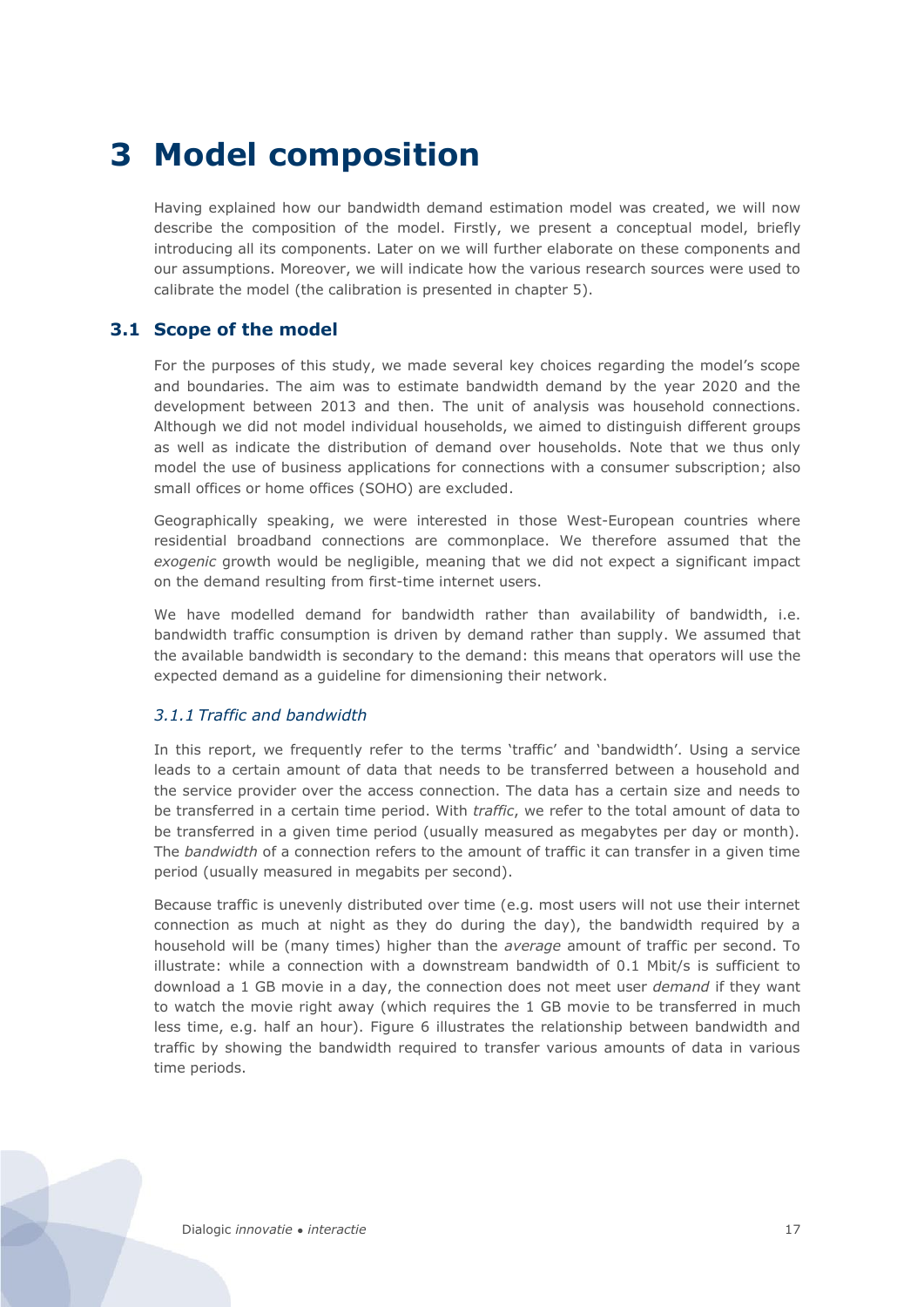

<span id="page-16-0"></span>*Figure 6. The relationship between bandwidth and traffic*

Here, bandwidth is always expressed in megabits per second (Mbit/s) whereas traffic is expressed in megabytes per day or month (Mbyte/day, Mbyte/month). All predictions of traffic apply to the link layer and as such include overhead of the higher network layers. Network measurements from other sources may concern traffic at higher levels and/or include overhead traffic. In the tables and figures in this report, we show traffic for services at the application level and a single item for the overhead, so that the total applies to the link layer.

In the model, two types of overhead are included. The first type of overhead is the overhead to transport application level packets (e.g. TCP/IP headers). This is modeled as a fixed percentage of the application level traffic. The percentage is set to 5%, which follows from averages seen by ISPs. The 5% is also reasonable given the overhead that can be expected theoretically from TCP/IP, the most commonly used protocol that employs acknowledgements.

The second type of overhead is overhead resulting from the need to acknowledge receipt of data. This type of overhead is special and different from the other type of overhead, because it causes traffic in the downstream direction in order to acknowledge packets sent in the upstream direction and vice versa. Depending on the efficiency of the application, this type of overhead traffic can be between 5% to 100% of the traffic affecting the other direction. Following measurements provided by ISP C, we assume that the overhead of this type in the other direction is 10% of the total traffic in that direction, i.e. downloading 100 Mbyte causes 10 Mbyte overhead in the upstream direction.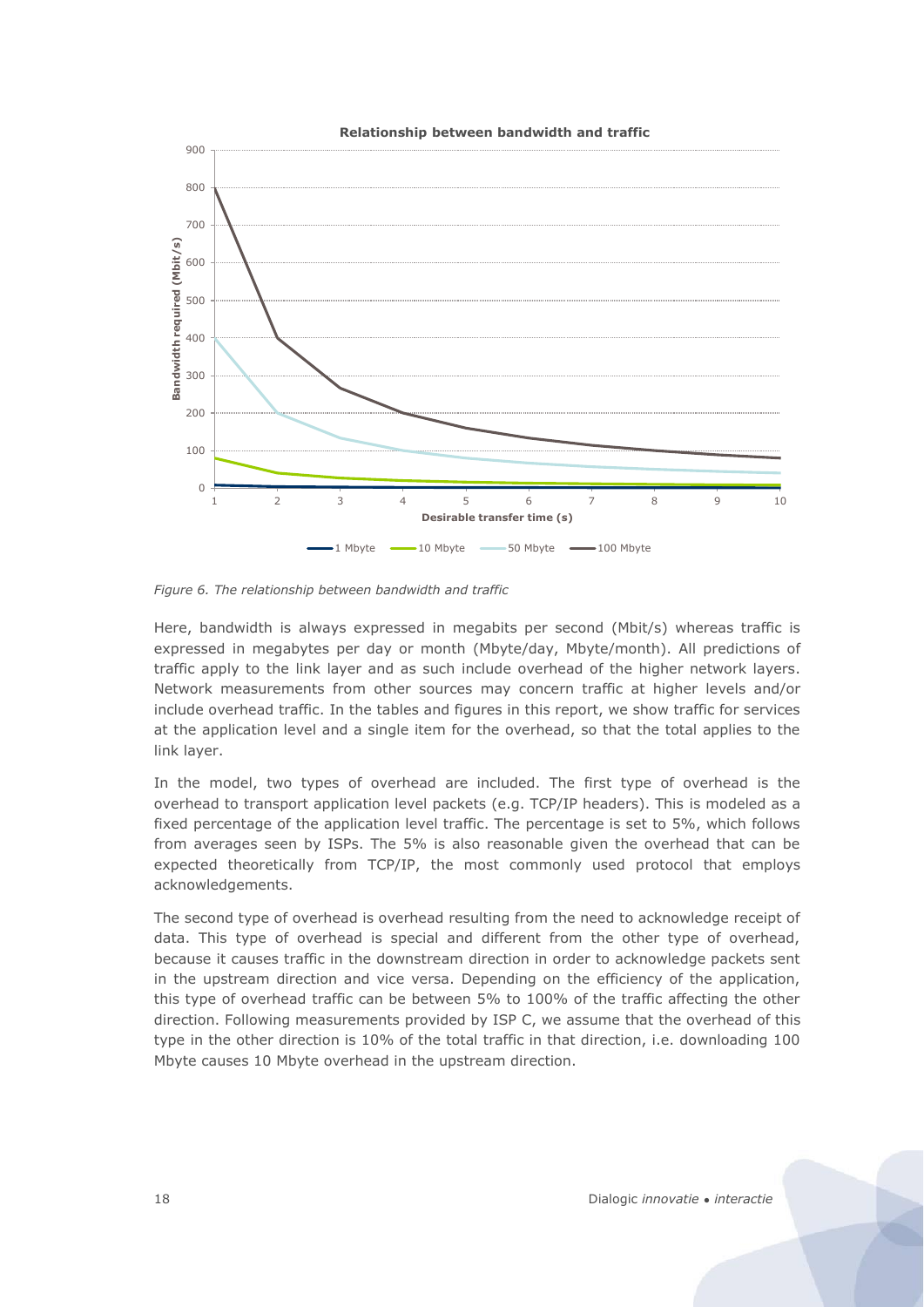# **3.2 Modeling approach**

<span id="page-17-0"></span>The bandwidth demand estimation model developed in this study is calibrated using actual measurements and estimates of the traffic volume generated by different service categories and by different user groups (see diagram in [Figure 7\)](#page-17-3).



<span id="page-17-3"></span>*Figure 7. Schematic overview of the demand model*

In order to estimate the total traffic volume of residential subscribers, we started with the current aggregate traffic measurements obtained from service providers. To estimate future demand, we broke down these statistics (both historic and current) into two categories: demand by user group and demand by service. Subsequently, we applied growth factors (as a result of adoption as well as intensity growth) to each service and user group. Adding up the individual services together then leads to an aggregate of the total traffic required.

Because we were not only interested in traffic but also bandwidth demand, the final step was to estimate bandwidth demand based on current traffic demand. This was done for both current and future demand.

In the next paragraphs, we will elaborate on the various steps to create the demand estimation model.

# <span id="page-17-1"></span>**3.3 Modeling aggregate demand**

The current aggregate demand was estimated as the average amount of traffic transferred by a subscription. In the model, it is assumed that aggregate demand is not determined by supply; that is, the adoption of a particular service is not influenced by the availability of bandwidth. In the Netherlands (and most of Western Europe), experts observe that providers base their decisions on whether to upgrade the network primarily on utilization. Providers continuously monitor their network and desire a certain margin regarding the maximum capacity. They therefore continuously increase the available bandwidth in their attempts to 'stay ahead' of demand. In addition, it is likely that 'power users' who do generate extraordinary amounts of traffic are on the higher-end subscriptions offered by providers. By making this assumption, we can use the measurements obtained for calibration, even though they are about *actual* usage, not demand.

# <span id="page-17-2"></span>**3.4 Modeling demand by service**

The aggregate demand is a useful concept, but clearly it is comprised of demand for particular services, and these services differ greatly in terms of traffic, speed and capacity. In this study we defined several categories of services, based on precedents from literature as well as expert interviews. Paragraph [4.2.1](#page-24-1) lists service categories based on currently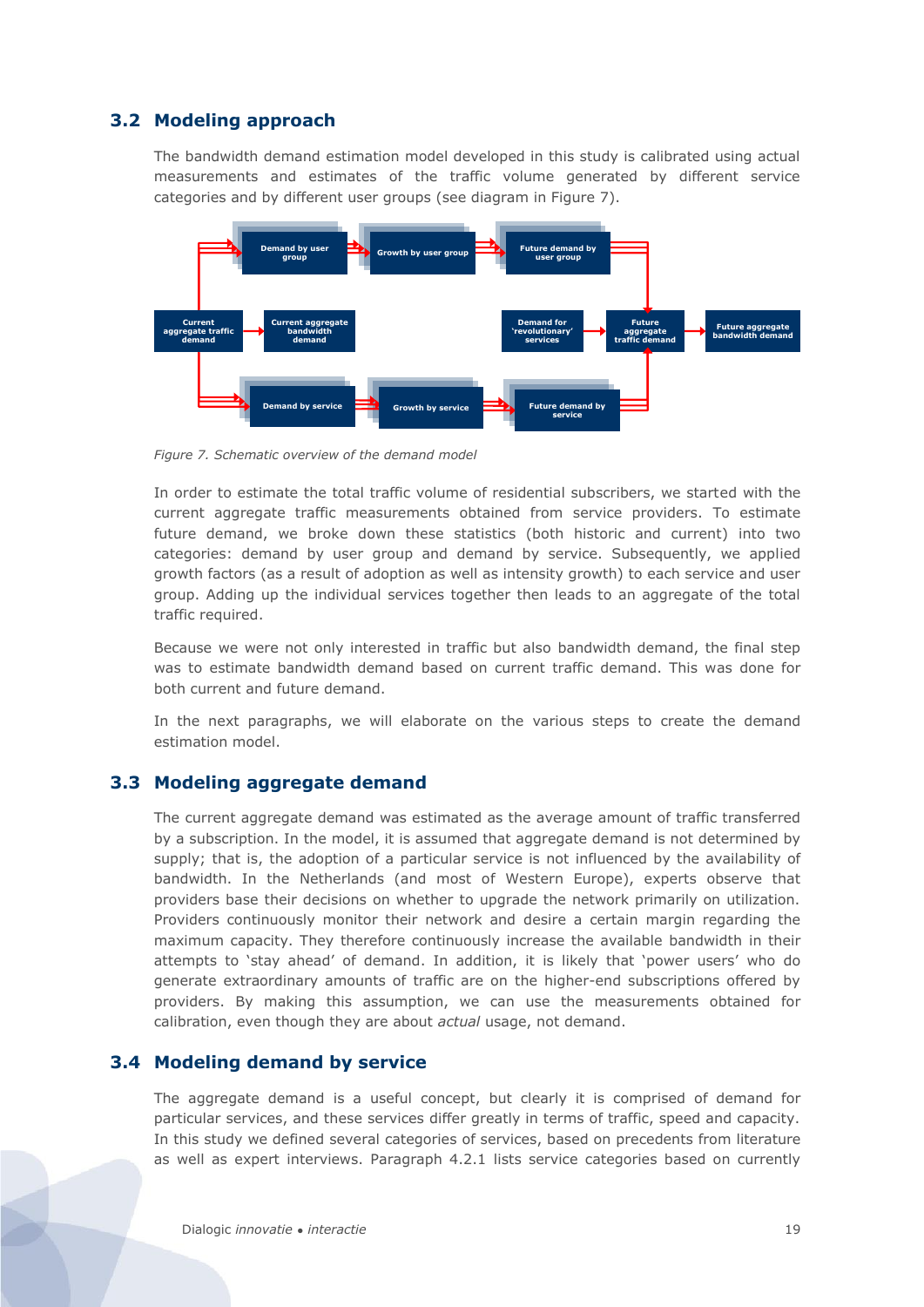available services. In addition to these services, we defined a group of 'other services' which include all services not generally distinguished in measurements, as they are infrequently used or highly specific to particular users. Finally, we defined a category of 'revolutionary services' which consists of all services that cannot be foreseen.

#### *3.4.1 Existing service categories*

Based on literature as well as expert interviews, we identified several specific services which are described in more detail in section 4.2.1. To estimate the demand for these concrete services, we used a top-down as well as a bottom-up approach. For some service groups, specific literature was available to estimate this parameter, while for other, no concrete literature sources were found. In that case, we applied a bottom-up approach, meaning that we estimated the traffic for this service based on the traffic needed for one single action, multiplied by estimates for the amount of actions per day and the number of users.

#### *3.4.2 Other services*

The category 'other services' consists of services that cannot be measured accurately and are therefore not accounted for in the model. It is not feasible to create a model that captures the demand for each and every service in existence. Thus our aim was to capture at least 80% and to group the remainder, assuming that their influence on future demand is comparable to the average of the other services.

#### *3.4.3 Future revolutionary services*

The second special group of services consists of 'future revolutionary services'. These services do not exist yet, but are expected to come into existence and subsequently generate demand. Current demand for such services is, by definition, zero. However, we do expect these services to be developed in the time period analyzed, and therefore account for growth in this group.

#### <span id="page-18-0"></span>**3.5 Modeling differences between user groups**

Another useful distinction appeared to be by user group. The experts indicated that there are large differences between types of users. The heavy users generally have a higher traffic demand and in particular much higher upload traffic due to their high use of services that are relatively heavy on upload. Low-end users typically make use of less traffic-heavy services. Consultative web browsing is a case in point: this download-driven service is used by almost every internet user.

For that reason, the model estimates the traffic and bandwidth demand per user group. Moreover, we estimated different adoption figures per user group per service. The next step was to estimate a growth factor for both the usage intensity of services as well as the adoption per user group.

In this study, we defined four categories of users:

- *The power users* (2%): people who adopt services unusually early and make use of them in ways that are far above the average.
- *The innovators* (18%): people who are usually early to adopt new services and also make use of most of the features provided by these services.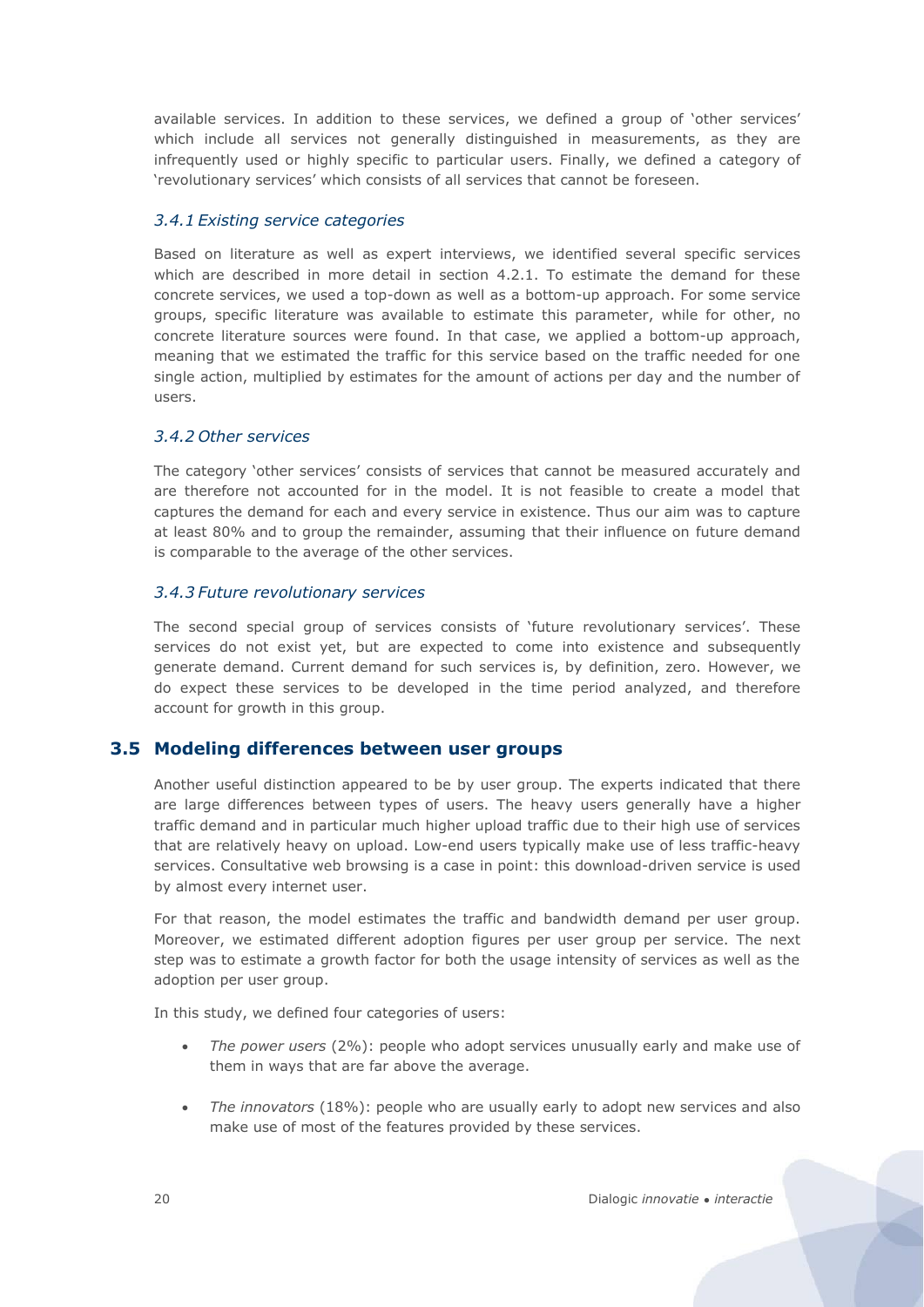- *The mainstream* (60%): the majority group of users.
- x *The laggards* (20%): the group of users that is reluctant to adopt new technologies and services. In general, they use internet services because there is simply no other 'offline' alternative.

Note that the distinction in these groups seems to mirror, at least to some degree, the different types of subscription available from internet service providers. The categories also resemble user categories commonly applied in innovation literature [\[10\].](#page-57-4)

# <span id="page-19-0"></span>**3.6 Estimating bandwidth demand for traffic**

We modeled the total amount of traffic that will be transferred over an access connection on an average day, which indicates demand for traffic. However, we also aimed to estimate the demand for bandwidth, which is the capacity of the connection in terms of speed (megabits per second) required. For that purpose, we developed a method to translate traffic demand into bandwidth demand. In our model, we assumed that these megabits may be transferred at any time of day. However, users want to be able to use most of the services instantly, not wait every time before their video stream is ready to play or their email is sent. This 'urgency' poses additional requirements for the bandwidth of the connection.

In order to estimate the 'urgency' of the traffic transferred by users, we performed traffic measurements, observing how long users typically take to transfer their daily traffic. We sampled traffic in small time intervals then sorted the samples by size. The amount of samples required to transfer the majority of the traffic (fixed at 80%) gives an indication of the urgency. In the model, we divided the size of the majority of traffic by the time it takes to transfer that amount to obtain the required bandwidth.

#### <span id="page-19-1"></span>**3.7 Modeling demand growth**

Earlier literature and the experts agree that the demand for traffic and bandwidth will grow in the coming years. Whether this will continue until the end of time is contested by the experts, but all agree that growth until 2020 is indisputable. Several earlier studies estimate a year-over-year growth factor of bandwidth demand. Cases in point are Nielsen's Law of Internet Bandwidth [\[12\],](#page-57-5) which states that a high-end user's connection speed grows by 50% per year, and more recently Dialogic and TNO (Netherlands Organisation for Applied Scientific Research) have estimated 40% year-over-year growth [\[8\].](#page-57-6)

Most studies on this topic specify their predictions of various aspects of growth. Although these provide useful data for comparison and cross-validation of our estimates, they have not been used as inputs for our model. We limit ourselves to the endogenic growth of fixed, residential connections. The material found during our literature study was however used to perform 'sanity checks' on our estimations.

In order to estimate future demand, we assumed that its growth is caused by two different factors. The first is growth by increased adoption: over time, more and more users will get to know and start using existing services. The second is intensity growth of services already used. Users may switch to higher-quality services, or services may start offering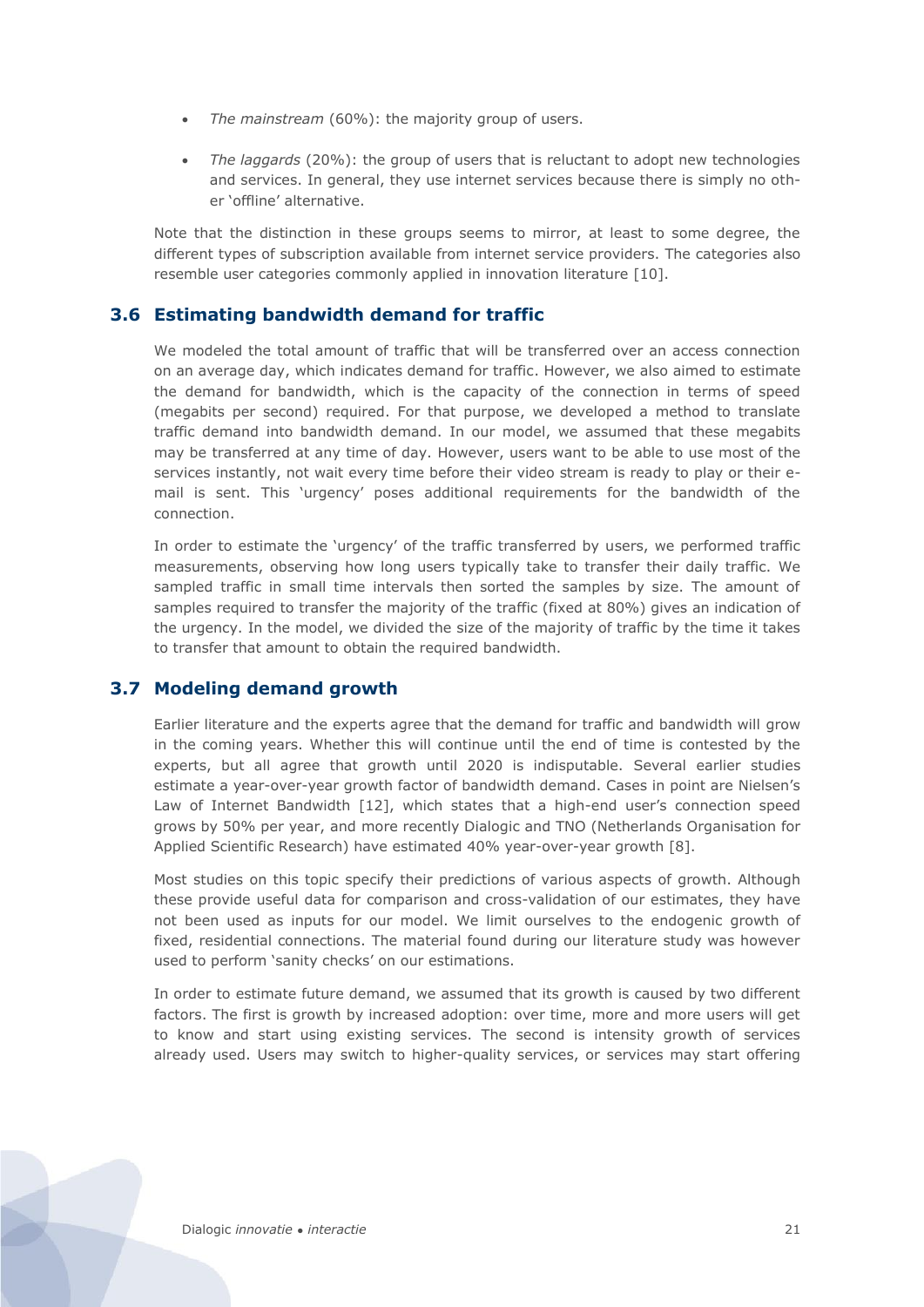higher quality. A good example of intensity growth is a video service starting to offer videos in higher resolutions.<sup>3</sup>

#### **Future services**

In the broadband demand estimation model, it is implicitly assumed that growth will ensue from services that exist today. That is, the resulting growth rates are a sort of 'baseline' that predicts growth, given that no new services will appear outside the currently defined categories. Nevertheless, the history of the internet contains plentiful evidence of new, disruptive services that fitted none of the categories existing up to that point, but have had a huge impact on demand. Examples include services such as Netflix (first introduced in 1999 in the United States) and YouTube (introduced globally in 2005). In addition, 'revolutionary' devices (e.g. the iPhone in 2007 or the iPad in 2010) can cause an increase in traffic demand.

From our interviews with experts, we compiled the following (non-exhaustive) list of services and events that could fit the above description of 'revolutionary':

- A surge in the number of connected devices and accompanying services in a household
- The introduction of advanced, thorough surveillance applications, where all human actions are monitored centrally
- The widespread adoption of domotics technologies. A key component is video surveillance
- A large take-up of distributed computing, in which personal devices solve computational problems (comparable to Seti@Home)
- The widespread adoption of a digital currency (e.g. Bitcoin)

We could model such 'revolutions' simplistically by assuming the introduction of a fixed number of 'revolutions' in a certain timespan, and attaching a certain impact on traffic growth to each of these introductions. However, not all revolutions are equal: every year several services are introduced that were 'unforeseen', but have no significant impact on traffic growth. Internet banking is one such service, as it was adopted by a large proportion of internet users, but consumes very little traffic. At the other end of the spectrum, there are 'once-in-a-lifetime' revolutions that do have an enormous impact.

By modeling a probability distribution of the impact of revolutions and their expected occurrence frequency, it is possible to find an 'expected impact' of revolutions of different sizes. In paragraph [5.3](#page-38-0) we explain how we operationalized this method.

 $\overline{a}$ 

<sup>&</sup>lt;sup>3</sup> In these cases, video services often apply a technique that detects a user's bandwidth in real time and adjusts the quality of a video stream accordingly ('adaptive bitrate streaming'). When there is insufficient bandwidth for the high quality stream (e.g. when multiple streams are active at the same time over the same connection), the user's demand is satisfied, but only partially (i.e. with a lower quality stream). In the model, we assume that users always demand the highest quality video stream provided by a service.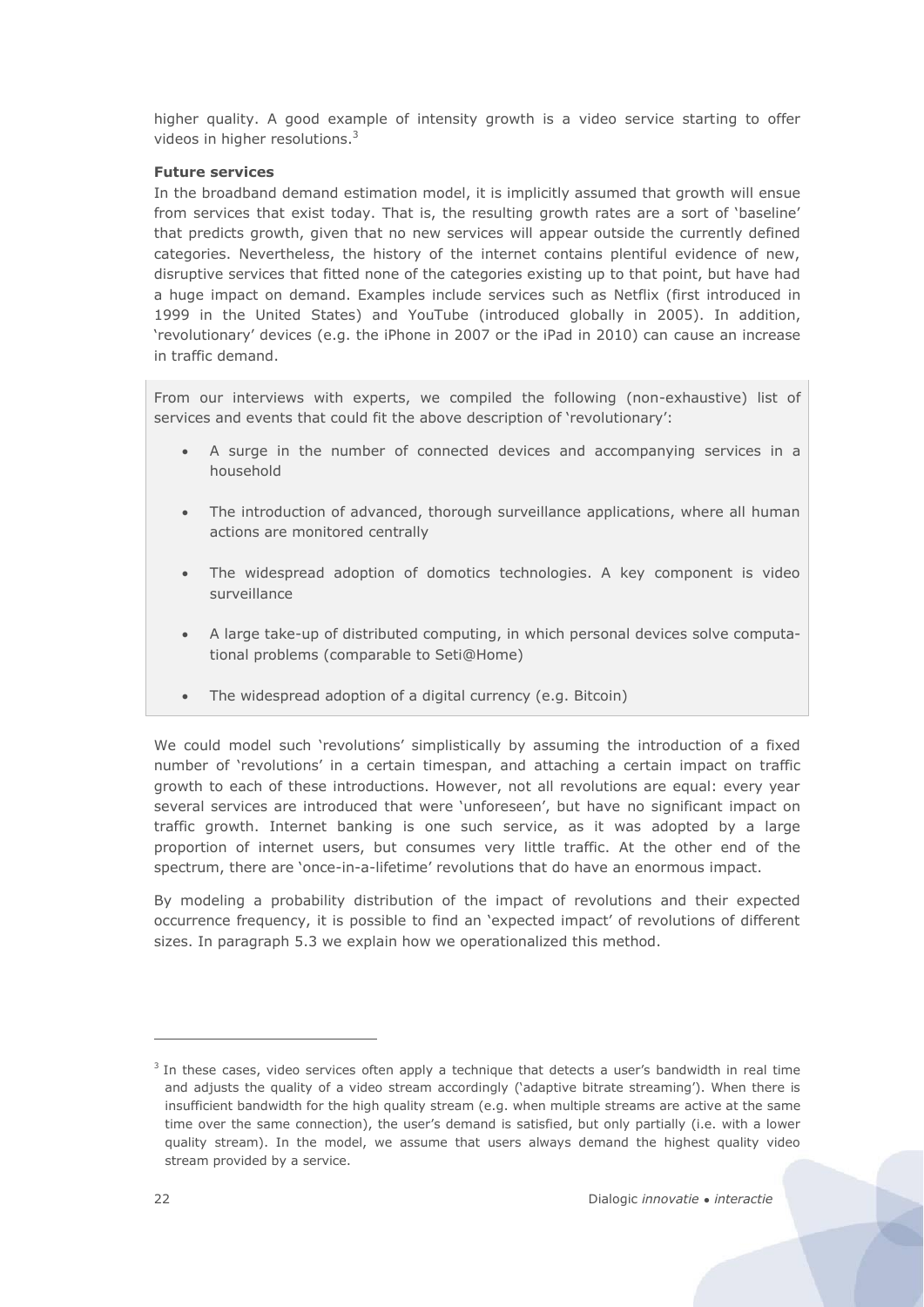#### <span id="page-21-0"></span>*3.7.1 Growth by service*

In the model, growth by service is demonstrated by two factors: growth by increase in intensity and growth by adoption. Intensity refers to the quality received by the end-user. Intensity growth comprises increase in video resolution, sound quality, et cetera. In addition, the user can use a service more intensely than before. Growth by adoption comes from more and more users starting to use a newly introduced service over time, until all relevant users have been reached. We will now further elaborate on how these two types of growth regarding services were implemented in the model.

#### **Adoption of services**

In order to estimate the demand growth caused by service adoption, we modeled the adoption curves of the services included in the model. The adoption curve describes the proportion of current internet users that start adopting a particular innovation (i.e. using a particular service) over time. The adoption is complete (100%) when all users for which the service is relevant have started using it.

Note that the internet itself has of course not yet been fully adopted by the entire population. While new internet users will contribute to total traffic and bandwidth demand, we are interested in how demand develops at the single subscription level. Therefore, we did not include the adoption of the internet as a whole in our model ('*exogenic'* growth), but rather looked at the adoption of services assuming a user is connected to the internet ('*endogenic'* growth).

In innovation literature, an S-curve has been used successfully to model the adoption of innovations [\[10\].](#page-57-4) By collecting data on the current age and adoption among internet users of various internet-based services, we were able to determine the most suitable S-curve. For each service category, we identified the earliest consumer implementation (e.g. globally available to the mainstream) as well as the current adoption. Adoption data were obtained from Eurostat, Cisco and academic publications.

We used the same curve for each service, but varied the position along the curve for each service individually, depending on each service's age and maturity. The year-over-year growth rate of adoption of each service was calculated from the difference in adoption as estimated by the curve during the analyzed time period.

#### **Intensity of services**

Growth by increased intensity of services was modeled using a single growth factor for each service. We used the expert interviews and literature as basis for determining growth factors. The interviews with experts highlighted several global trends regarding the increase in intensity of services. The main conclusion is that all experts expect a continuous growth of the amount of traffic for the coming years. They acknowledged a certain amount of uncertainty according to this prediction, but where to confident enough to make this claim for the time period modeled.

The interviews revolved around the question whether there could be a maximum demand. One argument not to be able to extrapolate the trend for higher bandwidth demand is the so-called 'eyes'-argument: given the fact that a household contains a given amount of pairs of eyes (persons), and these pairs of eyes are only able to watch one video stream at a time with a maximum perceivable quality, this implies a maximum needed traffic. However, the experts agree that the for the coming five years, this maximum will not be reached: first of all the number of parallel video streams is still growing (also see the growth in adoption), and moreover the video quality is still expected to improve, for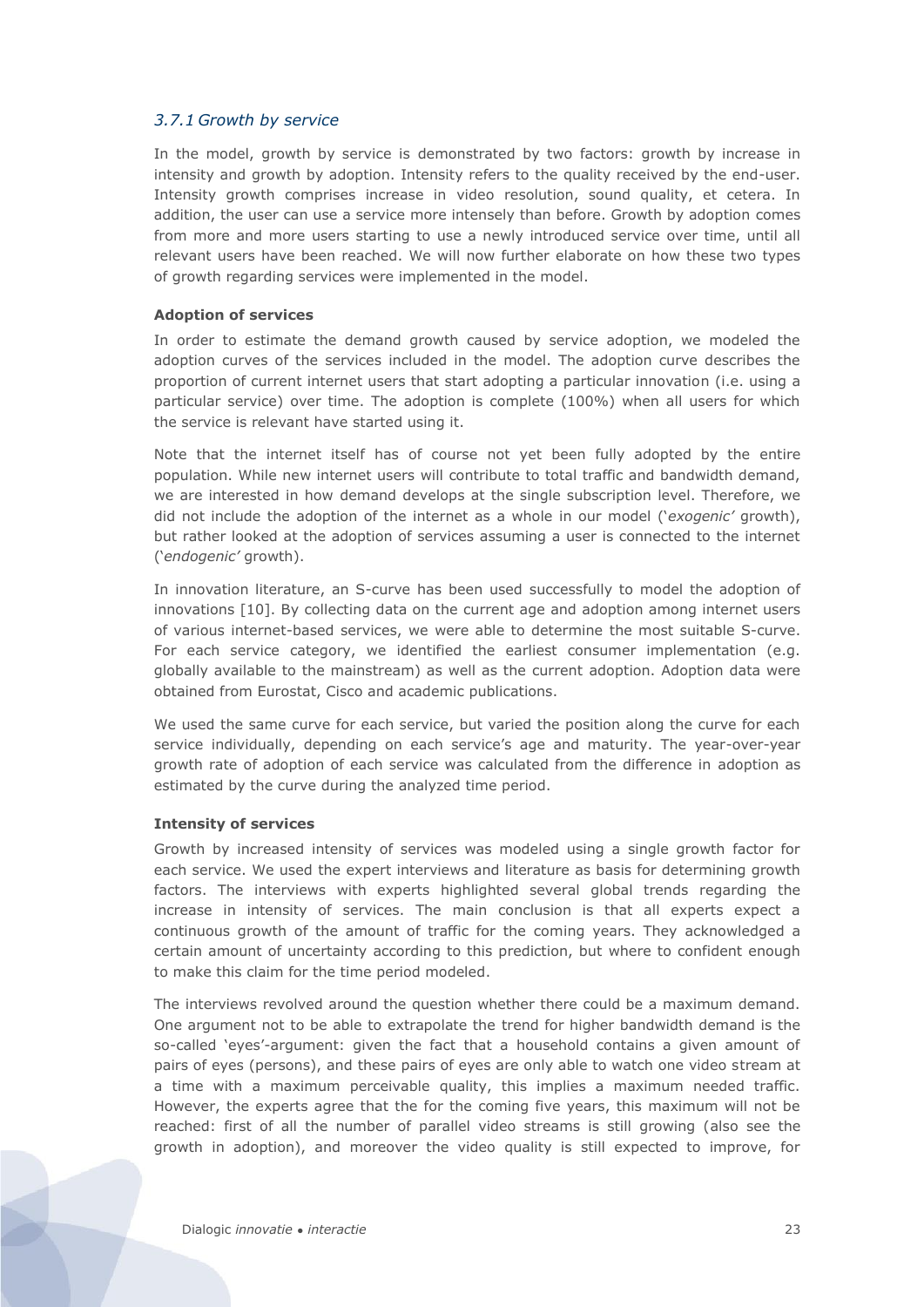instance the increased resolution of video in terms of 4K or 8K High Definition Television is becoming more widespread. <sup>4</sup> This discussion even neglects the uptake of revolutionary services. A case in point is the increase of connected devices per household that only engage in machine-to-machine interaction.

Regarding the growth of intensity of services, a major component is shown to be the growth from technical aspects, such as resolution, color depth, et cetera. We investigated changes in usage patterns (frequency of use, amount of songs/photos/videos consumed, et cetera) and potential different uses of existing services.

The experts also mentioned specific services that they do not expect to grow in intensity. Music streaming is one such case: the current quality is already so high that an even higher quality will not result in a better listening experience. Voice traffic is another example that is not expected to increase in terms of intensity.

### *3.7.2 Growth by user group*

As described in innovation theory, the adoption of services usually starts with a small group of early adopters, and then gradually spreads through society to reach the mainstream and finally the laggards. As the groups we have defined are based on adoption speed, the growth resulting from adoption should be calculated for each group independently.

The model enabled us to estimate what kind of connection will be 'sufficient' to meet the average future demand. Individual users, however, may be further along or less far on the adoption curve, or in general exhibit a higher level of usage intensity. The average connection will be more than enough for one user, but may be limiting for another.

Given the parameters of the groups, we were able to 'break down' our adoption curve for the entire population into distinct curves that model the individual groups. This should of course be done in such a way that the weighted sum of these curves is equal to the original total curve. Splitting the adoption curve can be done by varying several parameters; we chose to vary the maximum adoption percentage and the adoption rate for each group.

From our interviews with experts and statistics from Eurostat and the Dutch Statistics Institute, we identified several trends and figures on adoption. We found for instance consultative web browsing and e-mail to be used by almost all internet users. The interviewed experts expect online video and music streaming to become more and more popular, sometimes even substituting the linear TV product.

Another reported trend is that an increase in the usability of services initially only used by power users, will make them available to the technologically less savvy users. A prime example is cloud storage: thanks to easy-to-use services such as Apple Photo Stream – which automatically synchronizes photographs taken on mobile devices with iCloud to be accessed from other devices − less knowledgeable users are making use of these services.

 $\overline{a}$ 

<sup>&</sup>lt;sup>4</sup> Also compare to the planning in the mobile domain: the Electronic Communication Committee [\[17\]](#page-57-7) indicates multimedia is expected to account for a rising proportion of traffic in the future, as the proportion of video traffic in networks grows.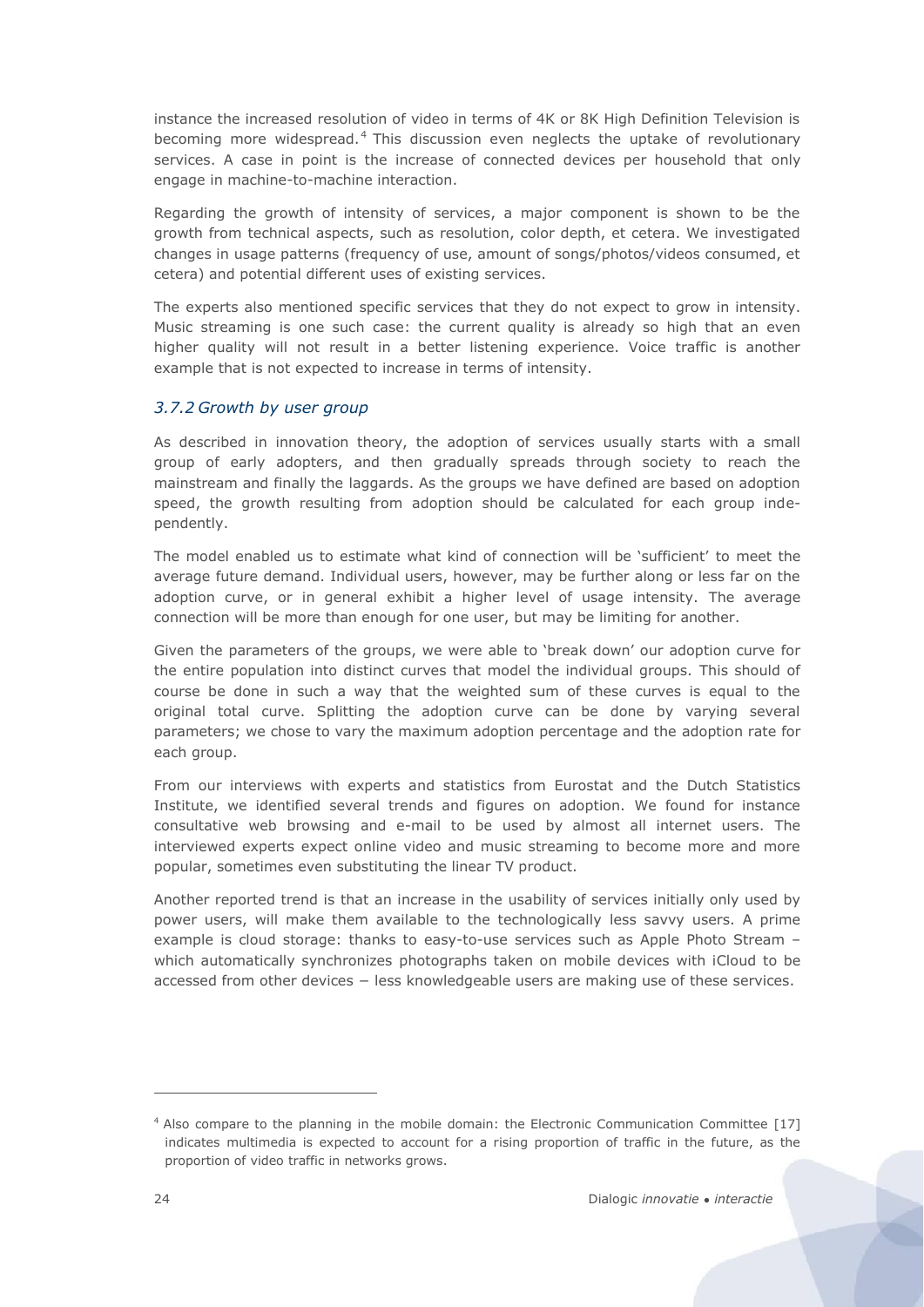# <span id="page-23-0"></span>**4 Current demand**

We now turn to modelling the current demand for bandwidth. Starting with the aggregate demand (which concerns all internet users), we provide further details by distinguishing the various services. By adding a time dimension, we could then make the step from traffic volume demand to bandwidth demand. This enabled us to finally estimate the current bandwidth demand for the various user groups.

# <span id="page-23-1"></span>**4.1 Aggregate demand**

[Table 2](#page-23-2) is an overview of the measurements of aggregate total traffic we collected. The aggregate traffic is specified as the average per subscription, as well as the median traffic for subscriptions. The difference between these measurements indicates the skewness of distribution of traffic over subscriptions. If the median is (much) lower than the average, a minority of subscriptions is responsible for a large share of total traffic.

<span id="page-23-2"></span>*Table 2. Average total monthly volume of traffic per household according to various sources (n/a denotes data was not available; figures denoted with '†' were specified in gigabytes and therefore less precise)*

|              | Measurement         |                 |          |        | Monthly traffic per subscription (Mbyte) |          |
|--------------|---------------------|-----------------|----------|--------|------------------------------------------|----------|
| <b>ISP</b>   | Period              | Up<br>Location  |          |        |                                          | Down     |
|              |                     |                 | Average  | Median | Average                                  | Median   |
| Sandvine     | 2013 H1             | Western Europe  | $2,500+$ | 486    | 10,900+                                  | $5,300+$ |
| Sandvine     | 2013 H <sub>2</sub> | Western Europe  | $3,400+$ | 751    | 14,000+                                  | $6,300+$ |
| <b>ISPA</b>  | 2013-11             | The Netherlands | 7,466    | 622    | n/a                                      | n/a      |
| <b>ISP B</b> | 2013-11             | The Netherlands | 2,655    | n/a    | 6,042                                    | n/a      |

According to Sandvine (manufacturer of internet traffic monitoring and shaping equipment), for the second half of 2013 the total monthly consumption of bandwidth averaged at 3.4 GB upstream and 14.0 GB downstream per fixed, residential connection in Western Europe [\[3\].](#page-57-8) In the first half of 2013, Sandvine had reported an average consumption of 2.5 GB upstream and 10.9 GB downstream [\[2\].](#page-57-2) This indicates a growth of 36% and 28% in six months for upstream and downstream bandwidth, respectively, which is substantial.

In the Netherlands, bandwidth consumption seems to be above the West-European average [\[4\].](#page-57-9) Statistics however vary greatly. ISP A figures indicate that the current average monthly total upstream traffic generated by a residential connection is approximately 7.5 GB. Other data from ISP B show an average of about 6GB total monthly downstream and 2.6 GB total monthly upstream traffic, which seems more in line with Sandvine's figures. The significant difference between the Dutch ISPs' averages is curious, as these cover the same time period and a comparable population. Possible explanations for the differences are:

Both measurements are based on a relatively small sample (about a thousand randomly selected subscribers in one case and all five thousand subscribers in another). In small samples with high skewness, the average is unstable. Removing a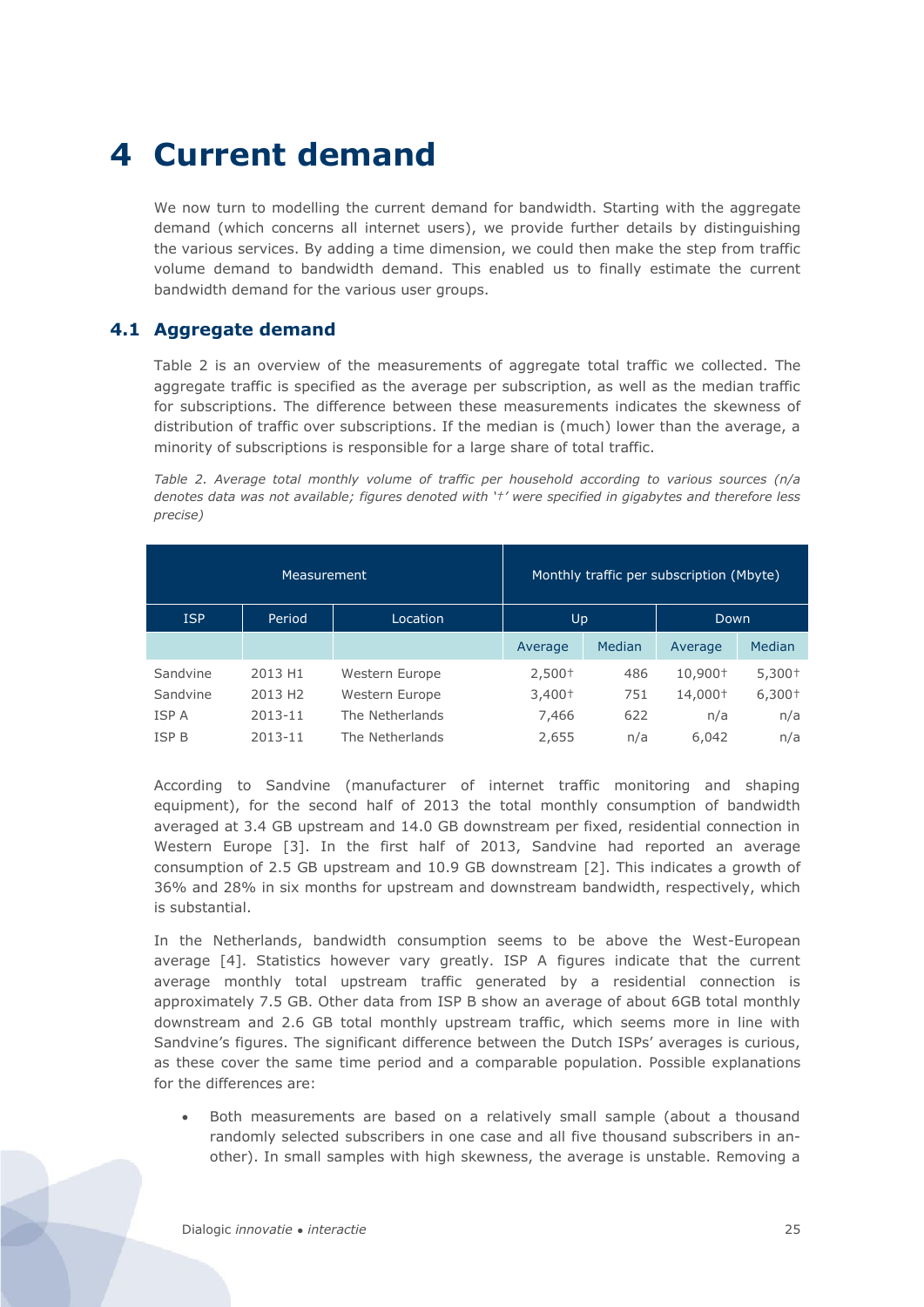single user from the ISP A data set lowers the average by about 13%. The median is a more stable measurement given the skewness of the distribution, but was unfortunately not available from all sources.

- There may be behavioral differences between the ISP A and ISP B subscribers because these ISPs cover different geographical areas (one has perhaps more urban subscribers than the other). Such differences can affect the adoption of services as well as the intensity of use.
- The measurements were conducted by the ISPs themselves in various ways, and the variances may have been caused by technical differences (e.g. the inclusion or exclusion of certain overhead traffic). IPTV traffic is excluded in both measurements, but certain types of on-demand video services may have been included.
- The Sandvine measurements include DSL connections, which are on average slower than the types of connections (cable, fiber) provided by the ISPs from which traffic measurements were used in this study (see [Table 4\)](#page-30-0).

# <span id="page-24-0"></span>**4.2 Demand by service**

Online traffic is generated by a multitude of different internet-based services. Some of these services are more than twenty years old (e.g. e-mail or the WWW) whereas other services have only just been introduced. As the growth potential for one service differs from the other, in order to reasonably predict traffic growth, it is therefore necessary to distinguish these services. Business use is not captured as a separate category, but comprised in the following categories defined below: Conversational applications, remote workplace and work file access, and personal cloud storage and file synchronization are types of services also used for business purposes.

#### <span id="page-24-1"></span>*4.2.1 Service categories*

From literature and interviews with experts, we have identified several service categories:

- x **Consultative web browsing:** all activities related to obtaining information. Usually, this is done through the World Wide Web (WWW).
- x **E-mail:** sending and receiving e-mail messages. Note that web-based e-mail is not included in most e-mail traffic measurements, as it is instead placed in the 'Web 2.0' category.
- **Social media and 'Web 2.0':** all online services where sharing user-generated content with other users plays a central role. This category includes social networks like Facebook and Twitter, as well as review websites and market places (eBay and AirBnB).
- **Remote backup:** services that allow consumers to periodically make a back-up of their files (in some cases restricted to certain types of files, e.g. photos or documents), only meant to be retrieved in an emergency. Examples are Carbonite and Backblaze.
- x **Conversational applications:** services that provide text conversation, voice and/or video calls between two or more parties. Current popular examples include Skype, WhatsApp, Apple FaceTime and Google Hangouts. These types of applications are also used for business use.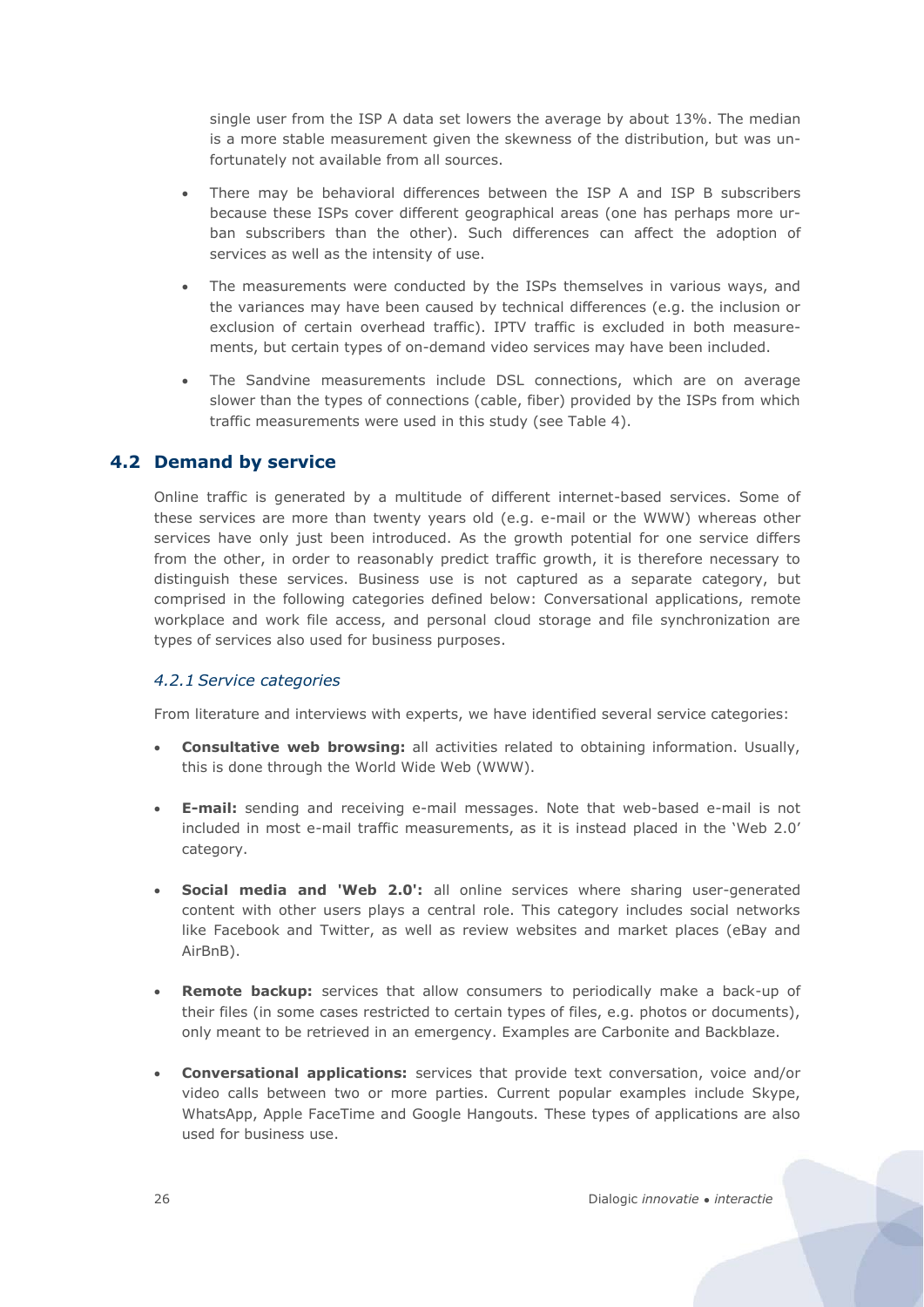- **Online video:** any service that provides non-linear video streaming (users can start watching what they want at any time). The best known services are YouTube and (more recently) Netflix.
- **Remote workplace and work file access:** secured access to documents and other services normally only accessible in the workplace. This is a typical business application.
- **Online music:** any form of online music streaming or download service. This includes online music shops (Apple iTunes Store) as well as streaming services (Spotify, Deezer).
- File download: any type of download not already included in other categories. Examples are app/software downloads and updates and OS downloads and updates such as Windows Update and Steam.
- **Online gaming:** service that allows the end-user to play games against or with other end-users through the internet. An example is the Blizzard server, facilitating games like World of Warcraft, Diablo and Starcraft.
- **Peer-to-peer file sharing**: service that allows files to be shared between end-users from their home computer(s). Older examples are Napster or Kazaa and a contemporary one is BitTorrent.
- **Personal cloud storage and file synchronization:** a service that allows files to be stored at a centralized location, from where it is accessible from a plurality of device types, only requiring an internet connection and certain software. An example is Dropbox. This service could also be used for business applications.
- **Other services:** any service that does not fall into one of the categories defined above. An example could be the offloading of mobile traffic by means of a femtocell or WiFi.
- **Future revolutionary services:** any service that does not yet exist, but may come into existence, and generate demand, in the time period analyzed. Current demand for future services is set at zero (as there is no reason for users to require bandwidth for services that do not exist).

# *4.2.2 Estimating the demand per service*

Various sources were used to accurately model the distribution of traffic demand over services. We distinguished two broad strategies: top-down sources (where traffic is measured and subsequently split into different categories) and bottom-up sources (in which the bandwidth usage of separate services is calculated and subsequently summed). The next two paragraphs explain these sources in more detail.

#### **Top-down traffic statistics**

The Sandvine 2013 'Global internet phenomena' reports [\[2\]\[3\]](#page-57-2) contain aggregate traffic figures on residential usage in Western Europe. The Cisco VNI reports provide several measurements on online gaming and video traffic. Finally, a study commissioned by the Broadband Stakeholder Group (BSG) conducted a similar exercise to forecast bandwidth demand [\[4\].](#page-57-9) This study focused somewhat more on audio and video services, and used a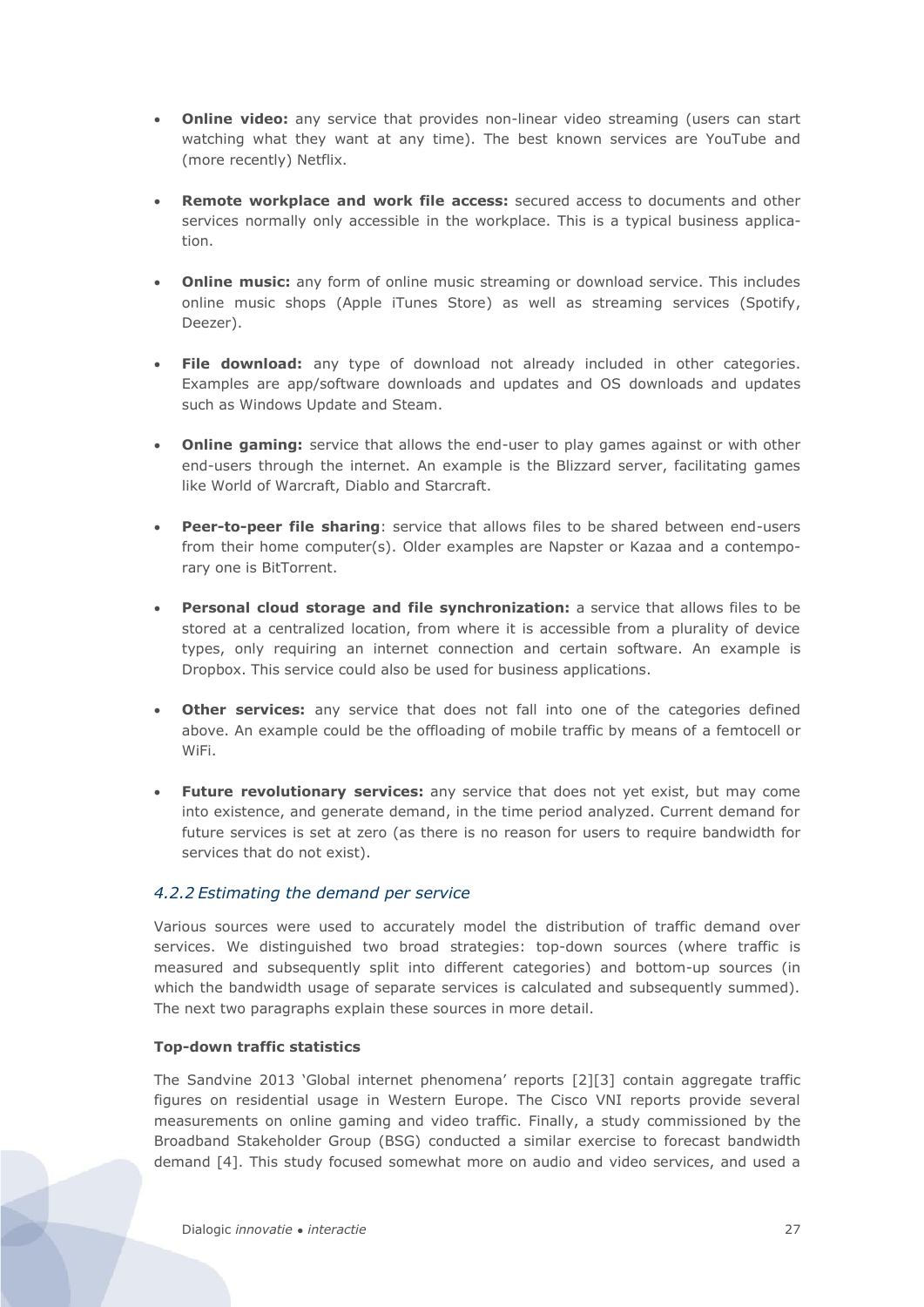different forecasting approach. In addition to the literature, we used data from traffic measurements performed on ISP A's network.

For the first half of 2013, Sandvine attributes 12.7% of upstream traffic to consultative web browsing, 4.7% to social networking, 8.1% to communications and 51.4% to peer-topeer applications. For downstream traffic, 27.8% is attributed to web browsing, 5.3% to social networking, 2.9% to file downloads and 14.9% to peer-to-peer downloads [\[2\].](#page-57-2) These figures refer to usage at peak periods; it is assumed that the distribution of traffic does not differ greatly in the less busy periods; despite reasons to suspect this is not the case for certain services, we decided to correct for this issue at a later stage. We converted the percentages provided by Sandvine to absolute traffic volumes by using the average volume totals in their report.

[Figure 8](#page-26-0) shows the distribution of upstream traffic as measured by ISP A and Sandvine. A difficulty with comparing the measurements is that the definitions of categories differ slightly between sources (e.g. Sandvine attributes 4.76% to 'social networking', which we had to add to the 'browsing' category to make the figures comparable with ISP A's data), and therefore do not correspond with the service categories defined above.



**Distribution of upload traffic over services**

<span id="page-26-0"></span>*Figure 8. Distribution of upstream traffic in the second half of 2013 as measured by ISP A and Sandvine*

Note that more than 70% of the upload traffic of ISP A is comprised by traffic from peerto-peer traffic. This appears to be a typical pattern for the usage of upload traffic: ISPs report that regardless of the upstream capacity, a small group of extreme users always fills their capacity. For that reason, this usage does not seem to reflect demand, but is rather supply-driven. Note that the traffic for newsgroups is negligible in the upstream: newsgroups primarily impacts downstream traffic.

#### **Bottom-up approximations**

In addition to traffic measurements, we also used approximations based on technical aspects and requirements of the various services. For example, the amount of bandwidth used for remote workplace and work file access was approximated using data from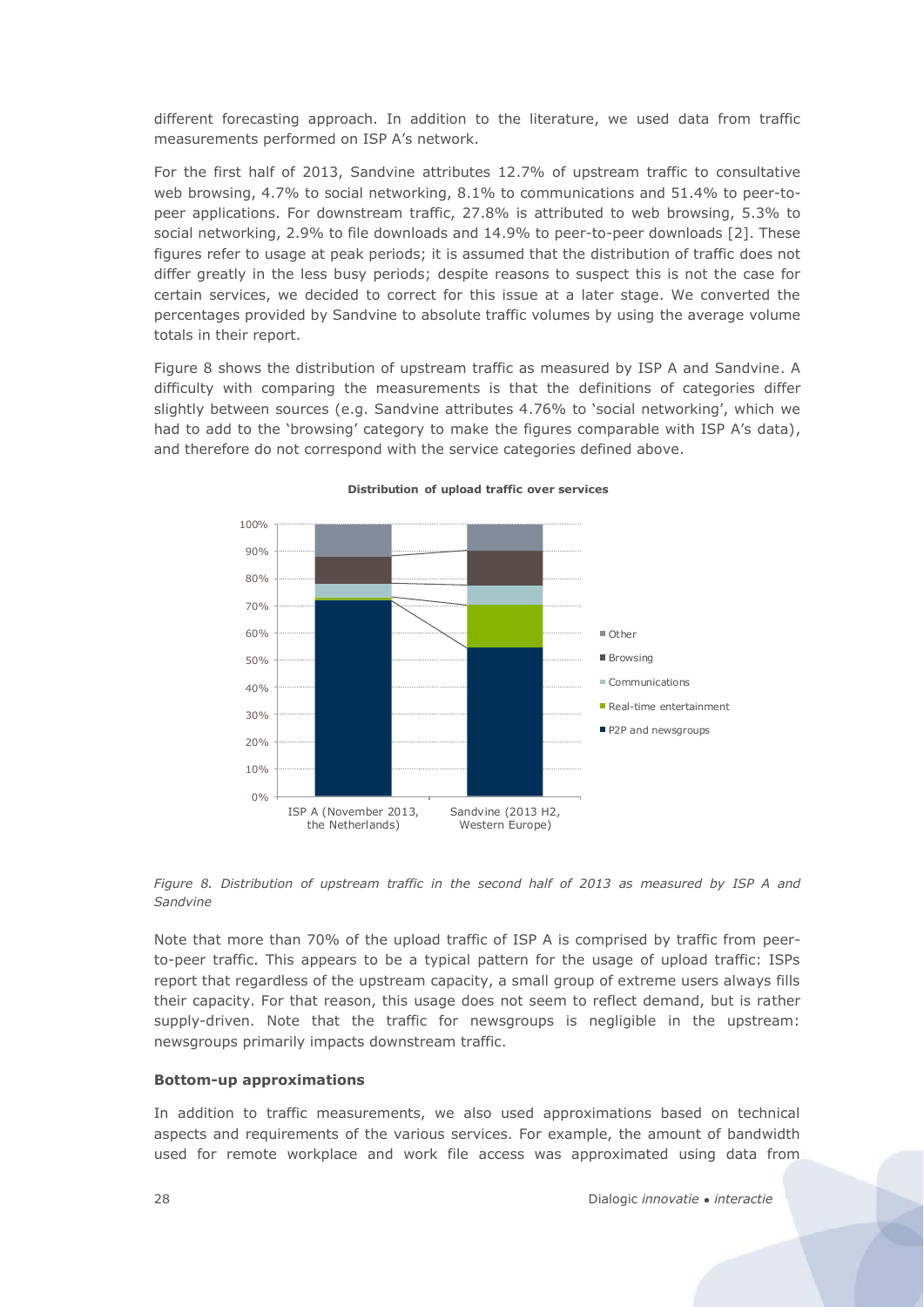Microsoft on (a) the bandwidth requirements for remote desktop technology [\[6\]](#page-57-10) and (b) assuming that on half of the workdays there will be a single person working eight hours on a remote desktop. The amount of traffic to be transferred for incremental online back-up was based on the assumption that the average household produces about 10 megabytes of information that should be backed-up (of which photos are probably the heaviest files). Note that the calculated amounts were also corrected for adoption (not all users use these services).

#### *4.2.3 Modeling demand by service*

For the final version of the model, we compared our bottom-up approximation with the top-down figures reported by Sandvine and the ISPs. We combined measurements by taking their (weighted) average. Where the figures differed significantly, we instead approximated the traffic bottom-up as described above. We subsequently chose the topdown measurement that was closest to our approximation.

For the 'other services' category, we averaged the residuals from the different sources. In the model, we assumed 12% of downstream traffic and 10% of upstream traffic is unaccounted for by the other categories.

[Table 3](#page-27-1) shows the average daily total traffic generated in 2013 per subscription as used in the model, divided by these service categories. Note that the totals in the models are very close to the aggregate averages provided by Sandvine [\[3\].](#page-57-8)

| <b>Service</b>                                                    | <b>Average daily volume</b><br>(Mbyte) |             |
|-------------------------------------------------------------------|----------------------------------------|-------------|
|                                                                   | <b>Up</b>                              | <b>Down</b> |
| Consultative web browsing                                         | 10.4                                   | 99.4        |
| E-mail                                                            | 0.3                                    | 5.0         |
| Social media / Web 2.0                                            | 3.9                                    | 18.9        |
| Remote backup                                                     | 25.0                                   | 0.0         |
| Conversational applications                                       | 6.6                                    | 6.6         |
| Online video                                                      | 17.6                                   | 217.5       |
| Remote workplace                                                  | 17.4                                   | 174.5       |
| Online music                                                      | 5.0                                    | 15.0        |
| File downloads                                                    | 0.0                                    | 10.4        |
| Online gaming                                                     | 0.0                                    | 0.1         |
| Peer-to-peer file sharing                                         | 60.9                                   | 51.1        |
| Personal cloud storage                                            | 1.2                                    | 3.0         |
| Other services                                                    | 16.5                                   | 82.0        |
| Overhead                                                          | 76.6                                   | 50.7        |
| <b>Net total</b>                                                  | 241.5                                  | 734.2       |
| <b>Net total (monthly)</b>                                        | 7,365.8                                | 22,393.2    |
| Net total (as measured by Sandvine in 2013 H2 for Western Europe) | 3,481.0                                | 14,336.0    |

<span id="page-27-1"></span>*Table 3. Services and the average amount of traffic generated per subscription in 2013 as used in the model*

# <span id="page-27-0"></span>**4.3 Demand for bandwidth**

[Figure 9](#page-28-0) shows the average amount of internet traffic transferred by consumers, measured in hourly intervals on a random day in November 2013 on the ISP B network. We can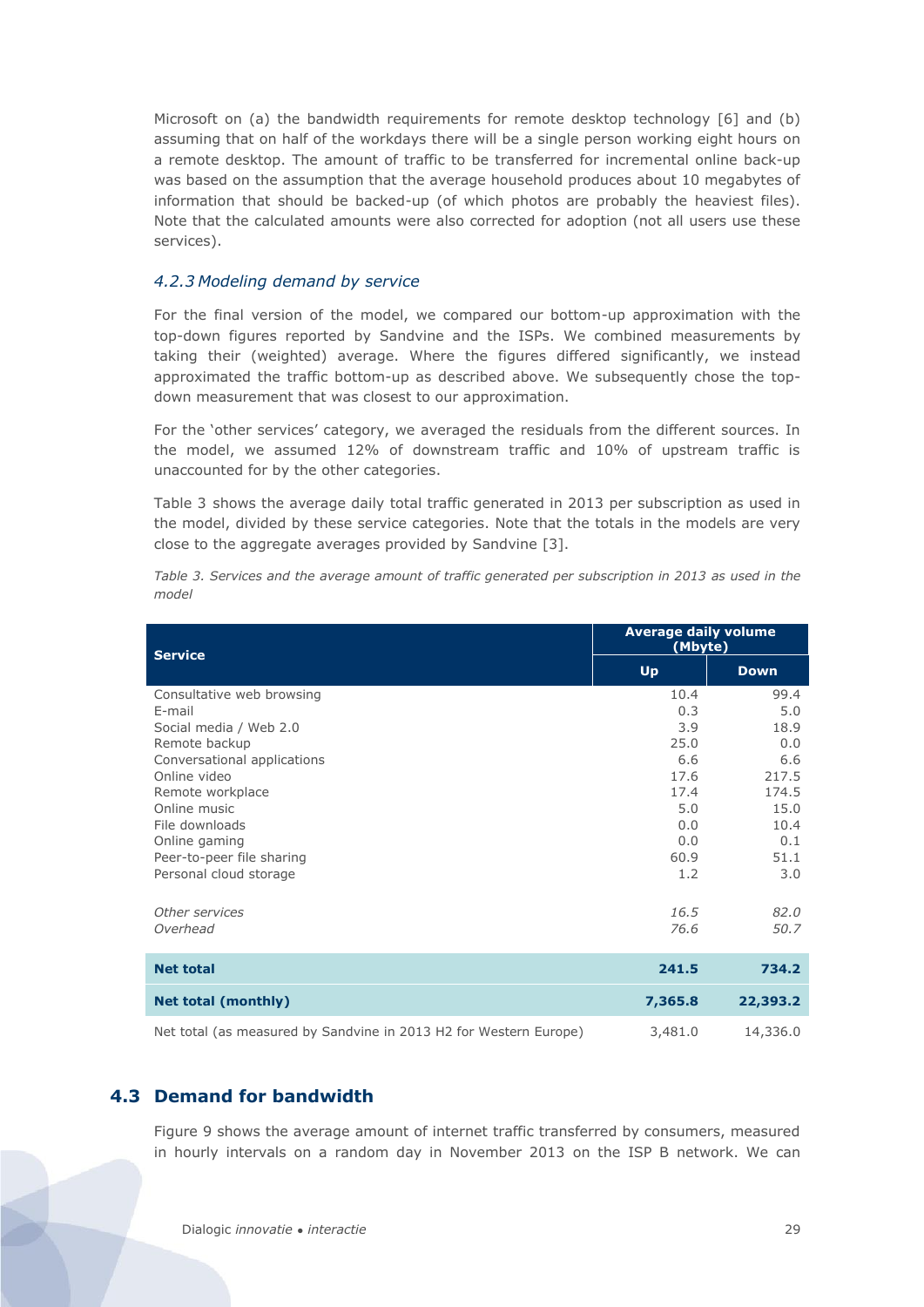clearly see that most users are using online services in daytime, which is not surprising. Downstream traffic increases gradually over the course of a day and peaks at around 7:30 pm. A similar pattern can be observed for upstream traffic, although the increase is much less (that is, the upstream traffic volume stays more constant over the course of a day).



<span id="page-28-0"></span>*Figure 9. Average volume of traffic transferred on an access connection per hour (measured on the ISP B network in November 2013).* 

[Figure 10](#page-29-1) shows how the total daily traffic volume per user is concentrated in a particular time of day. The chart is based on the same data as in [Figure 9.](#page-28-0) According to the data, 80% of the download traffic is, on average, consumed in 819 minutes of a day, which amounts to around 57% of a day. The 80% majority of upstream traffic is consumed in 879 minutes, about 61% of a day.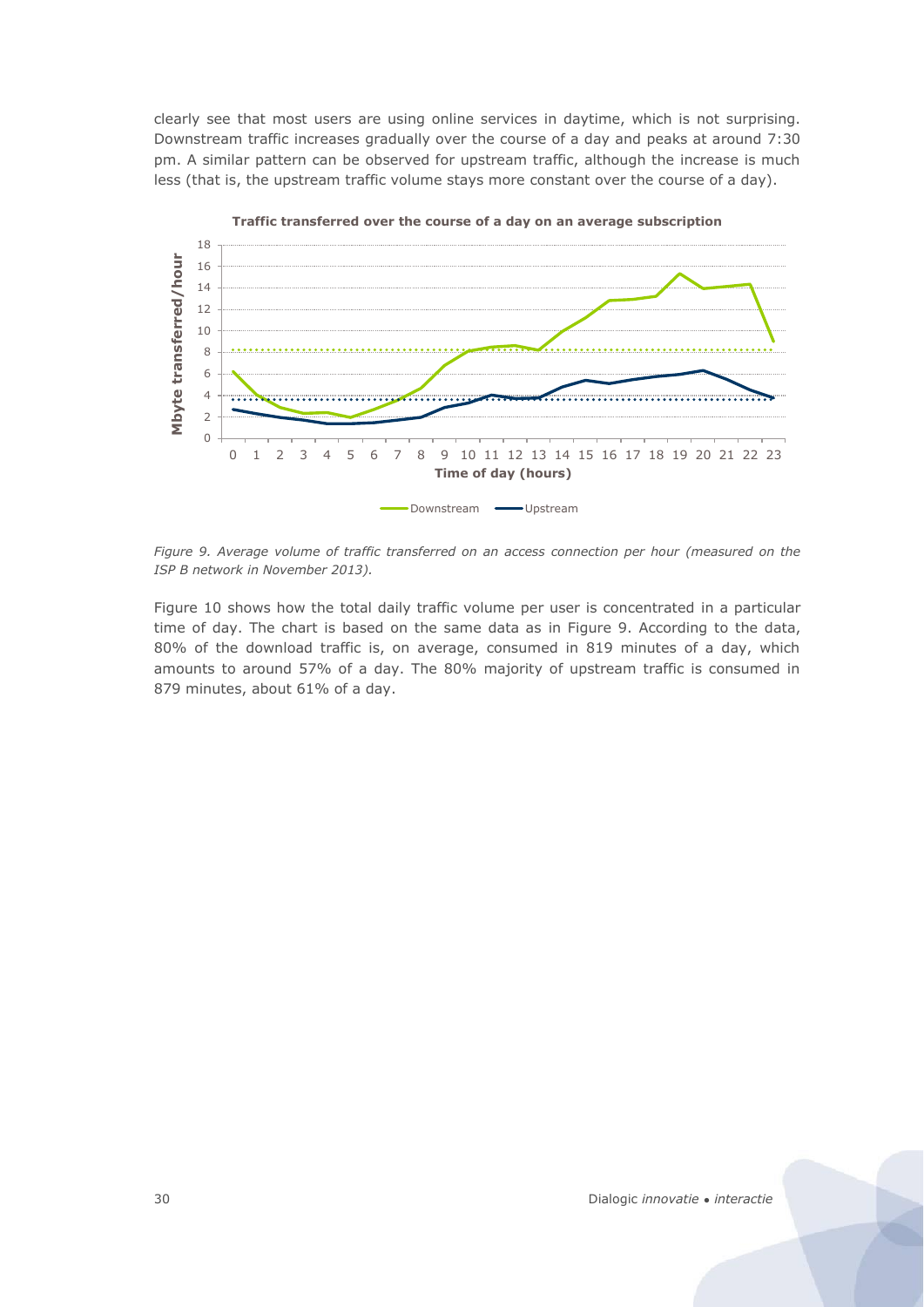

<span id="page-29-1"></span>*Figure 10. The cumulative proportion of total traffic volume transferred in a day by minutes (measured on the ISP B network in November 2013)*

We can see from the above graph that on average, consumers take 60 minutes ( $1/24<sup>th</sup>$  of a day) longer to upload 80% of the daily traffic they produce than to download the daily amount of traffic consumed. In other words, the bandwidth required for upstream traffic more closely resembles the bandwidth required when the consumption of traffic is equally distributed over the day (depicted with the dotted line in [Figure 10\)](#page-29-1) than the bandwidth required for downstream traffic. This leads to a difference in the minimum connection speed required between upstream and downstream.

There are several explanations for the pattern observed above. The most likely one is that many services that are among the top upstream bandwidth users (e.g. Dropbox, online back-up, peer-to-peer file sharing) primarily work in the background, whereas downloadintensive services are 'foreground' services for which the end user is actually waiting. An end user does not usually stay on his computer to watch a peer-to-peer program finish an upload to other users, or wait for his Dropbox to finally catch up with the latest version of all the files on the server (although the user could of course be interested in particular files). A downstream-intensive service, on the other hand, usually generates traffic at the initiative of the end user: a video stream is started or a file is being actively downloaded.

#### <span id="page-29-0"></span>**4.4 Differences between user groups**

[Table 4](#page-30-0) shows the various ISP subscriptions, the associated speed limits and subscription numbers (where we were allowed to share this information). Note that the actual speeds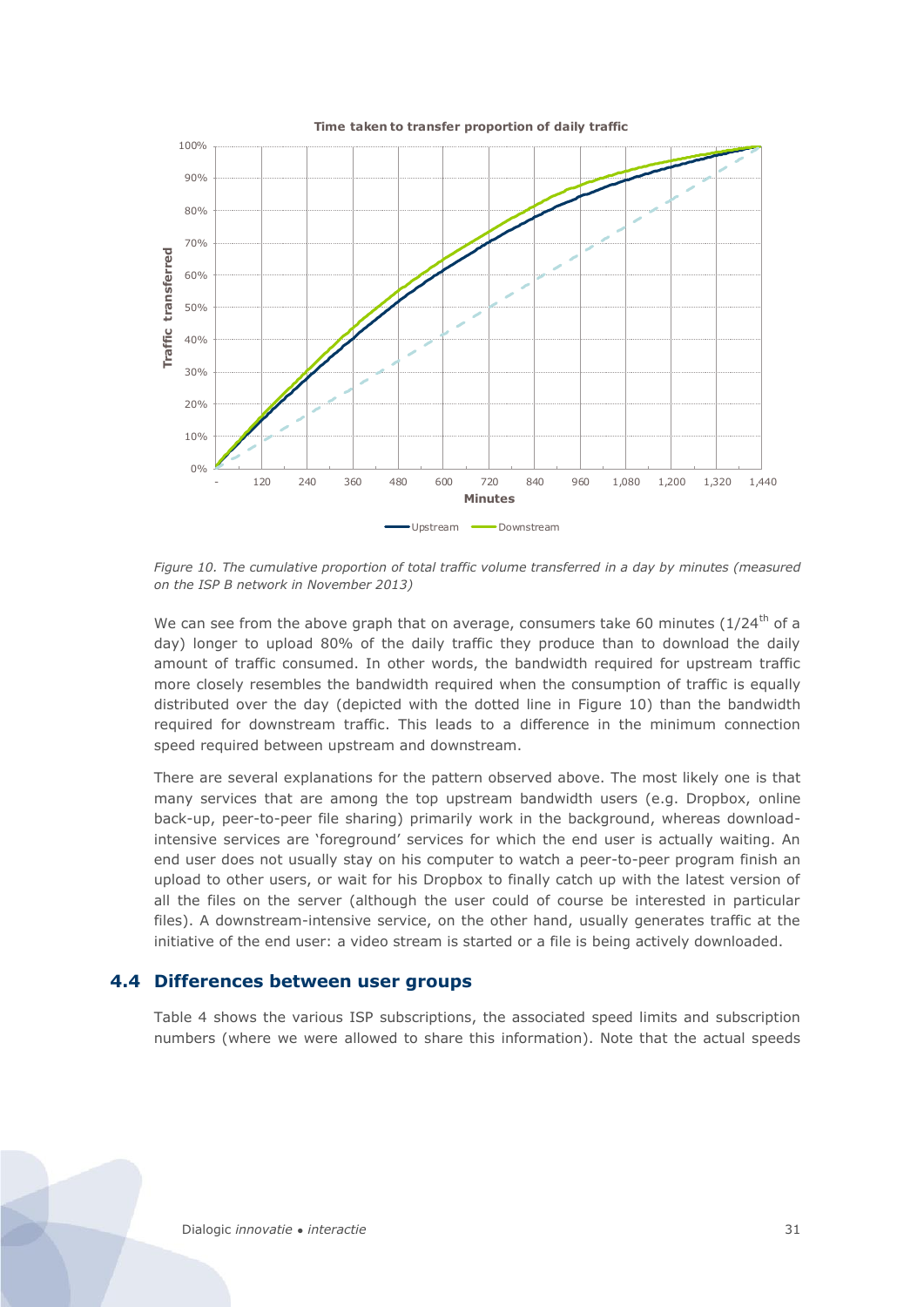which can be attained are influenced not only by speed limitations, but also by other factors. 5

<span id="page-30-0"></span>*Table 4. Information on subscriptions from the ISPs whose traffic measurements were used (n/a indicates no data was available).*

| <b>Subscription</b>                              | <b>Number of</b>                | <b>Advertised speed (Mbit/s)</b>                         |                                                          |  |  |  |
|--------------------------------------------------|---------------------------------|----------------------------------------------------------|----------------------------------------------------------|--|--|--|
|                                                  | subscriptions                   | Up                                                       | <b>Down</b>                                              |  |  |  |
| <b>ISPA</b>                                      |                                 |                                                          |                                                          |  |  |  |
| Medium<br>High<br>Extreme                        | n/a<br>n/a<br>n/a               | $1 - 5$<br>$1 - 5$<br>$5 - 10$                           | $10 - 50$<br>$50 - 100$<br>$100+$                        |  |  |  |
| <b>ISP B</b>                                     |                                 |                                                          |                                                          |  |  |  |
| <b>Basic</b><br>Low<br>Medium<br>High<br>Extreme | 14%<br>7%<br>72%<br>7%<br>$1\%$ | $1 - 5$<br>$5 - 10$<br>$10 - 50$<br>$50 - 100$<br>$100+$ | $1 - 5$<br>$5 - 10$<br>$10 - 50$<br>$50 - 100$<br>$100+$ |  |  |  |
| <b>ISP C</b>                                     |                                 |                                                          |                                                          |  |  |  |
| Medium<br>High<br>Extreme                        | 40%<br>53%<br>7%                | $1 - 5$<br>$5 - 10$<br>$10 - 50$                         | $10 - 50$<br>$50 - 100$<br>$100+$                        |  |  |  |

[Figure 11](#page-31-0) gives an overview of the distribution of upstream traffic over the subscribers of ISP A. The pattern in the figure was also found in the other ISPs' data.<sup>6</sup> The chart shows the average over several days, as usage is expected to differ between weekdays and weekends. The distribution for ISP A, although closely resembling the distribution in Sandvine's 2013 H2 report, is a bit more skewed (80% of traffic is consumed by about 8% of subscribers to ISP A, whereas Sandvine states it is consumed by around 12% of subscribers). Interestingly, the differences between different days are rather small and statistically insignificant given the same size.

 $\overline{a}$ 

 $5$  One of the factors that has the greatest impact on connection performance is overbooking. Regardless of technology, overbooking is common practice in consumer access networks as it is necessary to make the networks cost-effective.

<sup>6</sup> In this report we decided to show the pattern for ISP A because it had the most detailed data.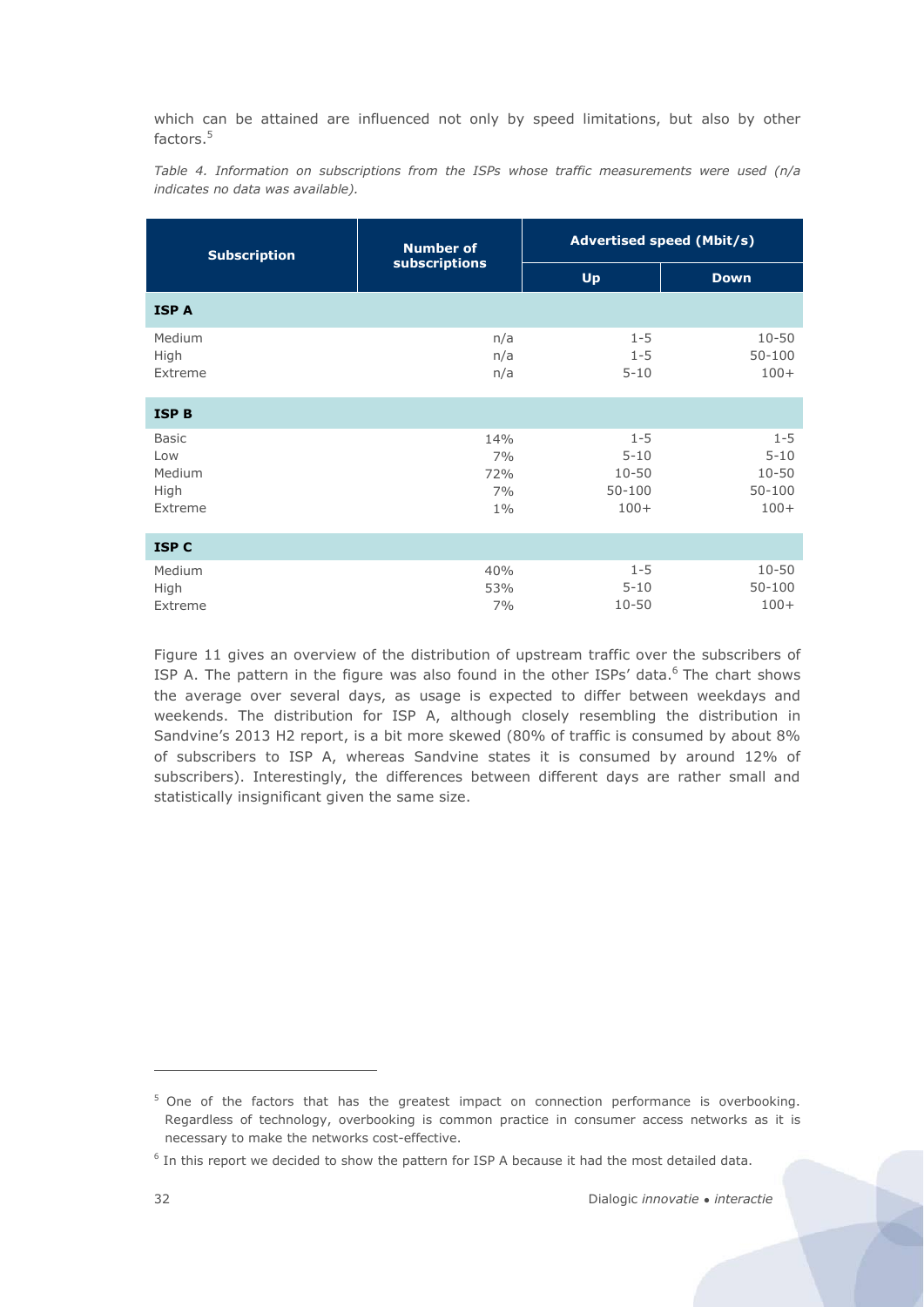#### **Share of upload traffic vs. share of users**



<span id="page-31-0"></span>*Figure 11. Distribution of ISP A subscribers to upstream traffic measured on different days in November 2013.* 

Using the distribution measurements, it is possible to assign traffic shares to the different user groups defined in the methodology chapter. [Table 5](#page-31-1) gives an overview of the groups, their share in the upstream and downstream traffic generated and how the respective shares compare to the total average. The upstream figures were derived from the above chart and Sandvine's data, whereas the downstream figures are based on Sandvine only.

<span id="page-31-1"></span>*Table 5. User groups, the share of traffic they each generate and the parameters chosen for their adoption curves*

|                                             | Laggards | Main | <b>Innovators</b> | Power<br>users |
|---------------------------------------------|----------|------|-------------------|----------------|
| Percentage of subscriptions                 | 20%      | 60%  | 18%               | 2%             |
| Percentage of upstream traffic              | $1\%$    | 10%  | 44%               | 45%            |
| Percentage of downstream traffic            | $1\%$    | 79%  | 52%               | 18%            |
| Upstream traffic compared to average user   | 0.1x     | 0.2x | 2.4x              | 22.5x          |
| Downstream traffic compared to average user | 0.1x     | 0.5x | 2.9x              | 9.0x           |

Notice the different multiplication factors for upstream and downstream for each group. Due to the different factors, the ratio between upstream and downstream traffic differs between user groups. In the model, this difference is amortized over the various services. In other words, we assumed that if a user exhibits a more asymmetric or symmetric usage pattern, this is reflected in each of the services used.

Note that the power user group, although extremely small in size (2% of all users), is responsible for almost half of all upload traffic. Compared to the other groups, they also generate quite a lot of downstream traffic – although less disproportionally so than upstream traffic. By comparing the group's traffic share and size with the average, we calculated in absolute terms how much more (or less) traffic each of the groups generates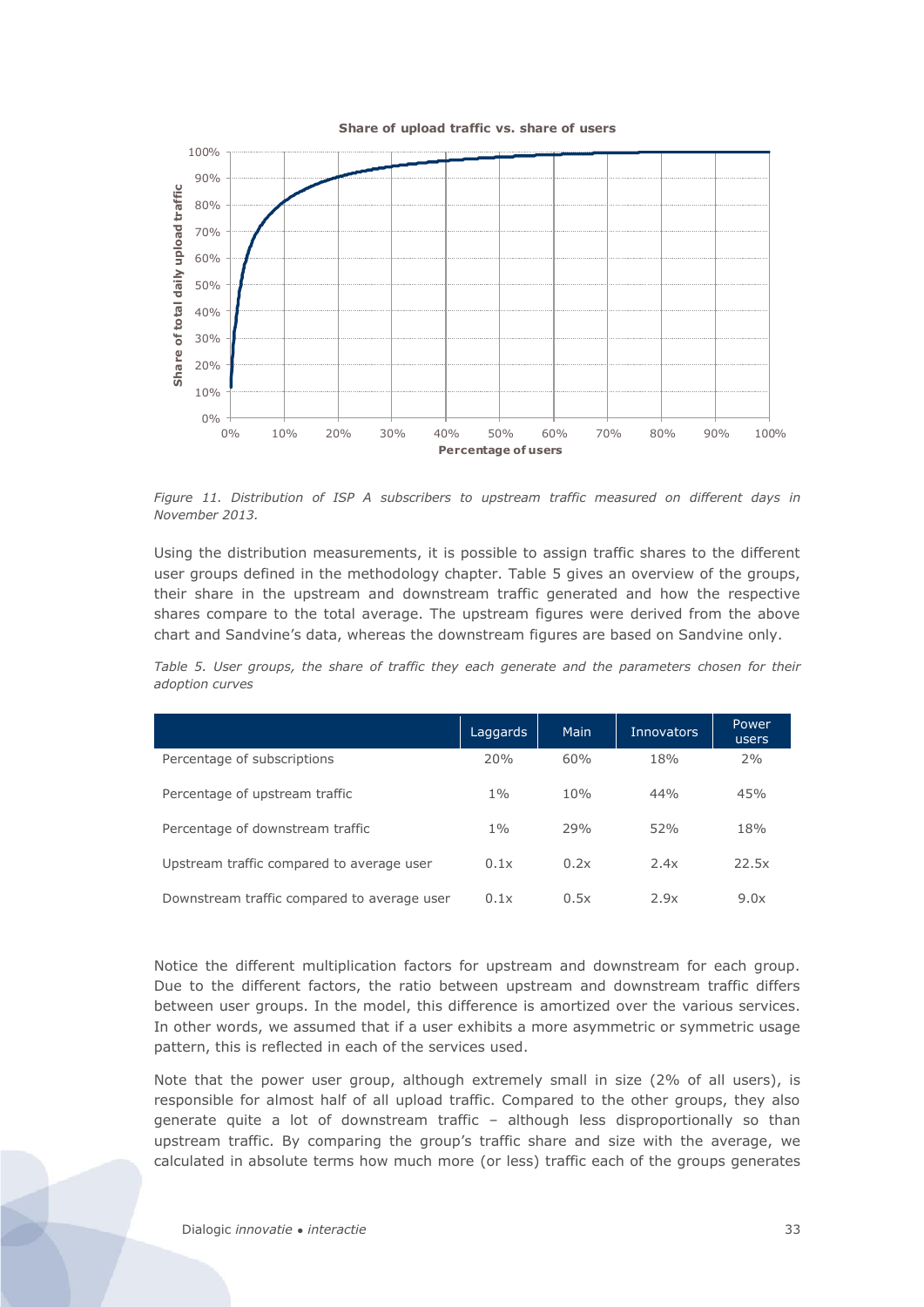compared to the average (this is listed in [Table 5](#page-31-1) as 'downstream/upstream traffic compared to average user'). For example, 2% of the users are power users and generate 45% of the total upstream traffic. Therefore, their total volume equals 22,5 times the average daily upstream volume.

Given the groups as shown in [Table 5,](#page-31-1) it is possible to estimate the demand for services as well as total traffic demand in absolute terms for each user group; the results are shown in [Table 6.](#page-32-0)

|                             | Up           | <b>Down</b>    |                             | Up             | <b>Down</b>    |
|-----------------------------|--------------|----------------|-----------------------------|----------------|----------------|
| <b>Power users</b>          | 5,434        | 6,608          | <b>Innovators</b>           | 590            | 2,121          |
| Consultative web browsing   | 234          | 892            | Consultative web browsing   | 25             | 286            |
| E-mail                      | 7            | 45             | E-mail                      | 1              | 14             |
| Social media / Web 2.0      | 86           | 170            | Social media / Web 2.0      | 9              | 55             |
| Remote backup               | 561          | $\overline{a}$ | Remote backup               | 61             |                |
| Conversational applications | 149          | 60             | Conversational applications | 16             | 19             |
| Online video                | 395          | 1,953          | Online video                | 43             | 627            |
| Remote workplace            | 392          | 1,566          | Remote workplace            | 43             | 503            |
| Online music                | 112          | 135            | Online music                | 12             | 43             |
| File downloads              |              | 93             | File downloads              |                | 30             |
| Online gaming               | $\Omega$     | $\mathbf{1}$   | Online gaming               | $\Omega$       | $\Omega$       |
| Peer-to-peer file sharing   | 1,366        | 459            | Peer-to-peer file sharing   | 148            | 147            |
| Personal cloud storage      | 14           | 13             | Personal cloud storage      | $\Omega$       | $\Omega$       |
| Other services              | 393          | 765            | Other services              | 44             | 250            |
| Overhead                    | 1,723        | 456            | Overhead                    | 187            | 146            |
|                             |              |                |                             |                |                |
| <b>Mainstream users</b>     | 40           | 355            | Laggards                    | 12             | 37             |
| Consultative web browsing   | 2            | 48             | Consultative web browsing   | $\mathbf{1}$   | 5              |
| E-mail                      | 0            | $\overline{2}$ | E-mail                      | $\overline{0}$ | 0              |
| Social media / Web 2.0      | $\mathbf{1}$ | 9              | Social media / Web 2.0      | $\mathbf 0$    | $\overline{0}$ |
| Remote backup               | 4            | $\overline{a}$ | Remote backup               | $\overline{0}$ |                |
| Conversational applications | 1            | 3              | Conversational applications | 0              | $\overline{0}$ |
| Online video                | 3            | 90             | Online video                | $\overline{0}$ | 0              |
| Remote workplace            | 3            | 84             | Remote workplace            | 1              | 7              |
| Online music                | 0            | 1              | Online music                | 0              | $\mathbf 0$    |
| File downloads              |              | 5              | File downloads              |                | $\overline{0}$ |
| Online gaming               | $\Omega$     | $\overline{0}$ | Online gaming               | $\Omega$       | $\mathbf 0$    |
| Peer-to-peer file sharing   | 10           | 25             | Peer-to-peer file sharing   |                |                |
| Personal cloud storage      | $\Omega$     | $\overline{0}$ | Personal cloud storage      | $\Omega$       | $\mathbf 0$    |
| Other services              |              | 22             | Other services              | 10             | 22             |
| Overhead                    | 19           | 65             | Overhead                    | 1              | $\overline{2}$ |

<span id="page-32-0"></span>*Table 6. Estimated current demand for traffic volume by different user groups (in Mbyte/day)*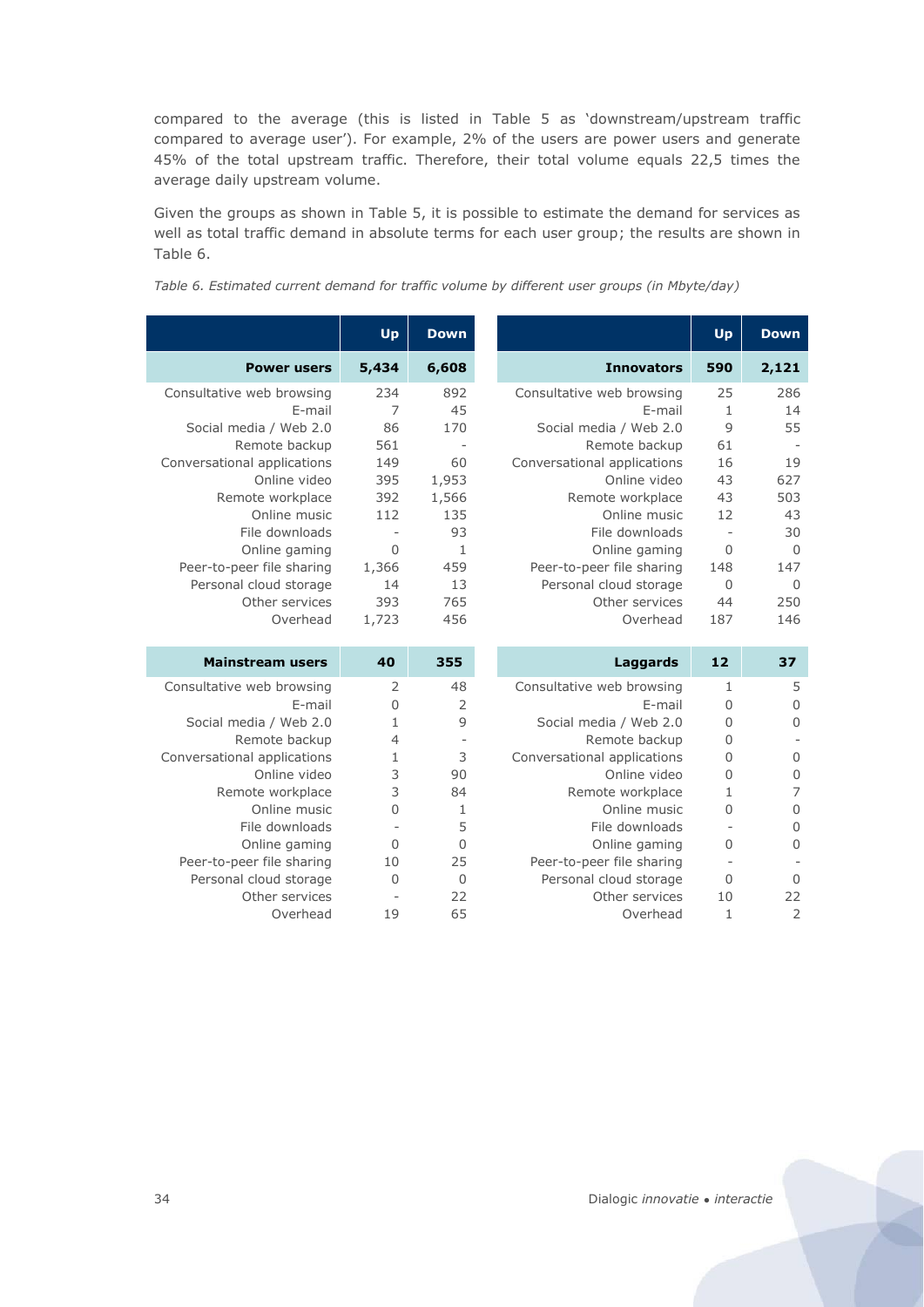# <span id="page-33-0"></span>**5 Demand growth**

This chapter discusses the growth factors in the demand for bandwidth. The structure is similar to that of chapter [4:](#page-23-0) we first distinguish the growth of different services. By adding a time dimension, the step from growth in traffic volume demand to bandwidth demand is then made. Finally, the demand growth is differentiated into various user groups.

# <span id="page-33-1"></span>**5.1 Growth by service**

At the level of services, growth is assumed to stem from two main drivers, as we explained in chapter 3. The first is growth by adoption: as more internet users start using a particular service, more traffic will be required for this service. The second driver is growth by increased intensity: as the quality of services increases, so does their traffic. The following paragraphs elaborate on the estimation parameters for growth by service.

#### <span id="page-33-2"></span>*5.1.1 Growth by adoption of services*

To demonstrate and predict the adoption of services, we created a model based on historical data on adoption of services, using the current adoption of service categories in chapter [4](#page-23-0) and the age of the first-of-its-kind service in that category. Note that adoption should be calculated as the adoption in the group of users for which the service is in any way relevant. The adoption data is therefore calculated as the adoption among the group of *potential* adopters (e.g. users for which the service is at all relevant). The percentages are estimates, primarily based on the number of people in a household thought to be using a particular service.<sup>7</sup>

 $\overline{a}$ 

 $<sup>7</sup>$  For example, one person per household is expected to use remote workplace facilities. As the</sup> average household size is 2.3 in Western Europe (according to Eurostat, 2013), the service is relevant to 37% of all internet users.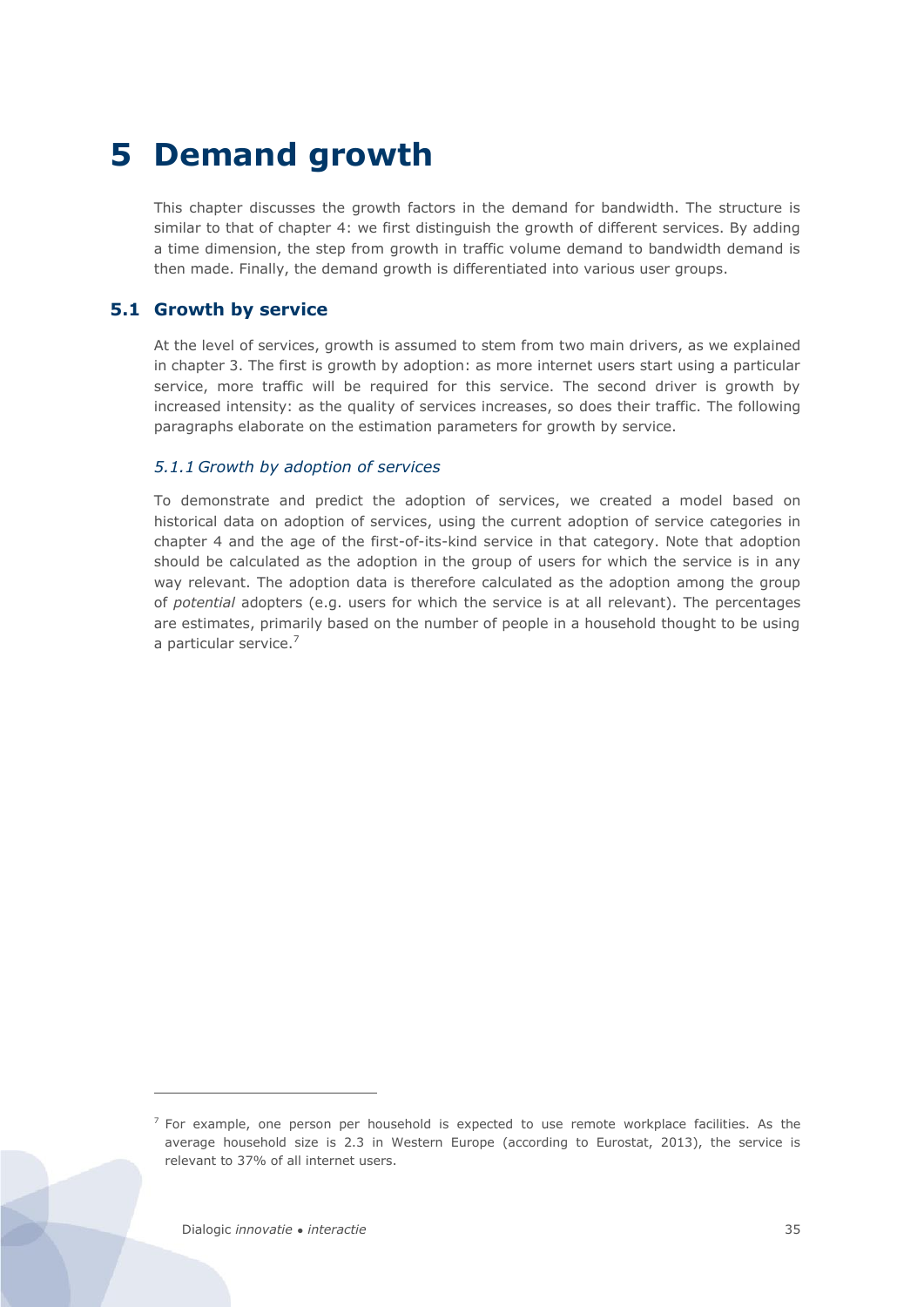<span id="page-34-0"></span>*Table 7. Age and current adoption of various internet-based service categories, used as data points for estimating the adoption curve8*

| <b>Service</b>              | First consumer<br>implementation | Year<br>introduced | Current<br>adoption | Adoption in<br>relevant<br>group | Modeled<br>adoption |
|-----------------------------|----------------------------------|--------------------|---------------------|----------------------------------|---------------------|
| Consultative web browsing   | <b>WWW</b>                       | 1989               | 99%                 | 99%                              | 100%                |
| E-mail                      | Sendmail                         | 1983               | 97%                 | 99%                              | 100%                |
| Social media / Web 2.0      | Geocities                        | 1994               | 60%                 | 80%                              | 96%                 |
| Remote backup               | Carbonite                        | 2004               | 50%                 | 56%                              | 15%                 |
| Conversational applications | NetMeeting                       | 1995               | 66%                 | 66%                              | 93%                 |
| Online video                | YouTube                          | 2005               | 50%                 | 53%                              | 10%                 |
| Remote workplace            | Citrix                           | 1995               | 30%                 | 86%                              | 93%                 |
| Online music                | MP3.com                          | 1997               | 45%                 | 47%                              | 84%                 |
| File downloads              | <b>WWW</b>                       | 1989               | 83%                 | 83%                              | 100%                |
| Online gaming               | Ultima Online                    | 1997               | 66%                 | 88%                              | 84%                 |
| Personal cloud storage      | Dropbox                          | 2007               | 11%                 | $11\%$                           | 4%                  |

The data points are shown in [Table 7.](#page-34-0) The services that fit the model are the same as found earlier, with the exception of peer-to-peer file sharing (which is treated differently, as discussed below). The 'current adoption' refers to the percentage of all internet users that has adopted a particular service. Because a service may not be relevant to all users, we therefore calculated a corrected measurement of adoption that indicates the number of users for whom the service is relevant that have adopted a service. The S-curve was matched using the latter measurement. [Figure 12](#page-34-1) shows the S-curve that best matches the data points (the last column in [Table 7](#page-34-0) shows the adoption as modeled by this curve for each service; the difference between the actual and modeled adoption is the model error).



<span id="page-34-1"></span>*Figure 12. The adoption curve used in the model to estimate service adoption*

 $\overline{a}$ 

 $8$  The figures shown here were obtained from the public websites of each service and various academic and online sources estimating penetration. In some cases, the researchers estimated penetration based on input from the interviews.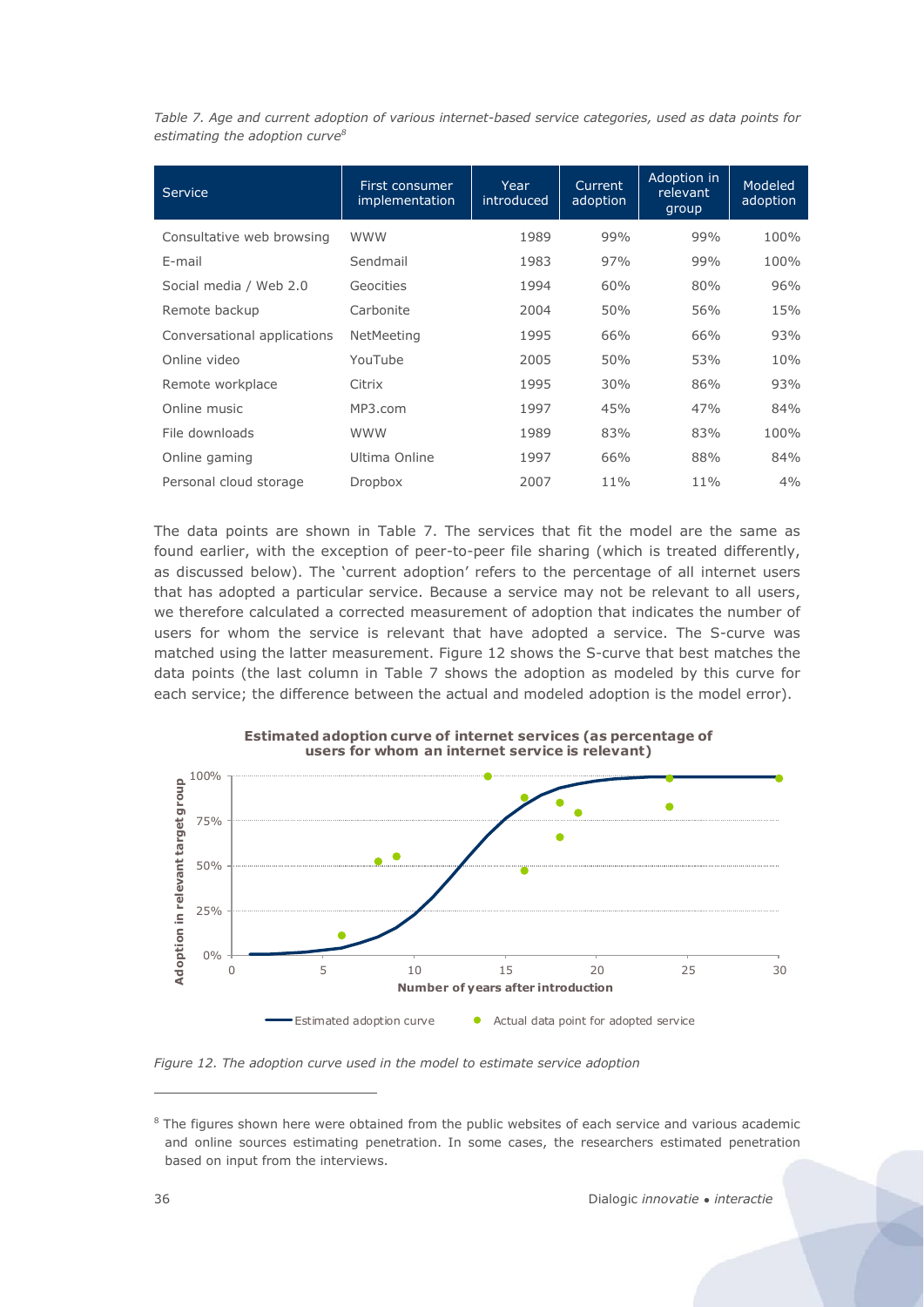Using the S-curve, it is possible to estimate the adoption rates for the coming years. [Figure](#page-35-0)  [13](#page-35-0) gives an overview of the projected adoption rates per service up to the year 2020 .



<span id="page-35-0"></span>*Figure 13. Estimated adoption of services used in the model, based on the S-curve*

#### *Peer-to-peer file sharing*

Regarding peer-to-peer file sharing, we found that other factors influence the adoption in a non-negligible way. Peer-to-peer file sharing is not in itself a service to end users, but rather provided over the peer-to-peer network (e.g. video, audio or software downloads). The key advantage of peer-to-peer file sharing for the average end user over other services is that most of the content is illegal and free. When peer-to-peer is used for legal services, the choice whether to use peer-to-peer or centralized delivery is technical and does not involve the end user at all.

The illegality of most file transfers over a peer-to-peer network is an important factor to consider when modeling the adoption of peer-to-peer file sharing. Its adoption can be greatly influenced by the penalties for downloading or sharing illegal content or even a complete ban of such services in a country. In addition, the introduction of legal alternatives (and their adoption) has a negative effect on the adoption of peer-to-peer services. Indeed, if legal alternatives become successful, the adoption of peer-to-peer may decrease before it has reached its maximum adoption potential.

Whether a 'churn' from illegal peer-to-peer towards legal distribution is occurring or will occur in the future is still a topic of debate.<sup>9</sup> In the model, we chose to fix the adoption of peer-to-peer at the current adoption rate. The rationale behind this is that the legal alternatives are likely to be more attractive to new users than power users, who are already using peer-to-peer file sharing services. On the other hand, power users are unlikely to stop using the peer-to-peer file sharing services (although the intensity of use may drop).

#### *5.1.2 Growth by increasing intensity*

In addition to adoption of services, an increased demand for bandwidth can also be attributed to an increase in the *intensity* of services already in use. Intensity includes all aspects related to the quality of the service consumed. Part of the growth in traffic is

 $\overline{a}$ 

Dialogic *innovatie ● interactie* 37

<sup>&</sup>lt;sup>9</sup> See for instance [\[9\].](#page-57-11)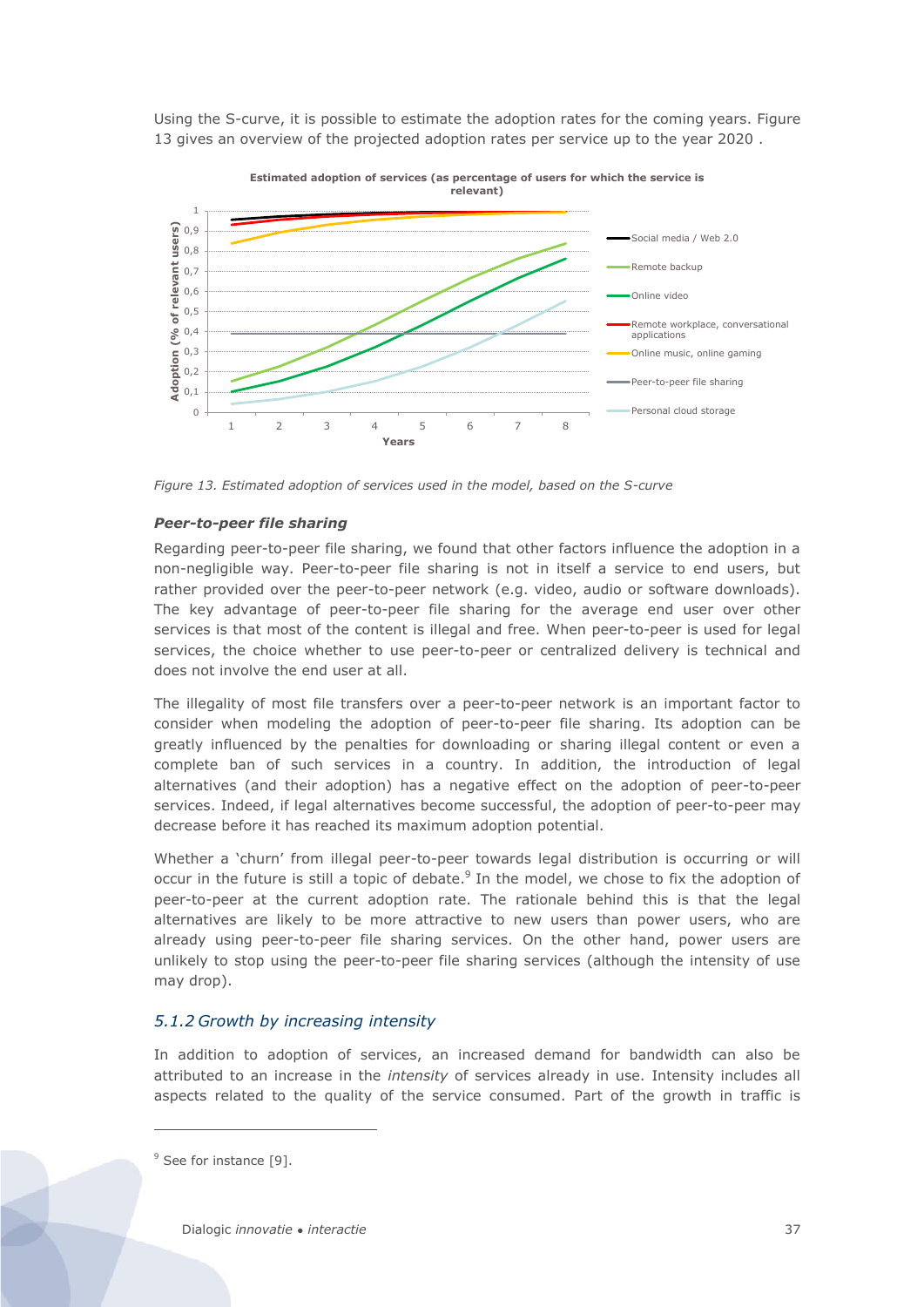caused by the increased bandwidth requirements resulting from technical quality-related aspects for various types of content:

- For *web pages*, growth from intensity can be estimated by looking at the development of the size of websites over time. The HTTP Archive showed that the average total transfer size of websites at the end of 2010 was approximately 770 KB. Currently, the total average transfer size of a web site is about 1590 KB, which indicates a compound annual growth rate of 27.5% [\[1\].](#page-57-12)
- For *software*, it seems reasonable to assume a year-over-year growth of 8% in the file size of software downloads and 10% for mobile OS updates [\[4\].](#page-57-9) The current size of a typical software package (e.g. a game) is assumed to be 7GB at most (this coincides with the size of a double layer DVD, which is a common medium for physical game distribution).
- For *video*, an estimate of intensity growth can be made by looking at the resolutions commonly used nowadays and the resolutions expected in a few years. An HD video stream, which is currently commonly provided through services such as Netflix and YouTube, requires around 3.8 Mbit/s of bandwidth. These video streams will probably be replaced with 4K resolution streams, which require around 15 Mbit/s of bandwidth. Assuming that 4K has replaced a fifth of the HD streams by 2023, the year-over-year growth rate in bandwidth required for video services is around 4%. 10
- For *music*, there does not seem to be a demand for higher-quality audio than currently offered by most streaming services and online audio stores. The MP3 file format has been the de facto standard for music distribution for the past decade and will probably remain popular in the coming years. The MP3 file format has a maximum bit rate of 320 Kbit/s, at which the sound is virtually as good as a CD. A potential area of expansion is surround sound (e.g. more audio channels), although the additional bandwidth requirements are probably insignificant.<sup>11</sup>
- For *photos*, the main driver of traffic is the resolution of images and their compression technology. Manufacturers of digital cameras traditionally competed over the number of megapixels of images, but are starting to focus more on other attributes (such as low-light performance and truthful color reproduction). Current resolutions of standard digital cameras are already more than sufficient, even for high-quality prints. We therefore do not expect much growth in traffic requirements for photographic content.
- For *online gaming*, the traffic required for sending and receiving game state information and changes therein (e.g. the traffic required to play multiplayer online games) is rather limited, and there is no reason to assume that it will grow significantly. The content, however, has grown, approximately at the same speed as video/photo material. Content includes game maps as well as game objects (e.g. a building or person in Second Life). Intensity increases as more and more games

 $\overline{a}$ 

 $10$  The average bit rates for video streams were provided by [\[2\].](#page-57-2)

 $11$  Surround sound can be compressed relatively well; while there are many audio channels, they are highly correlated, and modern audio compression techniques take this characteristic into account.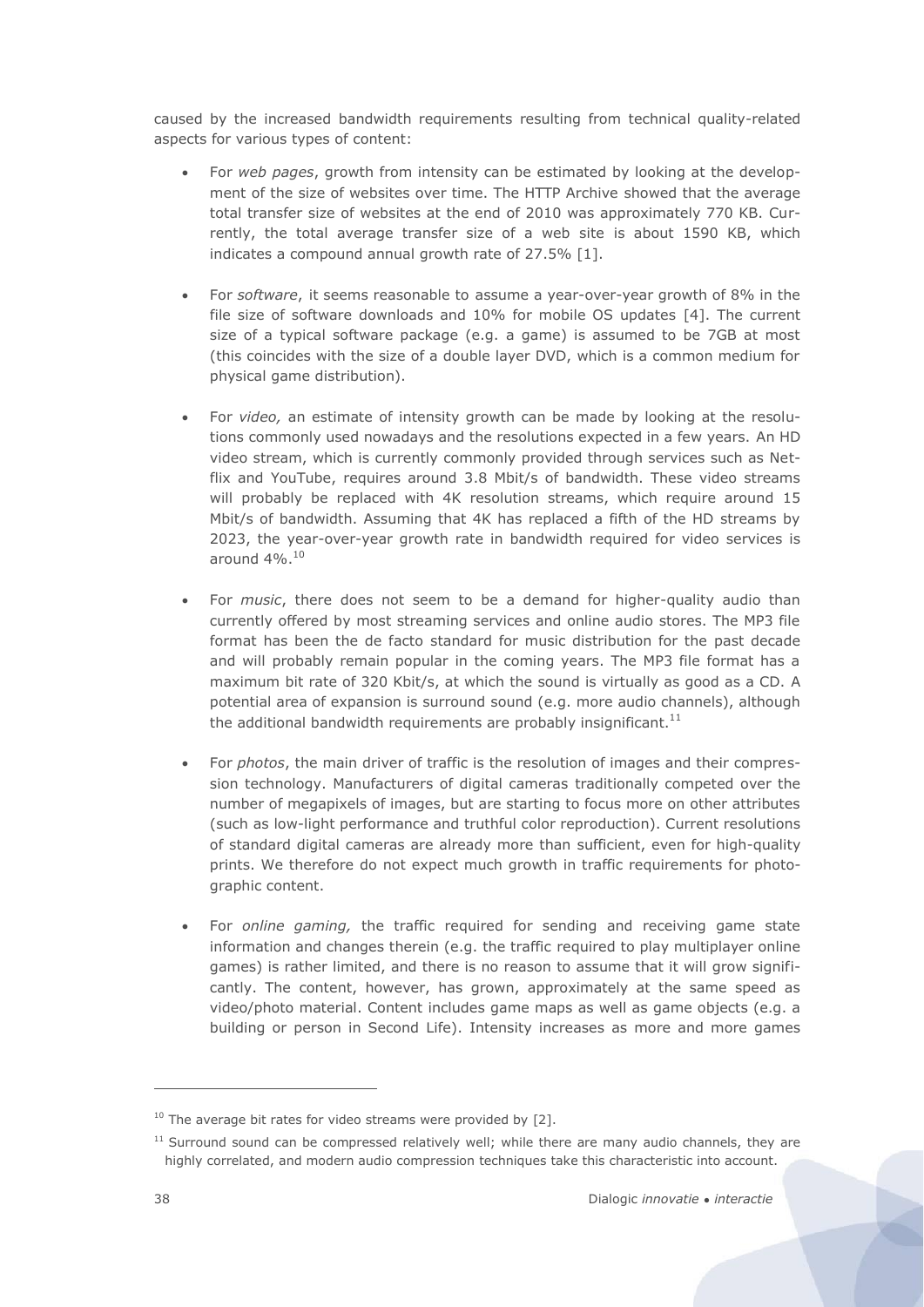start downloading this content while playing.<sup>12</sup> As the amount of control traffic is negligible, it is safe to assume the growth rate for video for online gaming.

The intensity growth of a service is derived from the growth of what is the commonly expected quality for photo, video, music, software or web page size according to the above aspects. Services not accounted for ('other services') are assumed to grow with the average growth rate in the model (24% year-over-year).

#### *Peer-to-peer file sharing*

In paragraph [5.1.1](#page-33-2) we elaborated on how peer-to-peer file sharing is expected to follow a different adoption pattern. Regarding the intensity growth, we also expect peer-to-peer file sharing to follow a different route than the rest of the service categories. As can be seen in [Figure 8,](#page-26-0) currently almost 70% of the upload traffic is comprised of traffic from peer-topeer and newsgroups. ISPs indicate that the typical usage pattern is that a small group of extreme users take up all available capacity, regardless of the demand. This usage thus does not seem to reflect demand but rather supply-driven bandwidth consumption.

As indicated, the current model assumes the bandwidth consumed is driven by demand rather than supply. However, given the fact that peer-to-peer file sharing has such a large impact on traffic, we have chosen to incorporate this specific behavior in the model. We assume that the growth of peer-to-peer traffic follows the growth of provisioned speeds. Calibrated on the increase of the provisioned speed of ISP A over the year 2013, we have modelled the year-over-year growth of peer-to-peer file sharing to be 40%.

An increased take-up of other streaming protocols, such as peer-to-peer for video, could be potentially disruptive to bandwidth usage. An example of a currently popular application is SopCast, which delivers video stream using peer-to-peer technology, and is typically used for watching live sports events. The interviewed experts however do not expect peerto-peer video to take up, especially given the fact that legal over-the-top alternatives are coming about rapidly. The experts additionally argued that the take-up of such services is limited by the fact that quality of service is harder to guarantee for such services.

# <span id="page-37-0"></span>**5.2 Growth in capacity and speed demand**

One of the ways demand can grow is when the access connection is used to consume more at the same time. Although the bandwidth required by a single service does not change, the capacity needed to accommodate multiple services at one time is much higher. One obvious cause could be that the same connection is being shared by more users in a home than before. Nevertheless, in the time period covered by this study, a significant growth in the average household size is not expected. Eurostat estimates this size to be 2.3 persons per household [\[14\].](#page-57-13) In addition, the average age at which children go online is not expected to decrease significantly.

Another cause of growth from simultaneous usage could be that users start using more than one service at the same time. This trend was confirmed in our qualitative study. A common scenario is that people start using so-called 'second screen' applications on their tablet, while watching a video stream on their television. In the model, we assume that such 'secondary' applications are not as bandwidth-intensive as the primary application. The underlying assumption is that people simply cannot consume more than a certain amount of content in a given time period.

<sup>12</sup> Also compare to [\[16\]](#page-57-14)

 $\overline{a}$ 

Dialogic *innovatie ● interactie* 39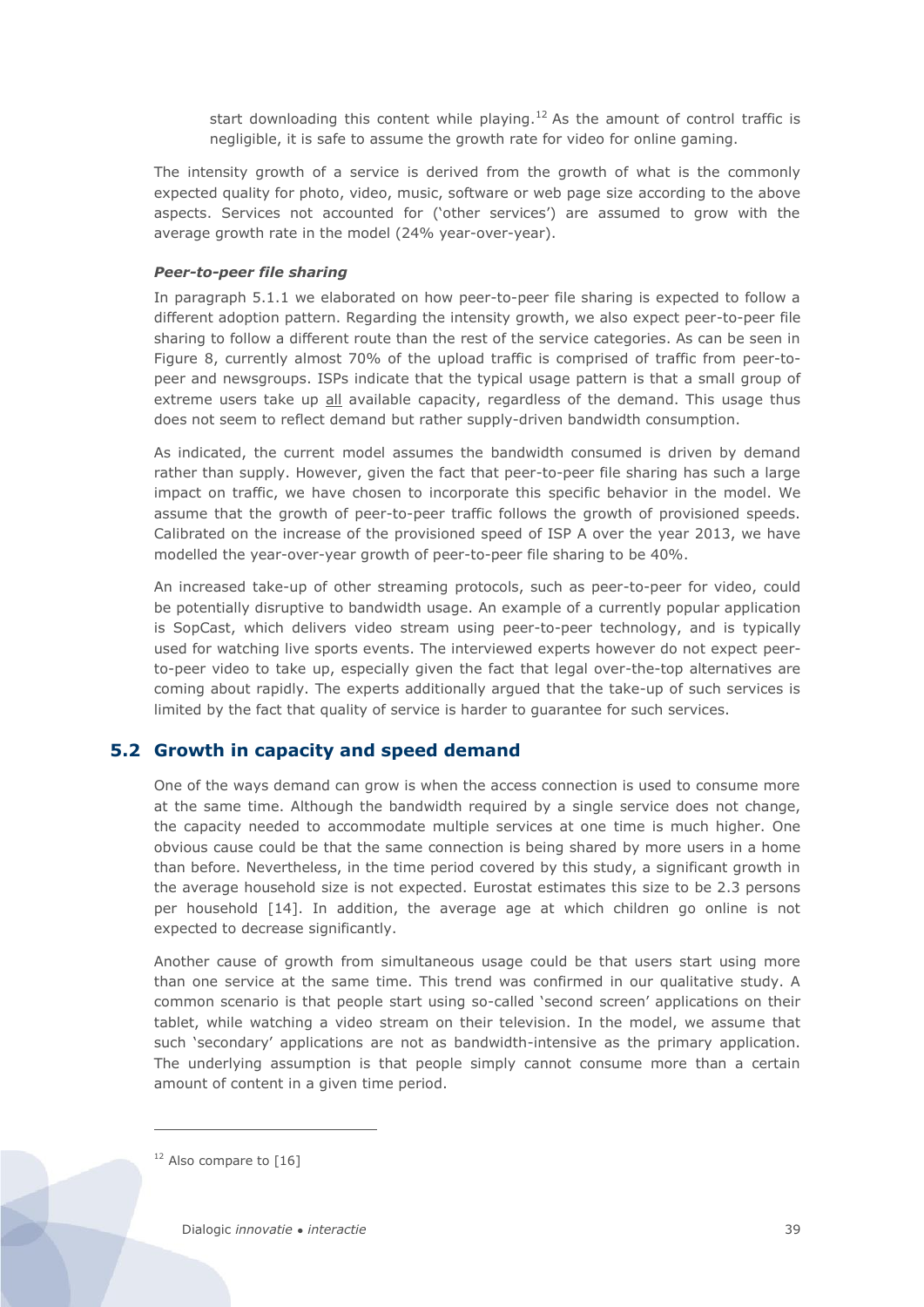Simultaneous use can also be 'automatic' in the sense that services use bandwidth in the background together with other services. In the future, automatic software updates will become more and more common, requiring less or no user intervention. On the other hand, several up-and-coming services such as remote back-up and cloud storage are not urgent and can spread their traffic over the course of a whole day. Whether this actually happens may still depend on the user, who is for instance likely to turn off his computer and other devices during the night (some services will continue to upload data even then the automatic backup from an iPhone by default runs at night, when the phone is not in use and connected to its charger).

### <span id="page-38-0"></span>**5.3 Growth from future revolutionary services**

Up until this point, we have discussed the development of currently existing services. However, the historical development of internet services has shown us that every now and then services appear that were never envisioned. Examples of such services are Google, Gmail, YouTube (introduced in 2005), social networks and, more recently, Netflix.

Even though the moment such services are introduced is impossible to predict, it is feasible to model the effect of such services on bandwidth demand by formulating several scenarios. In each scenario, we assume a particular frequency with which a 'revolutionary' service is introduced and a particular combination of average upstream and downstream traffic. The adoption growth for a future service can be modeled using the fitted S-curve (assuming the future service is relevant for all internet users), which seems to model historical 'revolutionary' services pretty well.

For the purposes of this study, we calculated the expected probability of the development of future services and their expected impact on demand growth, as described in paragraph [3.7.1.](#page-21-0) [Table 8](#page-38-1) is an excerpt of a list we used to model revolutions. Each row represents a particular kind of revolution: a 'once every year' revolution occurs frequently, but has a negligible impact on growth; the 'once every fifty years' kind of revolution is rare, but has enormous impact. For each type, we calculated the expected number of times such a revolution will occur in the seven-year period. We subsequently modeled the impact of each kind of revolution inversely to the occurrence frequency: high-frequency revolutions have a low impact, and low-frequency revolutions a higher impact. The impact is measured as an increase in yearly traffic in proportion to existing traffic (e.g. an impact of 5% indicates that each year, traffic will grow by an additional 5%). We chose to assign 50% growth and 200% impact to the rarest type of revolutionary event ('once every 50 years') and scaled the impact to the other types using a quadratic and cubic interpolation formula, respectively.

|                               | Next seven years                                 |                                      | on traffic demand | Estimated impact | Expected growth in<br>seven year period |            |  |
|-------------------------------|--------------------------------------------------|--------------------------------------|-------------------|------------------|-----------------------------------------|------------|--|
| Revolutionary<br>service type | Chance of<br>at least one<br><i>introduction</i> | Expected<br>number<br>οf<br>services | <b>Min</b>        | <b>Max</b>       | <b>Min</b>                              | <b>Max</b> |  |
| Once every 1 year             | 100%                                             | 7,00                                 | $0,00\%$          | $0,00\%$         | 0,0%                                    | 0,0%       |  |
| Once every 2 years            | 99%                                              | 3,50                                 | $0,00\%$          | $0.00\%$         | $0.0\%$                                 | 0,0%       |  |
| $\cdots$                      | $\cdots$                                         | $\cdots$                             |                   |                  |                                         | $\cdots$   |  |
| Once every 49 years           | 13%                                              | 0,14                                 | 23,06%            | 55,34%           | 3,3%                                    | 7,9%       |  |
| Once every 50 years           | 13%                                              | 0.14                                 | 25,00%            | 60,00%           | 3,5%                                    | 8,4%       |  |

<span id="page-38-1"></span>*Table 8. Excerpt from the table modeling the expected growth in bandwidth in a seven-year period.*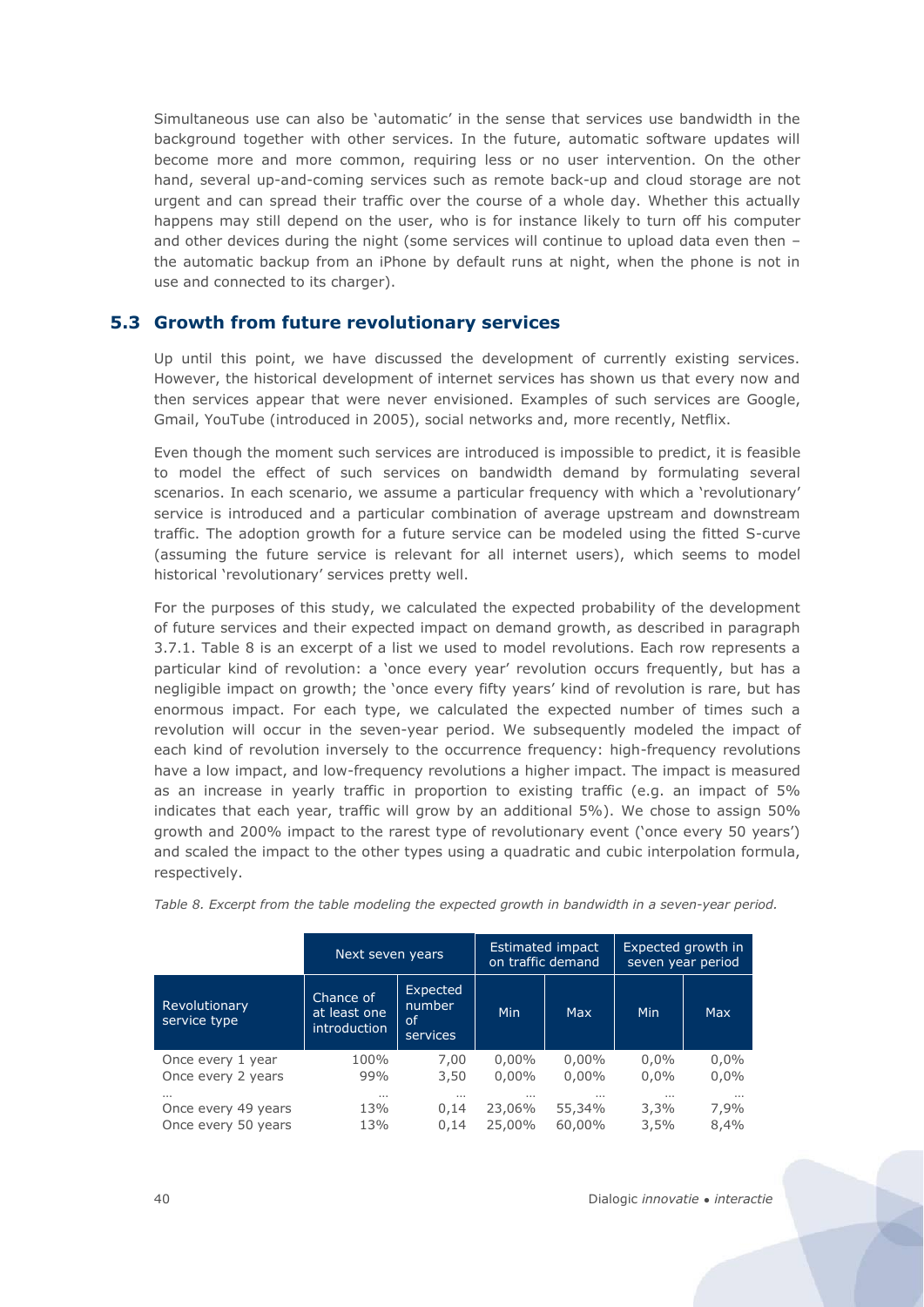[Figure 14](#page-39-1) gives a graphical overview of the distribution of the probability of revolutionary events happening and the corresponding impact of such an event on bandwidth demand.



<span id="page-39-1"></span>*Figure 14. Probability of 'revolutionary' events of different frequencies and their estimated impact*

By summing the expected growth percentages, it is possible to calculate a compound annual growth rate over the seven-year period. We estimate the year-over-year growth from 'revolutionary' events in the coming seven years will be between 5,5% and 11,1%. The percentages are highly dependent on the estimated impact of the various types of events.

#### <span id="page-39-0"></span>**5.4 Differences between user groups**

[Figure 12](#page-34-1) shows the adoption curve estimated for services. In order to differentiate growth by adoption between the various groups, a separate adoption curve must be estimated for each group. This is possible because the different groups 'follow' each other in the adoption process: as soon as the power users have adopted a service, the innovators will start adopting, then the mainstream users, and so on. By examining the percentage of adopters required for a group to start adopting (that is, the sum of the sizes of the earlier groups), it is possible to determine the year in which a group will start adopting and the year when this is finished.

From the estimated curve, we see that the power users start adopting as soon as a service is introduced and take four years to fully adopt it (2% of the population has adopted at that point). The innovators start after four years and take six years to adopt  $(2\% + 18\%)$ has then adopted). The larger mainstream group adopts in six years as well, after which 80% will have adopted. Finally, sixteen years after introduction, the laggards start adopting and finish in eleven years, and after twenty-seven years, all internet users for which the service is relevant will have adopted. [Figure 15](#page-40-0) gives a graphical overview of this process by showing the adoption curves for each group. Note that the sum of the separate curves forms a rough approximation of the aggregate adoption curve.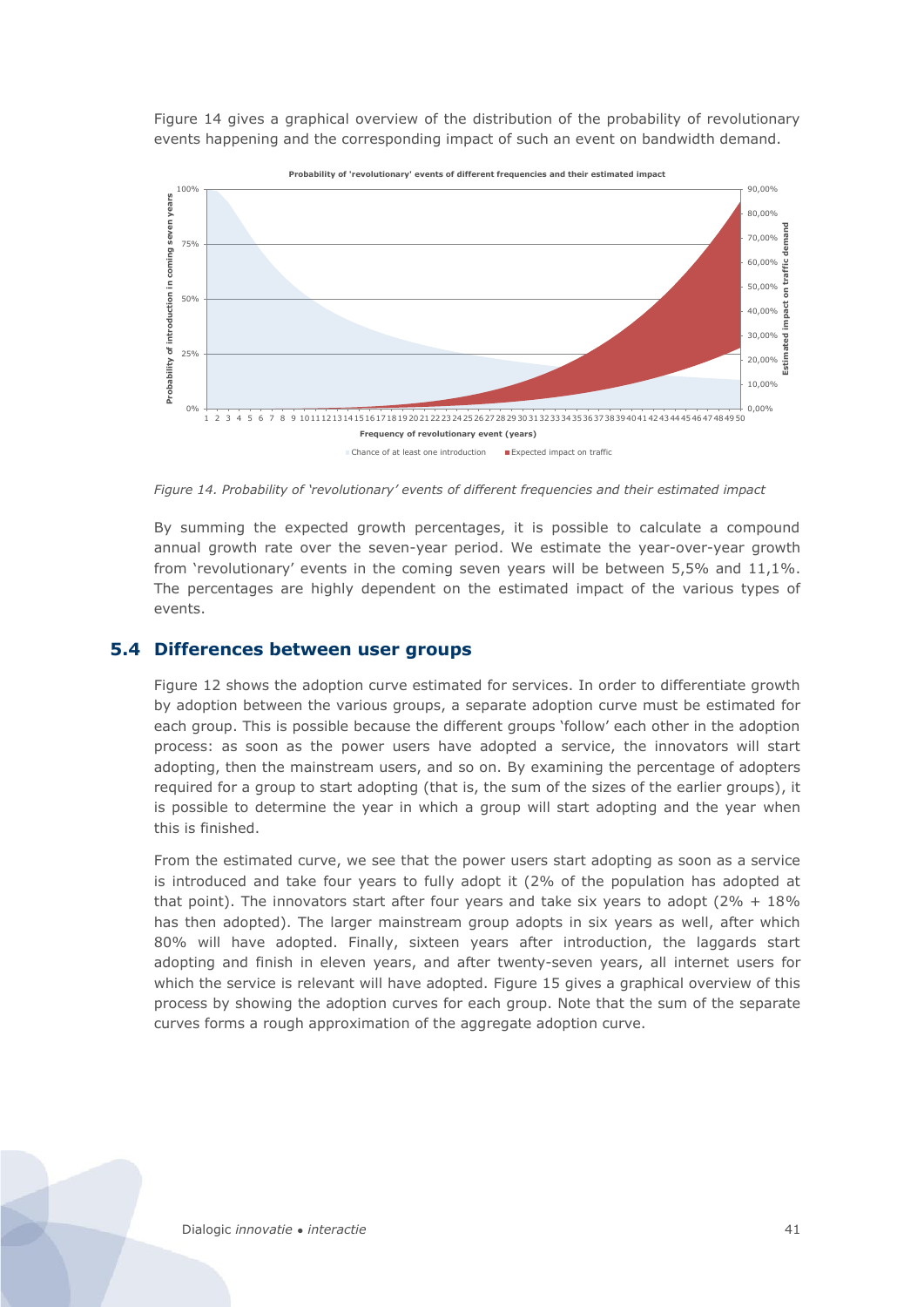



<span id="page-40-0"></span>*Figure 15. The adoption curves defined for each of the four user groups that add up to the total adoption curve used earlier*

Using the different adoption curves for each user group, it is possible to calculate different growth factors per group for each service. [Figure 16](#page-40-1) gives an overview of the growth rates for the service categories in each of the groups including the growth from increased intensity (assumed to be equal in the groups).



<span id="page-40-1"></span>*Figure 16. Growth rate of services for each user group*

Several services are expected to grow significantly according to this figure. Remote backup, conversational applications, online video, online music and personal cloud storage are cases in point. There exist large differences between the user groups. Since the intensity is expected to grow equally among the user groups, the differences arise from the adoption of these services. The graph shows that especially laggards are expected to adopt services on a large scale, in particular remote backup, conversational applications, online video and to a lesser extent online music. Personal cloud storage is on the other hand expected to be adopted by innovators on a large scale. This is because currently the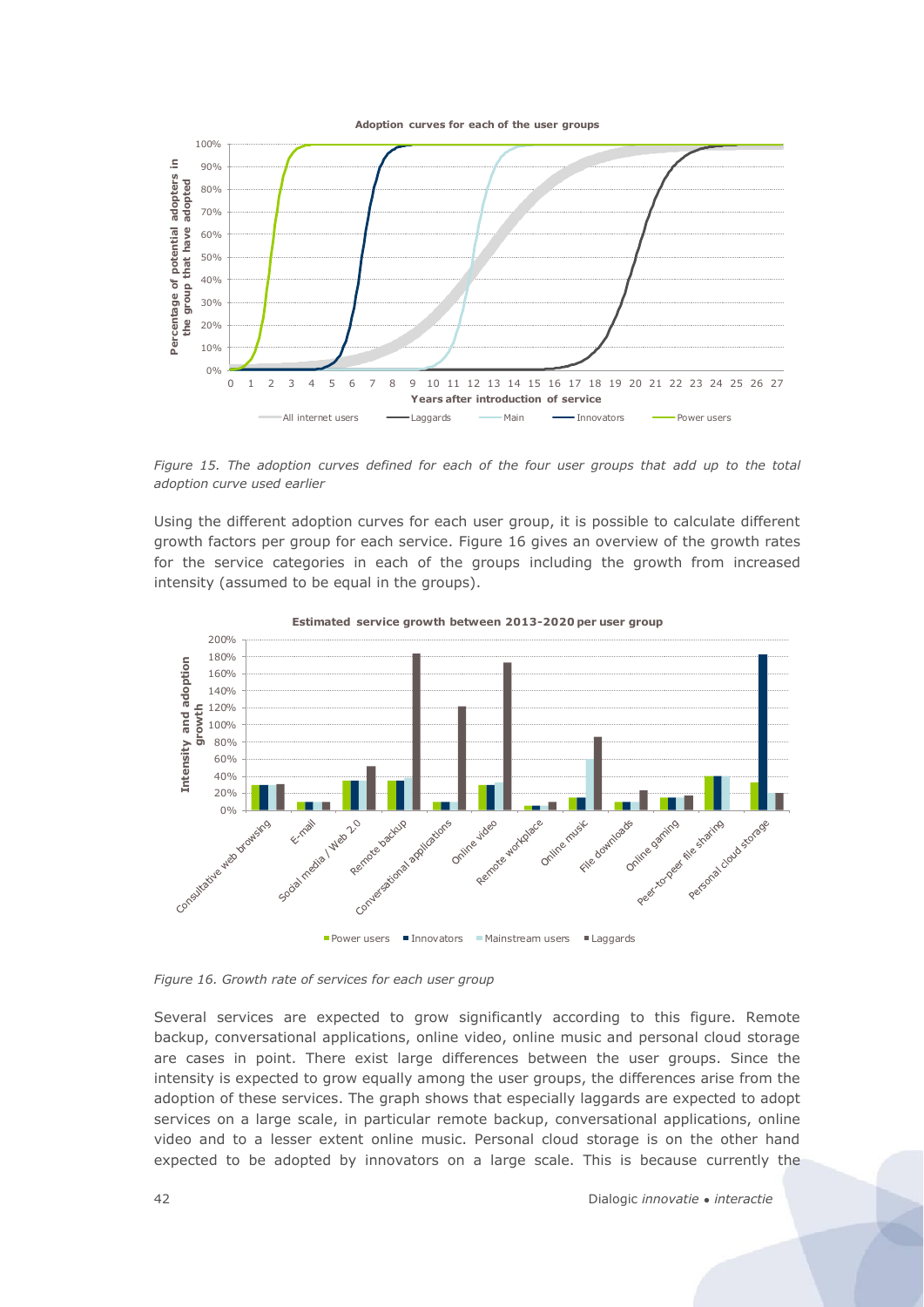service is assumed to be used mainly by power users and will subsequently dissipate to the innovators group.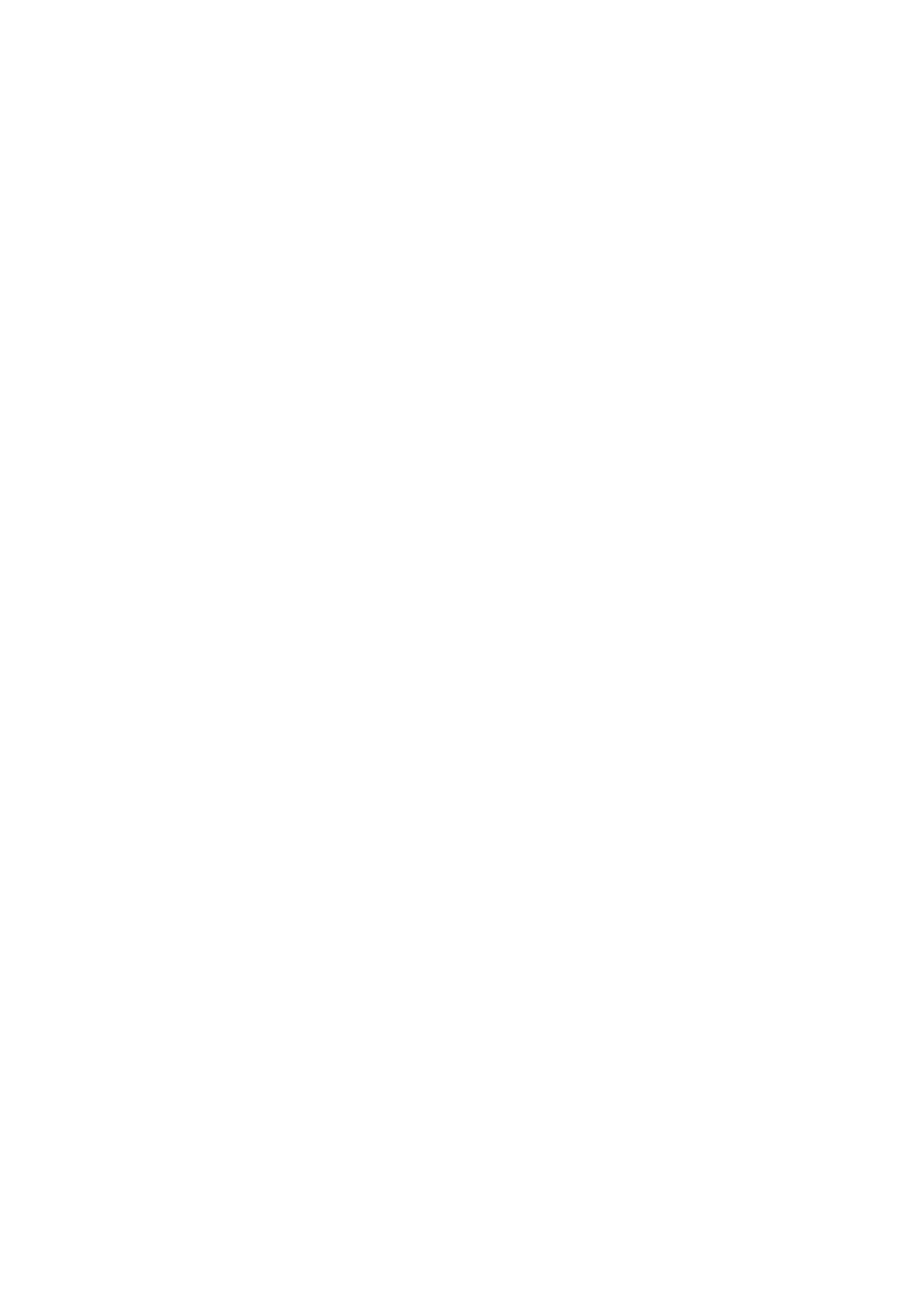# <span id="page-43-0"></span>**6 Future demand**

In this chapter we discuss the future demand for bandwidth. As in section 4, we started with the aggregate demand and added further detail to distinguish the various services. Including a time dimension enabled us to make the step from traffic volume demand to bandwidth demand.

# <span id="page-43-1"></span>**6.1 Aggregate demand**

The model showed an estimated CAGR of 40.3% for downstream and 43.9% for upstream traffic. [Figure 17](#page-43-3) gives an overview of the resulting projected traffic volumes for the coming seven years relative to the traffic volume in 2013. Note that this increase includes growth from future revolutionary services. The growth of existing services alone is responsible for a CAGR of 36.6% (upstream) and 31.6% (downstream) respectively.



#### **Estimated traffic demand growth between 2013-2020**

<span id="page-43-3"></span><span id="page-43-2"></span>*Figure 17. Estimated growth in traffic volume demand relative to 2013 according to the model*

### **6.2 Demand by service**

[Figure 18](#page-44-0) and [Figure 19](#page-45-1) show the estimated volumes for upload and download respectively generated by existing services, grouped by the different service types.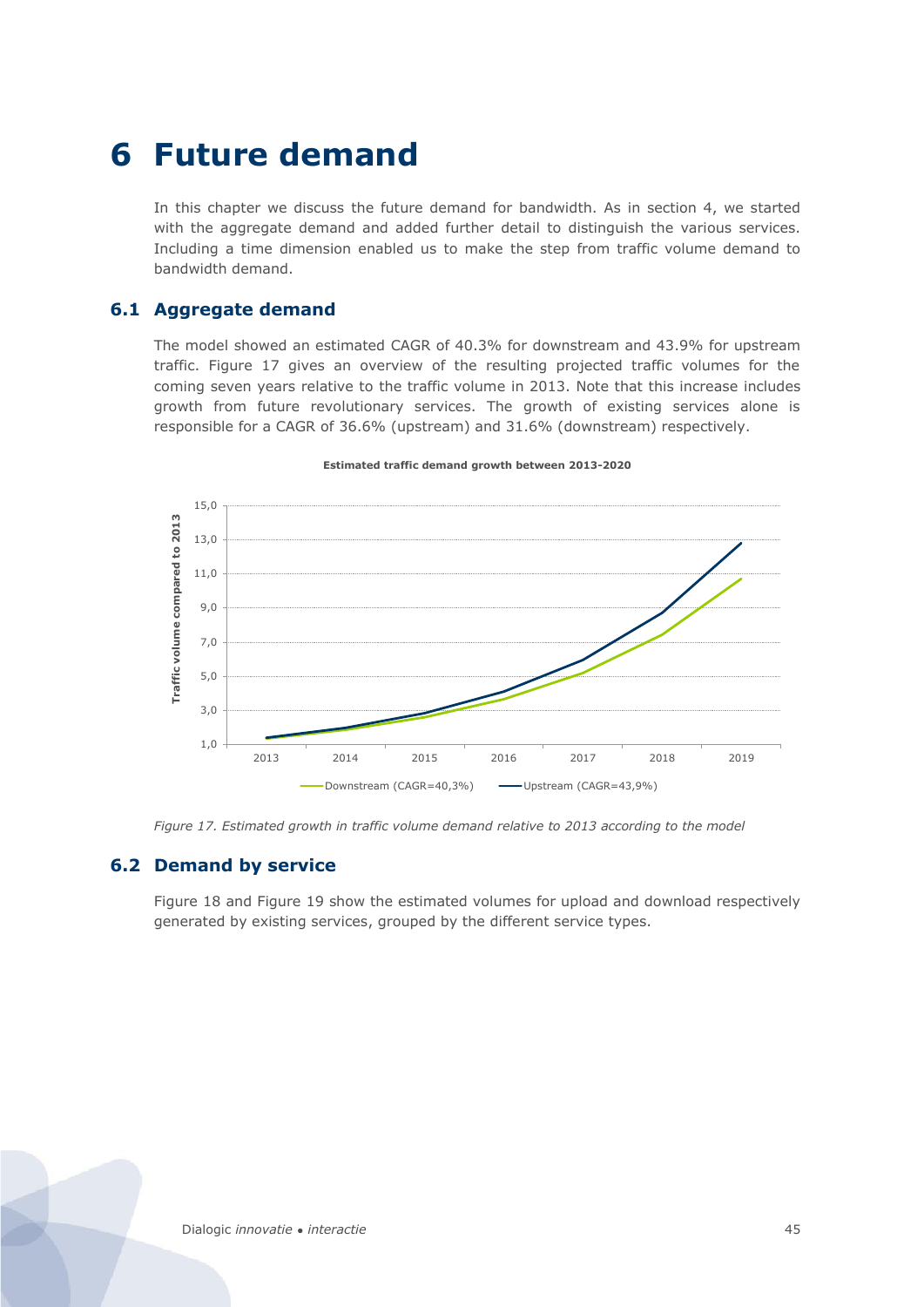

<span id="page-44-0"></span>*Figure 18. Projected average daily upstream traffic volume per residential subscription for the years 2013-2020*

Regarding the upstream demand, the model shows that in addition to future revolutionary services, overhead traffic and peer-to-peer file sharing will continue to comprise the majority of the upload traffic. Since overhead traffic partly consists of acknowledgements of the downstream traffic, this demand is mainly driven by a high download demand. We modeled peer-to-peer traffic to only grow in intensity and not adoption, and is moreover modeled to be supply-driven rather than demand-driven. It is therefore subject to the growth of the upstream capacity provided by operators. Other demanding services in 2020 are remote backup services, online video and future revolutionary services. The intensity growth for consultative web browsing may be caused by web sites moving from the 'consultative' to the more 'web 2.0' type of service (which is not modeled). Also, the fact that video services are driving a significant share of upstream traffic is food for further analysis. User-generated video was not included in the definition of this service, so the upstream video traffic probably mostly result from current peer-to-peer distribution models being used for video. The estimated demand for daily upstream traffic in 2020 will average at just over 3,000 Mbyte per day.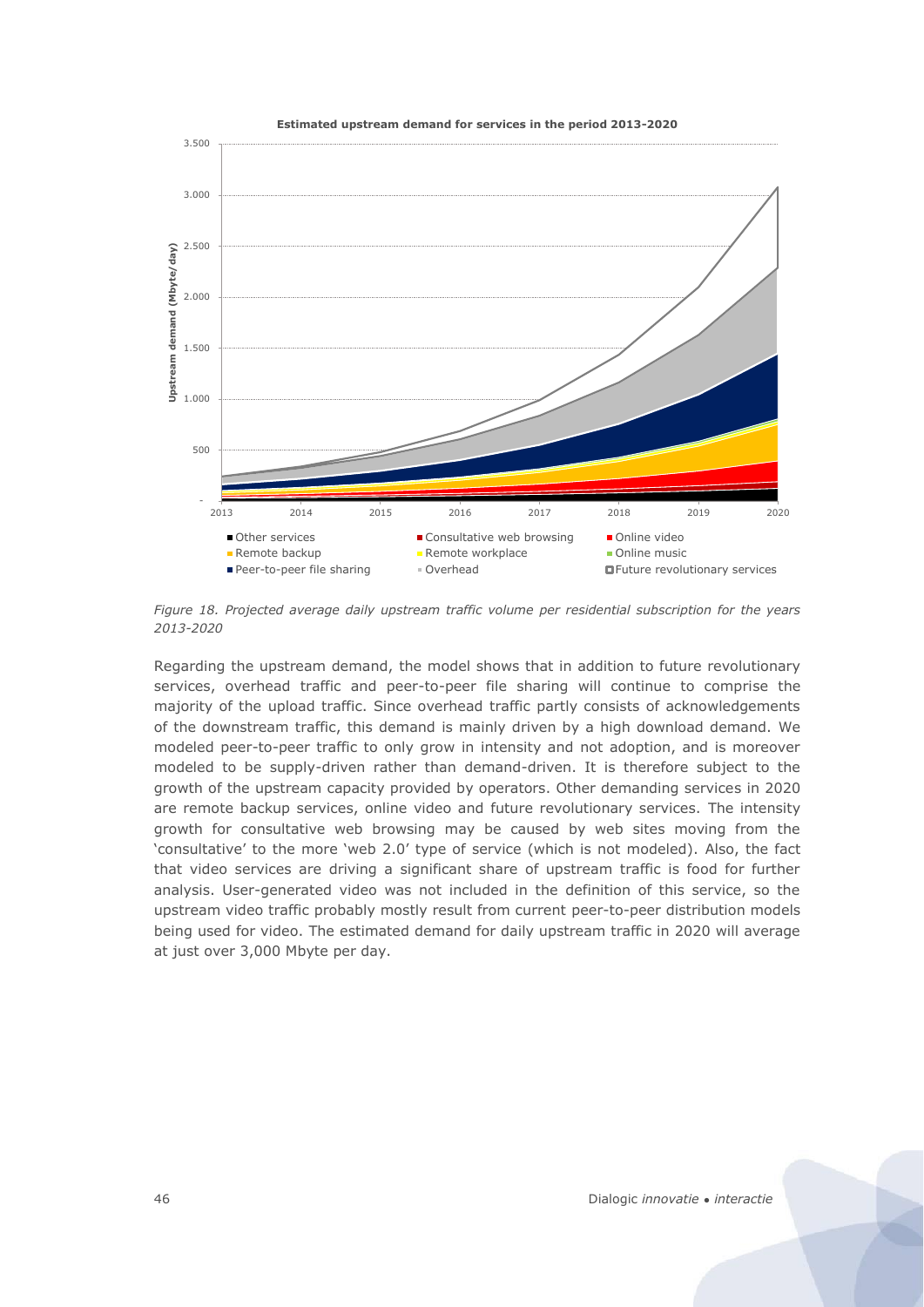

<span id="page-45-1"></span>*Figure 19. Projected average daily downstream traffic volume per residential subscription for the years 2013-2020*

Unsurprisingly, online video is a major driver of downstream traffic growth. Besides online video, traffic for consultative web browsing, overhead and peer-to-peer file sharing are also expected to require considerable traffic. Again, the future revolutionary services also comprise a large part of the traffic in 2020. It is interesting to see web browsing pop up as one of the bigger drivers of growth in this model. The increase in web browsing is mainly caused by intensity growth (e.g. increasing web page size). The growth of online video consumption is due to intensity growth (i.e. the move towards HD and higher resolutions) as well as growth from adoption by lagging users. Other drivers of downstream traffic growth are overhead and peer-to-peer file sharing. Growth in traffic for peer-to-peer file sharing is solely driven by intensity growth. The total downstream demand for 2020 is estimated at almost 8,000 Mbyte per day.

### <span id="page-45-0"></span>**6.3 Demand for capacity and speed**

As discussed earlier, the amount of *bandwidth* required depends on the volume of the traffic to be transferred on a given day and the amount of time in which the majority of the transfers takes place. The latter is determined by simultaneous usage of services as well as the duration of service usage. Due to this, ISPs always provision more bandwidth to endusers than the minimum bandwidth required to transfer the daily traffic volume in a day For example, if a user wants to transfer 200 Mbyte per day, a connection with a bandwidth of 0.79 kbit/s would be sufficient to transfer all the traffic within that day. However, assuming that 80% of the 200 Mbytes are transferred within five minutes, the minimum bandwidth required to satisfy the demand is 4.2 Mbit/s. In that case, the ISP will provision at least 4.2 Mbit/s. The time in which most (say 80%) of the traffic is transferred is a measure of the 'urgency' of the demand.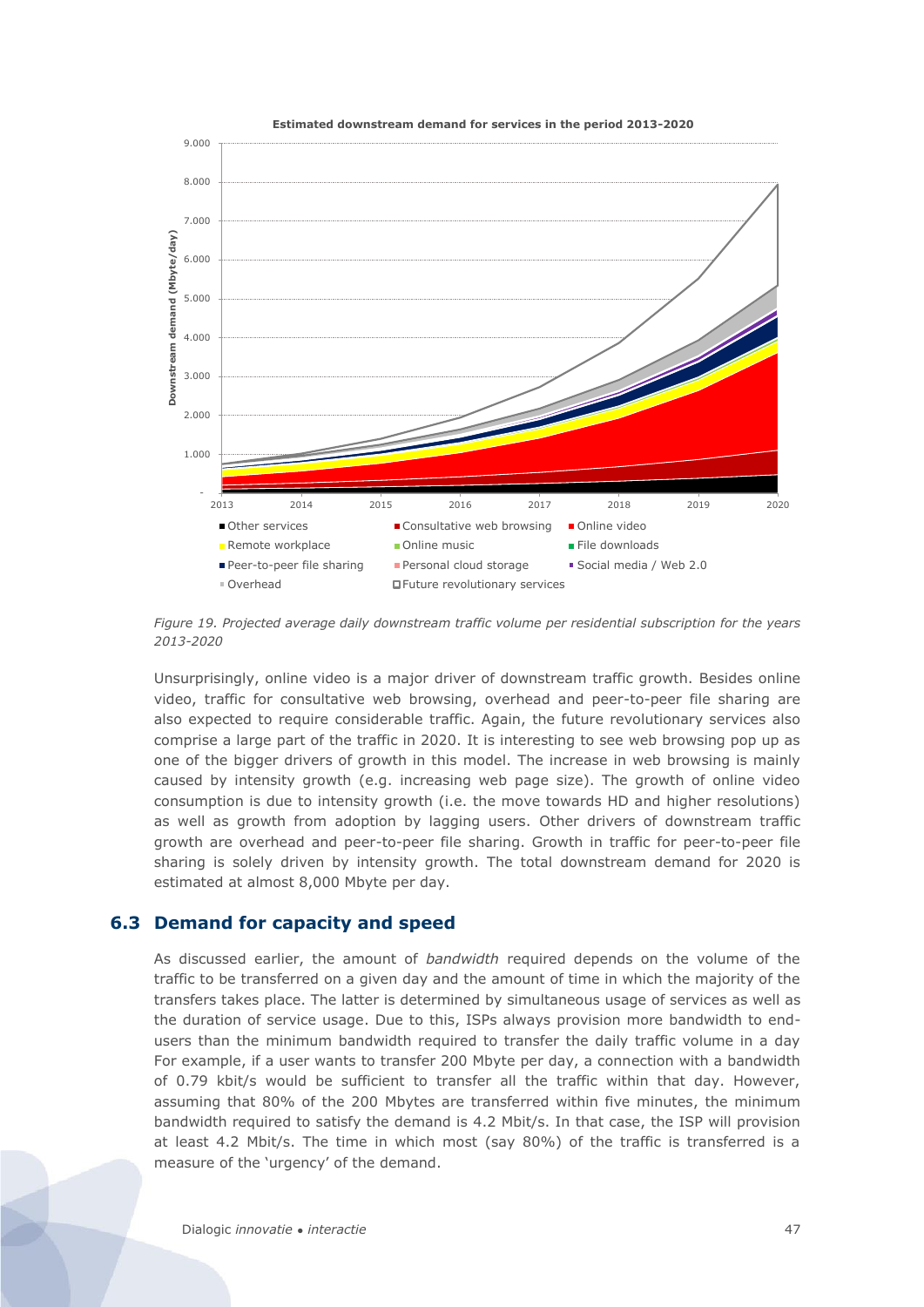We estimated the current urgency of demand by comparing the current daily traffic volume with the currently provisioned connection speeds by ISP C. We find that on average, 80% of a user's daily downstream traffic is transferred in less than 6 minutes. Regarding the upstream traffic, users on average transfer 80% of a day's traffic in 17 minutes.

Assuming that the urgency of the demand in 2020 will not be different from the urgency in 2013, it is possible to calculate the sufficient provisioned speed in 2020 given the traffic volume predicted. If the user in the example above has a demand of 1 gigabyte per day in 2020, the minimum sufficient provisioned speed is 21.8 Mbit/s (the connection needs to be sufficiently fast in order to transfer 80% of 1 gigabyte in five minutes).

As an example, consider a user in the mainstream group. In 2020, this user is expected to download (on average) 2.6 gigabyte of traffic and upload 547 Mbyte of traffic per day. Assuming that this user still wants to transfer 80% of his downstream traffic in six minutes or less, the sufficient provisioned downstream speed would be 55 Mbit/s. Following the same line of reasoning, the sufficient provisioned upstream speed for this user in 2020 would be 3.5 Mbit/s.



#### **Forecasted development of the average sufficient provisioned speed**

<span id="page-46-0"></span>*Figure 20. Estimated development of the average sufficient provisioned speed of subscriptions*

[Figure 20](#page-46-0) shows the forecasted development of the average sufficient provisioned subscription speeds using the method described. You can see from the graph that an average subscription will have a sufficient provisioned downstream speed of about 165.4 Mbit/s in 2020 (compared to 15.3 Mbit/s in 2013) and an average sufficient provisioned upstream speed of 20.1 Mbit/s.

This estimate is only valid assuming that the current advertised speeds are a reasonable indication of the speed of a 'sufficient' connection. In addition, it is assumed that the urgency of traffic will not change. The error bars in [Figure 20](#page-46-0) show the speeds required if urgency changes by 20% (i.e. traffic needs to be transferred in 20% more or less time than currently).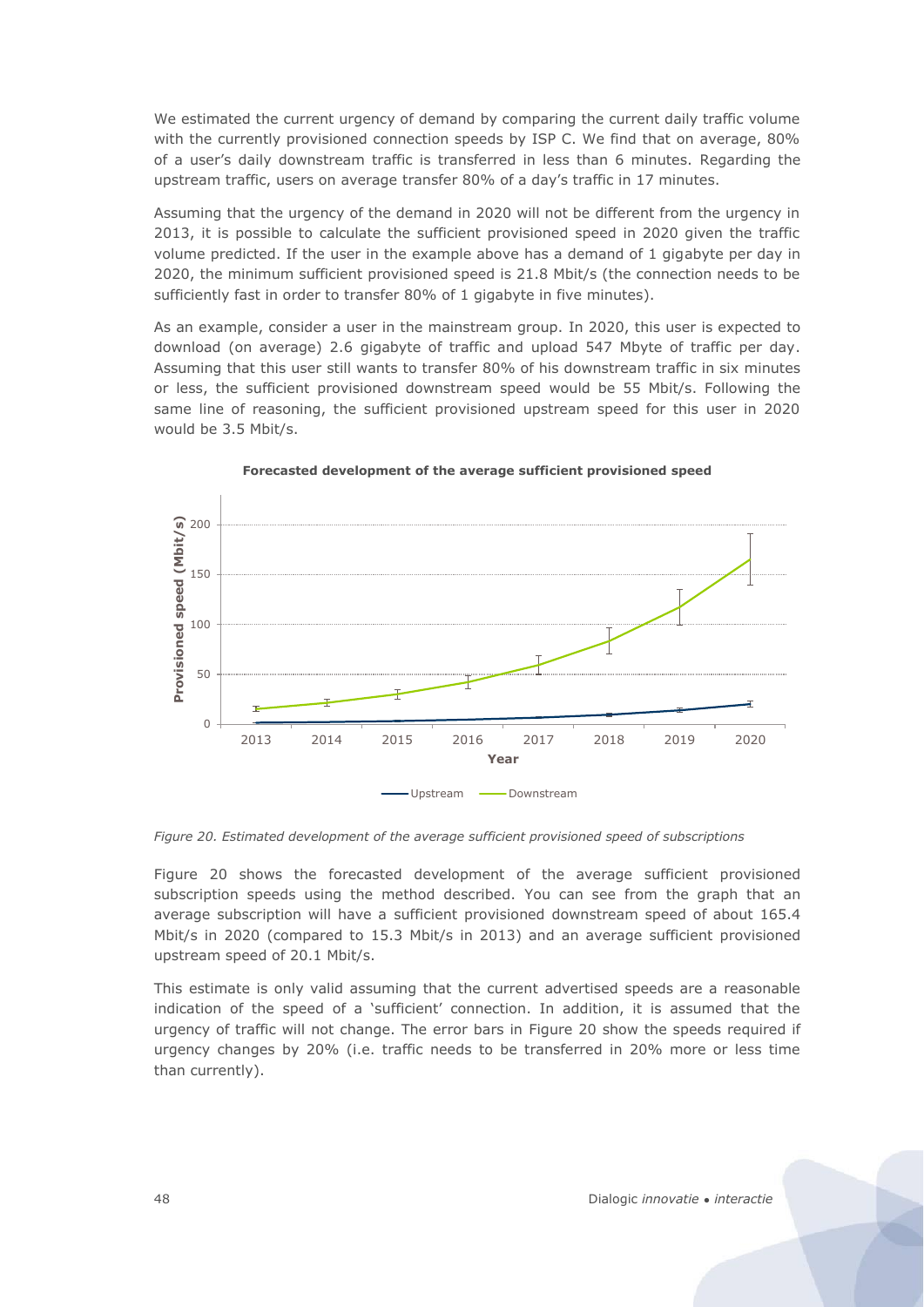# <span id="page-47-0"></span>**6.4 Differences between user groups**

#### *6.4.1 Aggregate demand per user group*

As the different groups will adopt different services at different rates, the growth pattern is different for each group. The power users have already adopted most services such as personal cloud storage and online back-up but will still see some growth in other areas due to intensity growth. This will create differences between groups regarding the total required upstream versus total required downstream capacity. [Figure 21](#page-47-1) and [Figure 22](#page-48-0) show the estimated growth of upstream and downstream respectively for each user group. Note that the y-axis has a logarithmic scale in both figures.



#### **Estimated upstream demand growth per user group**

<span id="page-47-1"></span>*Figure 21. Growth in upstream demand per user group as estimated by the model*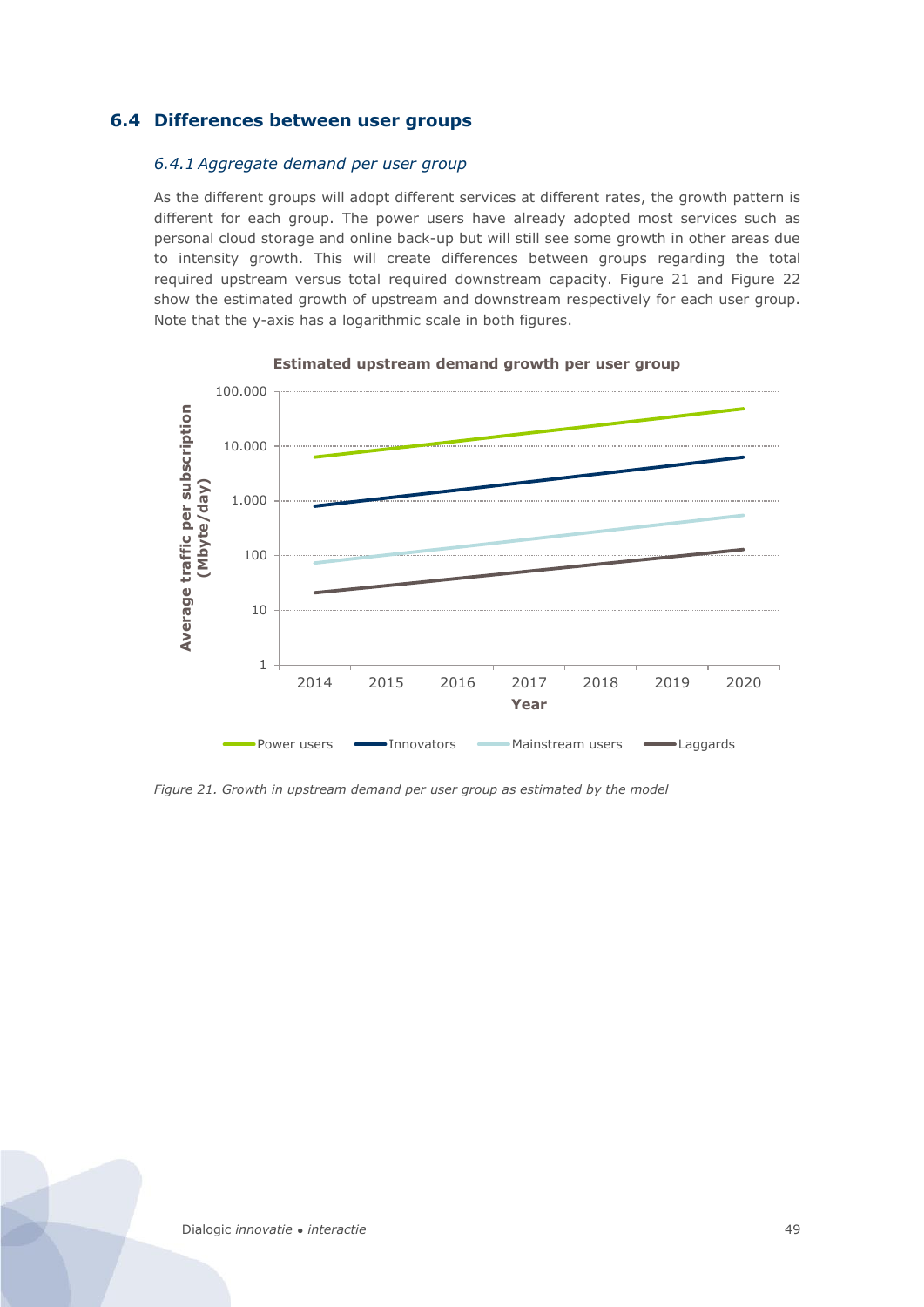

<span id="page-48-0"></span>*Figure 22. Growth in downstream demand per user group as estimated by the model*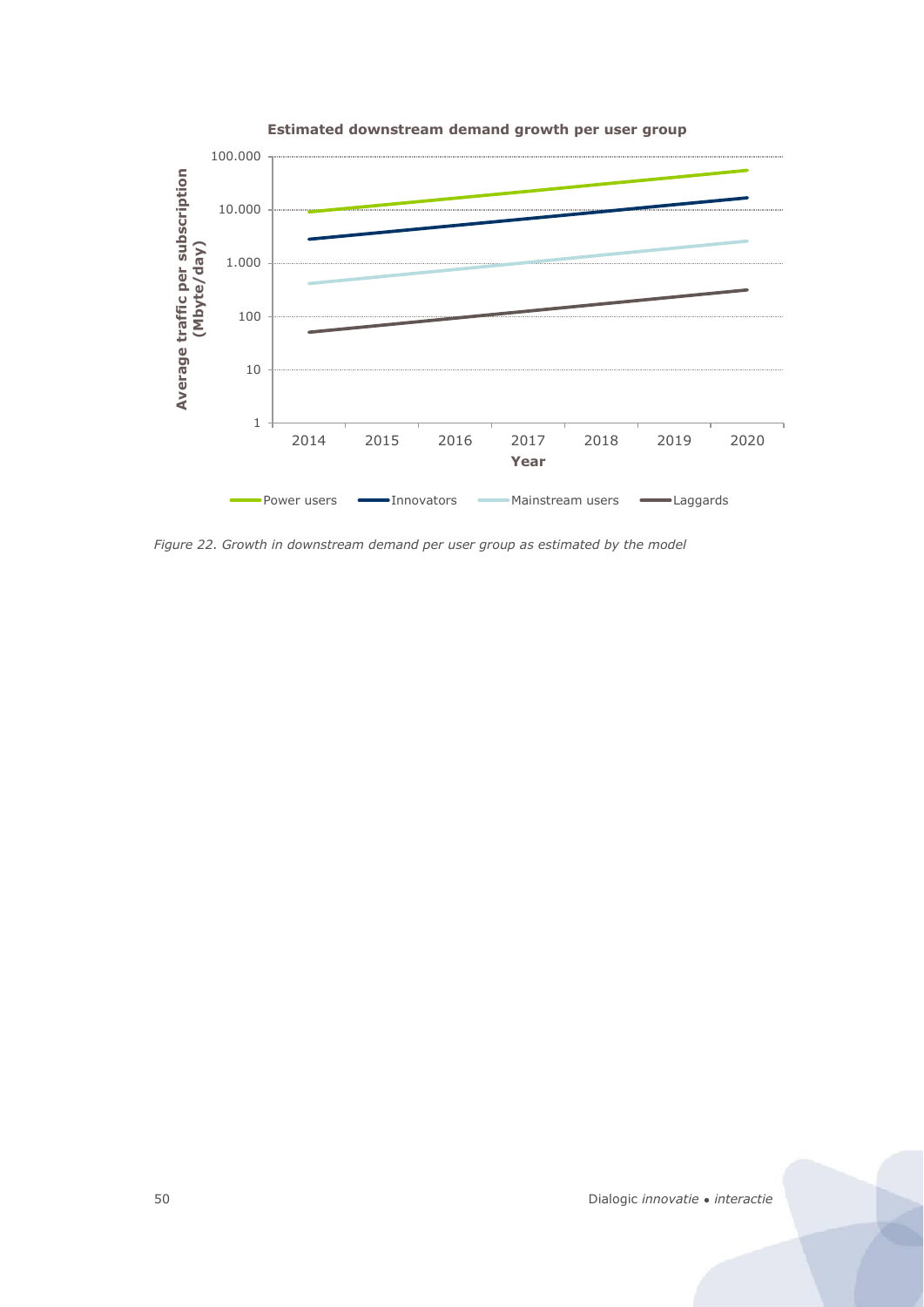### *6.4.2 Demand by service per user group*

[Table 9](#page-49-0) shows the estimated traffic volume demand per subscription in 2020 for the various user groups, broken down into different service categories.

<span id="page-49-0"></span>*Table 9 Estimated bandwidth demand in 2020 (in Mbyte/day transferred) for an average subscription in the user group, by service*

|                               | Up     | <b>Down</b> |                               | Up          | <b>Down</b> |
|-------------------------------|--------|-------------|-------------------------------|-------------|-------------|
| <b>Power users</b>            | 48,704 | 55,396      | <b>Innovators</b>             | 6,312       | 16,924      |
| Consultative web browsing     | 1,466  | 5,597       | Consultative web browsing     | 159         | 1797        |
| E-mail                        | 14     | 87          | E-mail                        | 2           | 28          |
| Social media / Web 2.0        | 707    | 1390        | Social media / Web 2.0        | 77          | 446         |
| Remote backup                 | 4,585  | 0           | Remote backup                 | 498         | 0           |
| Conversational applications   | 290    | 116         | Conversational applications   | 32          | 37          |
| Online video                  | 2,479  | 12,254      | Online video                  | 269         | 3,933       |
| Remote workplace              | 551    | 2,204       | Remote workplace              | 60          | 707         |
| Online music                  | 299    | 358         | Online music                  | 32          | 115         |
| File downloads                | 0      | 181         | File downloads                | 0           | 58          |
| Online gaming                 | 1      | 3           | Online gaming                 | $\mathbf 0$ | 1           |
| Peer-to-peer file sharing     | 14,403 | 4,835       | Peer-to-peer file sharing     | 1,565       | 1,552       |
| Personal cloud storage        | 100    | 96          | Personal cloud storage        | 11          | 31          |
| Other services                | 1,773  | 3,448       | Other services                | 199         | 1,126       |
| Overhead                      | 6,965  | 6,613       | Overhead                      | 1,795       | 1,236       |
| Future revolutionary services | 15,071 | 18,212      | Future revolutionary services | 1,614       | 5,856       |

| <b>Mainstream users</b>       | 547            | 2,619 | Laggards                      | 129            | 317 |
|-------------------------------|----------------|-------|-------------------------------|----------------|-----|
| Consultative web browsing     | 11             | 301   | Consultative web browsing     | 3              | 31  |
| E-mail                        | O              | 5     | E-mail                        | 0              |     |
| Social media / Web 2.0        | 5              | 75    | Social media / Web 2.0        | $\overline{2}$ | 8   |
| Remote backup                 | 34             | 0     | Remote backup                 | 5              | 0   |
| Conversational applications   | 2              | 6     | Conversational applications   |                |     |
| Online video                  | 18             | 658   | Online video                  | 3              | 31  |
| Remote workplace              | $\overline{4}$ | 118   | Remote workplace              |                | 12  |
| Online music                  | 2              | 19    | Online music                  | 0              | 0   |
| File downloads                | $\Omega$       | 10    | File downloads                | 0              |     |
| Online gaming                 | $\Omega$       | 0     | Online gaming                 | 0              | 0   |
| Peer-to-peer file sharing     | 107            | 260   | Peer-to-peer file sharing     |                |     |
| Personal cloud storage        | 0              | 0     | Personal cloud storage        | 0              | 0   |
| Other services                | $\Omega$       | 101   | Other services                | 46             | 100 |
| Overhead                      | 261            | 152   | Overhead                      | 34             | 124 |
| Future revolutionary services | 102            | 915   | Future revolutionary services | 35             | 108 |

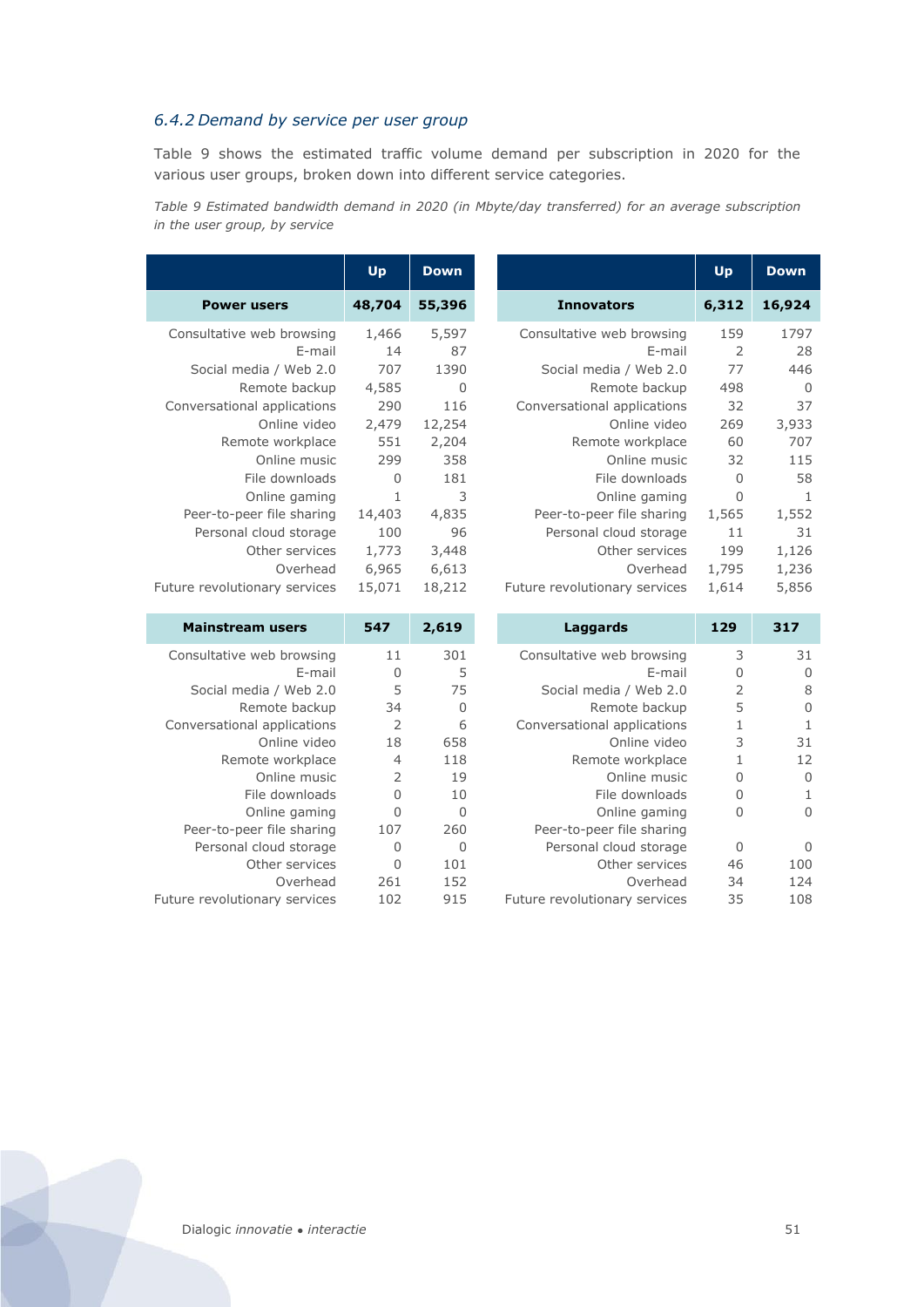### *6.4.3 Capacity and speed demand per user group*

Using the earlier described method, we estimated the future sufficient provisioned subscription speeds for each user group. [Table 10](#page-50-0) gives an overview of these speeds (in Mbit/s).

<span id="page-50-0"></span>*Table 10. Estimated development of average sufficient provisioned speeds (in Mbit/s) for different user groups (2013-2020)*

|                     |                                                                                                                                                                                                                                                                                                                                                                                | 2013  | 2014                                                                                                                                                                                                                                                                                                | 2015  | 2016  | 2017  | 2018  | 2019  | 2020   |
|---------------------|--------------------------------------------------------------------------------------------------------------------------------------------------------------------------------------------------------------------------------------------------------------------------------------------------------------------------------------------------------------------------------|-------|-----------------------------------------------------------------------------------------------------------------------------------------------------------------------------------------------------------------------------------------------------------------------------------------------------|-------|-------|-------|-------|-------|--------|
| Power               | Up                                                                                                                                                                                                                                                                                                                                                                             | 29.2  | 40.8                                                                                                                                                                                                                                                                                                | 57.2  | 80.2  | 112.7 | 158.6 | 223.4 | 314.9  |
| $users*$            | Down                                                                                                                                                                                                                                                                                                                                                                           | 142.4 | 191.4                                                                                                                                                                                                                                                                                               | 257.5 | 346.9 | 467.9 | 631.6 | 853.5 | 1154.5 |
| * Note power users: |                                                                                                                                                                                                                                                                                                                                                                                |       | The estimations for the sufficient provisioned speeds for power users are<br>based on a different method in which traffic for peer-to-peer is modeled to<br>be supply-driven rather than demand-driven. This means that the power<br>users will always maximally utilize the provisioned bandwidth. |       |       |       |       |       |        |
| <b>Innovators</b>   | Up                                                                                                                                                                                                                                                                                                                                                                             | 3.7   | 5.2                                                                                                                                                                                                                                                                                                 | 7.3   | 10.3  | 14.4  | 20.4  | 28.8  | 40.8   |
|                     | 59.0<br>79.3<br>106.7<br>44.0<br>143.7<br>193.6<br>Down<br>Up<br>0.3<br>0.5<br>0.7<br>0.9<br>1.3<br>1.8<br>8.7<br>15.9<br>Down<br>6.4<br>11.7<br>21.6<br>29.4<br>Up<br>0.1<br>0.1<br>0.2<br>0.2<br>0.3<br>0.5<br>Down<br>0.8<br>1.1<br>1.4<br>1.9<br>2.6<br>3.6<br>Up<br>1.6<br>2.2<br>3.2<br>6.7<br>4.6<br>9.6<br>15.3<br>21.4<br>30.0<br>42.2<br>83.4<br>59.3<br><b>Down</b> | 261.2 | 352.7                                                                                                                                                                                                                                                                                               |       |       |       |       |       |        |
| Mainstream          |                                                                                                                                                                                                                                                                                                                                                                                |       |                                                                                                                                                                                                                                                                                                     | 2.5   | 3.5   |       |       |       |        |
| users               |                                                                                                                                                                                                                                                                                                                                                                                |       |                                                                                                                                                                                                                                                                                                     |       |       |       |       | 40.1  | 54.6   |
| Laggards            |                                                                                                                                                                                                                                                                                                                                                                                |       |                                                                                                                                                                                                                                                                                                     |       |       |       |       | 0.6   | 0.8    |
|                     |                                                                                                                                                                                                                                                                                                                                                                                |       |                                                                                                                                                                                                                                                                                                     |       |       |       |       | 4.9   | 6.6    |
| <b>All users</b>    |                                                                                                                                                                                                                                                                                                                                                                                |       |                                                                                                                                                                                                                                                                                                     |       |       |       |       | 13.9  | 20.1   |
|                     |                                                                                                                                                                                                                                                                                                                                                                                |       |                                                                                                                                                                                                                                                                                                     |       |       |       |       | 117.4 | 165.4  |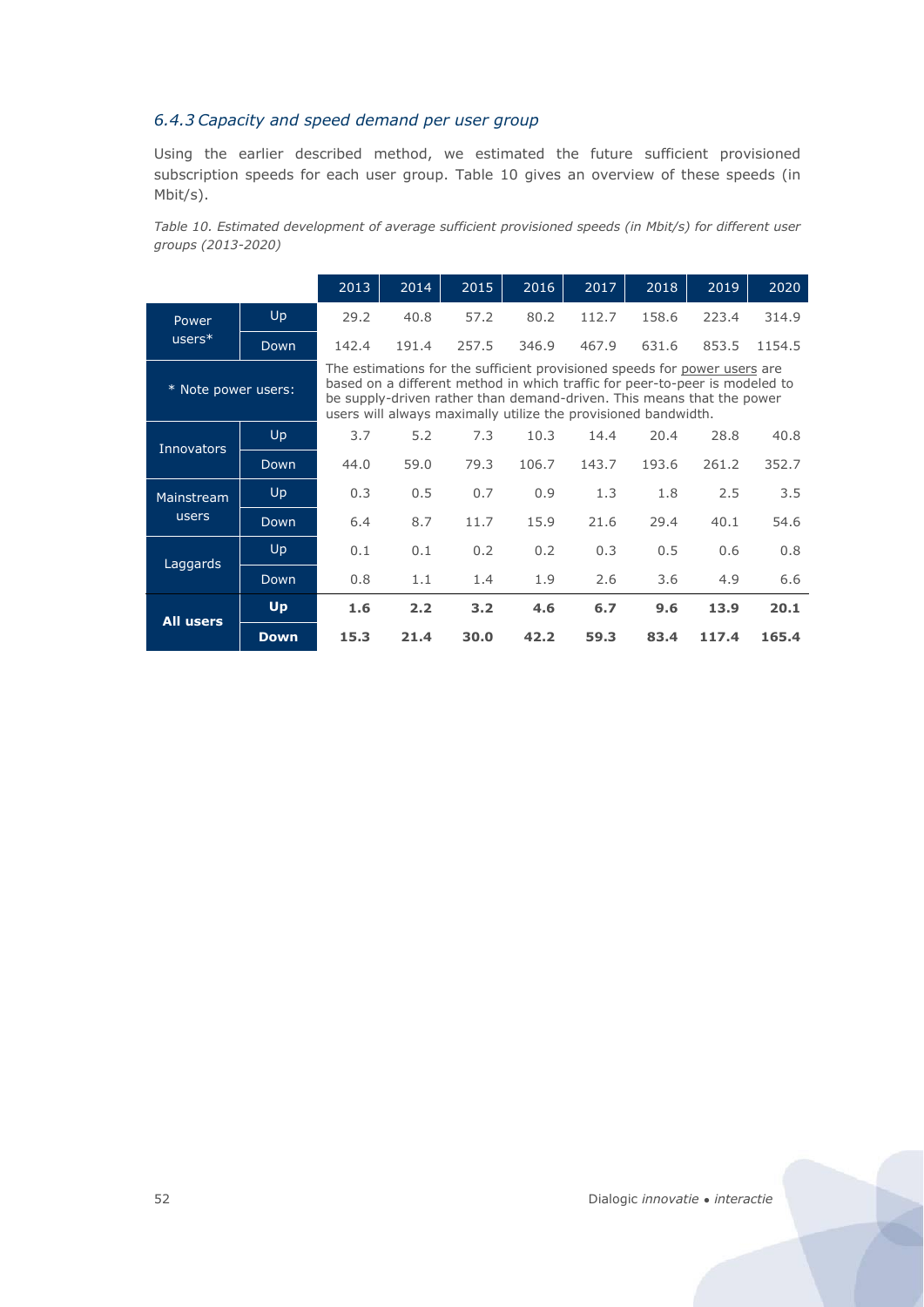# <span id="page-51-0"></span>**7 Discussion & conclusions**

In this chapter, we return to the research questions posed in chapter 1 and show how they can be answered using the bandwidth demand estimation model. We subsequently discuss some limitations of the model.

# <span id="page-51-1"></span>**7.1 Answering the research questions**

The central question in this study is how the demand for upstream traffic will develop in the coming years until the year 2020. For that purpose, we constructed a bandwidth demand estimation model. To do this, we took the following steps: first, we estimated the current demand for services. Second, we estimated the growth of (a) the adoption and (b) the intensity of these services. Moreover, we added 'future revolutionary services', services that are by definition not in use yet but are expected to come about in the coming years. These estimates led to a demand for megabytes per day. At the last step, we translated this demand for volume to demand for bandwidth speed, based on the urgency of the traffic. Upload traffic in essence appeared to be less urgent than download speed, as was shown by the network measurements conducted.

The services that contribute most to current upstream traffic are peer-to-peer file sharing (61 Mbyte), remote back-up (25 Mbyte) and online video (18 Mbyte). These services are in 2020 also expected to be the largest driver for upstream traffic. The main driver for downstream traffic is online video, comprising amongst others traffic from YouTube and Netflix. Remote workplace, consultative web browsing and again peer-to-peer file sharing are important drivers for downstream demand.

It is important to recognize that residential broadband speed demand has a very diverse character. Households vary considerably in their intensity of use, the type of applications they use their connection for, and the amount of traffic these applications generate. In this study, we have addressed this diversity by differentiating between different categories of users, and our overall outcomes are averages over these categories.

Six subquestions were to be answered by this research. We will describe the answers separately.

1. To what extent do currently available applications contribute to upstream traffic by 2020?

47% of the upstream bandwidth traffic demand in 2020 is constituted by the currently available applications. Overhead traffic and peer-to-peer file sharing comprise the majority of the upload traffic, constituting respectively 27% and 21% of the upstream traffic demand in 2020. Other currently available applications that drive demand in 2020 are remote backup (12%) and online video (7%).

2. To what extent has the need for upstream traffic of currently available applications changed in recent years?

The model estimates that upstream traffic in 2013 is 242 Mbyte per day. By 2020, upstream is expected to take up 3,093 Mbyte per day. This constitutes a CAGR of 44%. The CAGR of the upstream traffic of currently available applications only is 37%. The largest CAGR is expected to come from remote backup (46%) and online video (42%).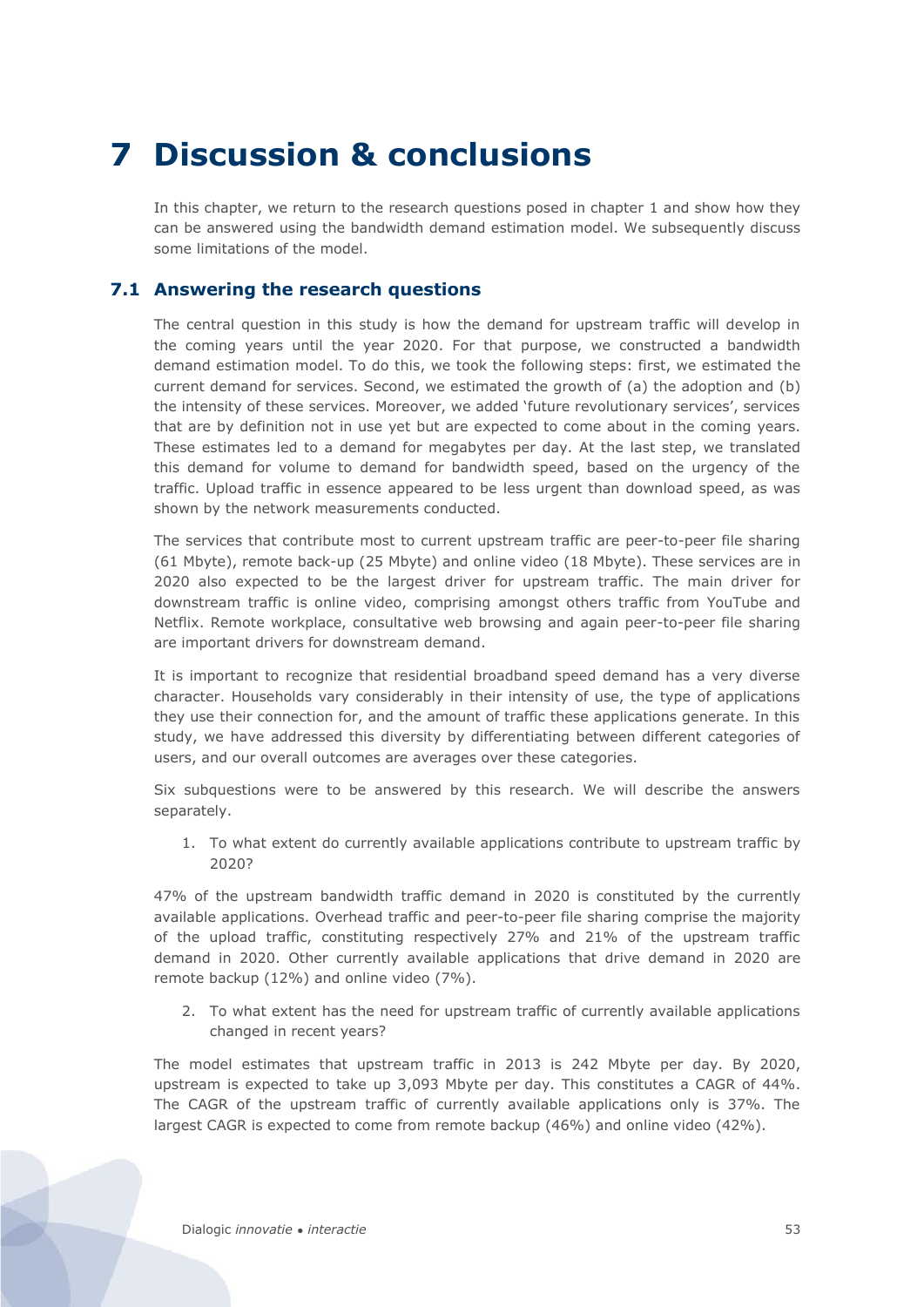In the past few years, Cisco VNI [\[7\]](#page-57-3) as well as TNO and Dialogic [\[8\]](#page-57-6) conducted studies to estimate the growth of bandwidth consumption at the aggregate level. Cisco reports that it expected a compound annual growth rate (CAGR) of global IP traffic of 32% for the period 2010-2015, including fixed as well as mobile access In 2010, TNO and Dialogic estimated a growth rate of 30 to 40% in the Netherlands for fixed-only connections.

3. Which business applications require high upstream traffic?

We find that the current bandwidth demand for business applications suitable for use in a residential context (working from home) is low. Applications that require large amounts of upstream bandwidth are typically applications that either transmit large files or multimedia content, or use peer-to-peer as distribution mechanism. We were unable to identify significant bandwidth usage following either pattern for business applications in general. It should be noted that our model estimates the average demand for a large group of users, and cannot take into account the requirements for highly specific business applications.

We conclude that bandwidth demand for business applications mainly stems from simultaneous use of multiple applications, or simultaneous use by multiple users. In addition, the use of consumer applications for business purposes contributes (albeit invisibly) to the upstream traffic demand for business use.

4. To what extent will consumers use more business applications by 2020?

Services that are typically also used for business applications are conversational applications, remote workplace, and personal cloud storage, as elaborated on in the previous question. The CAGR of the demand for these services is respectively 17%, 7% and 25%. By 2020, these services will have a relatively limited impact on the traffic demand for residential connections: conversational applications take up 0.6% of the upstream and 0.2% of the downstream traffic; remote workplace service consume 0.9% of the traffic (up) and 3.6% (down). Personal cloud storage is also marginal in 2020 with 0.2% of the upstream traffic and 0.2% of the downstream traffic.

5. To what extent will consumers use other applications with a high demand for upstream traffic by 2020?

In this research, we modeled demand for future revolutionary services. Future revolutionary services are services that do not exist at this moment, but are expected to come about in the coming years. We modeled their traffic by means of a probability distribution of the impact of revolutions and their expected outcome frequency. The future revolutionary services are expected to constitute 26% of the upstream traffic by 2020. One typical example of a driver for this traffic is a surge in the number of connected devices and accompanying services in a household.

6. Which upstream and downstream speeds will be sufficient for future demand?

The average sufficient provisioned downstream bandwidth speed in 2020 is 165 Mbit/s, whereas the average sufficient provisioned upstream speed is 20 Mbit/s. Regarding the downstream demand, 59% of the traffic is comprised by currently available applications. 34% of the traffic demand is constituted by future revolutionary services, whereas 7% is comprised by overhead traffic. Regarding the upstream demand, 47% of the traffic is constituted by currently available applications. 26% of the traffic demand comes from future revolutionary services, whereas 27% is comprised by overhead traffic.

Bandwidth usage is modelled to be demand-driven. Bandwidth demand is estimated to be different between different types of users. Power users are expected to be the most demanding, followed respectively by innovators, mainstream users and laggards. However,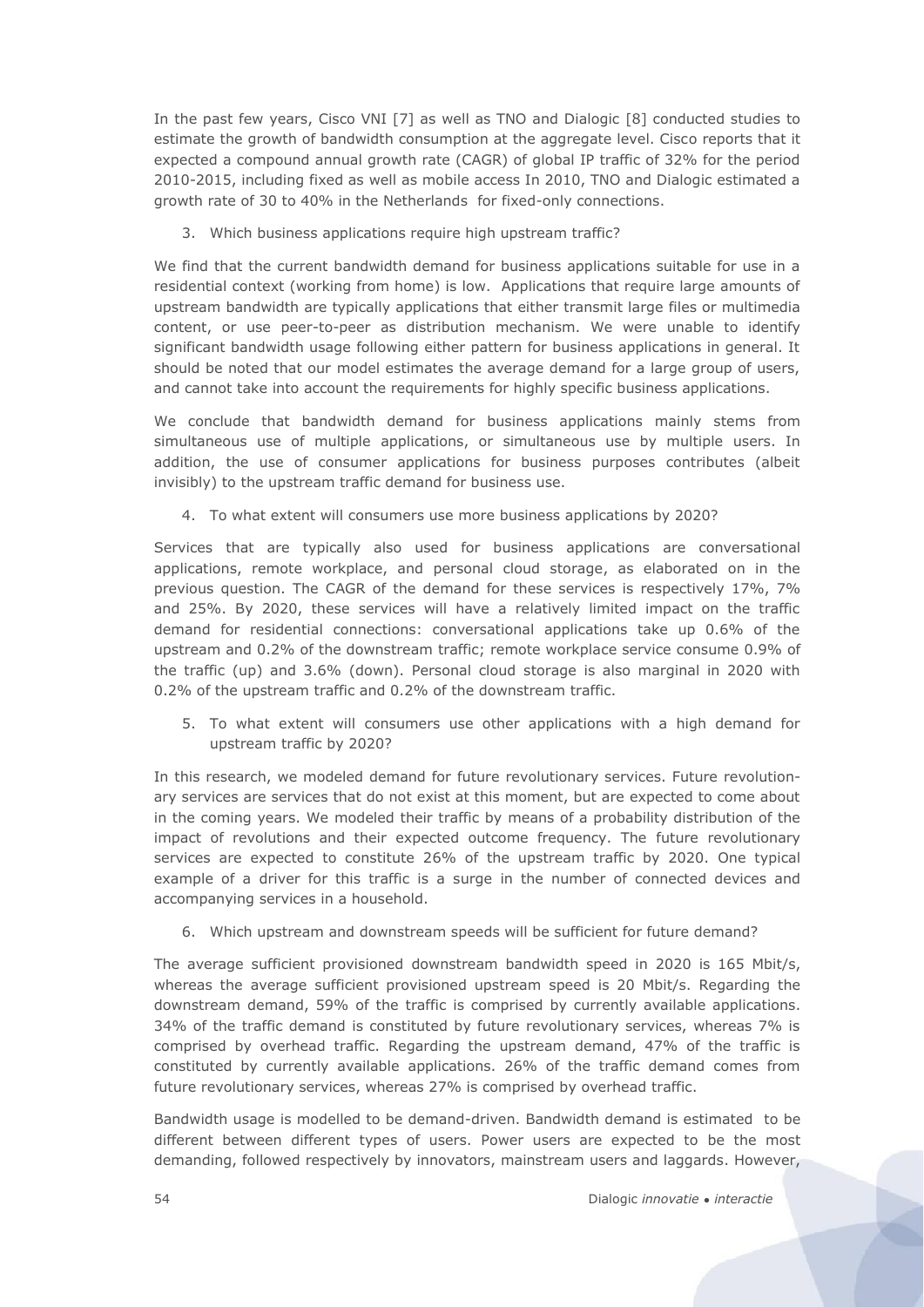in the case of power users, we assume the demand for 'peer-to-peer file sharing' to be supply-driven. The intensity growth of demand for peer-to-peer services was calibrated on the increase of the provisioned speeds of ISP A in 2013.

# <span id="page-53-0"></span>**7.2 Limitations**

The model developed in this study estimates future demand for bandwidth by predicting the growth in demand for existing services among different user groups according to the increase in adoption and intensity. In addition, several scenarios for 'revolutionary' services have been included to model the expected introduction of unforeseen services. The advantage of this approach is that it provides a high level of detail as well as several parameters to 'tweak' for example the speed of adoption, magnitude of intensity increase, size of user groups et cetera in order to estimate the impact of various scenarios.

The increase in adoption and intensity have been calibrated using various sources and modeling by the researchers. Different values would lead to a significantly different estimate, and are therefore prone to subjectivity. A case in point is the traffic for peer-topeer file download. The intensity growth has been calibrated on the historic growth of one ISP, where choosing a different ISP could have resulted in a different estimate.

In the model it is assumed that all traffic generated by a household corresponds to 'actual' or 'intrinsic' demand for a service by an end user. This may not always be the case for two reasons. First of all, some traffic may be 'involuntary'. One example is the traffic generated by viruses and spyware, which recent research has shown to account for up to 61% of online traffic [\[15\].](#page-57-15) This could also be a reason that our estimates of current traffic differ from other studies, the European Commission's report 'Quality of Broadband Services in the EU' being a case in point. Second, demand may sometimes be a result of supply rather than 'actual' demand. For example, peer-to-peer applications generally use all available bandwidth. If the ISP were to raise the bandwidths of their subscriptions, they would see significant increases in traffic volume, which nevertheless do not directly relate to increased *demand*.

Finally, a fundamental issue with predictive quantitative models is that it is generally impossible to model the so-called 'black swans' , that is, unlikely events that nevertheless can have substantial impact on the outcome. A few examples of such 'black swans' in the context of our study are the following:

- x (Further) criminalization of certain online activities (e.g. illegal file sharing). Users will decide whether to use a certain illegal service based on the 'pay-off' of its usage. Should peer-to-peer file sharing expose users to a high risk of being caught, fewer users will accept the risk.
- Blocking of certain services or content. Several governments have already decided that certain services or websites should not be accessible at all (e.g. file sharing websites) or only with an explicit opt-in (e.g. porn sites). Although such blocking can usually be circumvented by technically skilled users, the majority will simply be unable to gain access.
- Separation or decentralization of the internet. Several (non-free) countries have installed virtual 'Chinese walls' that disallow many types of foreign services. Such separation or decentralization could become a reality in other countries in the coming years following the recent revelations regarding the widespread U.S. intelligence activities.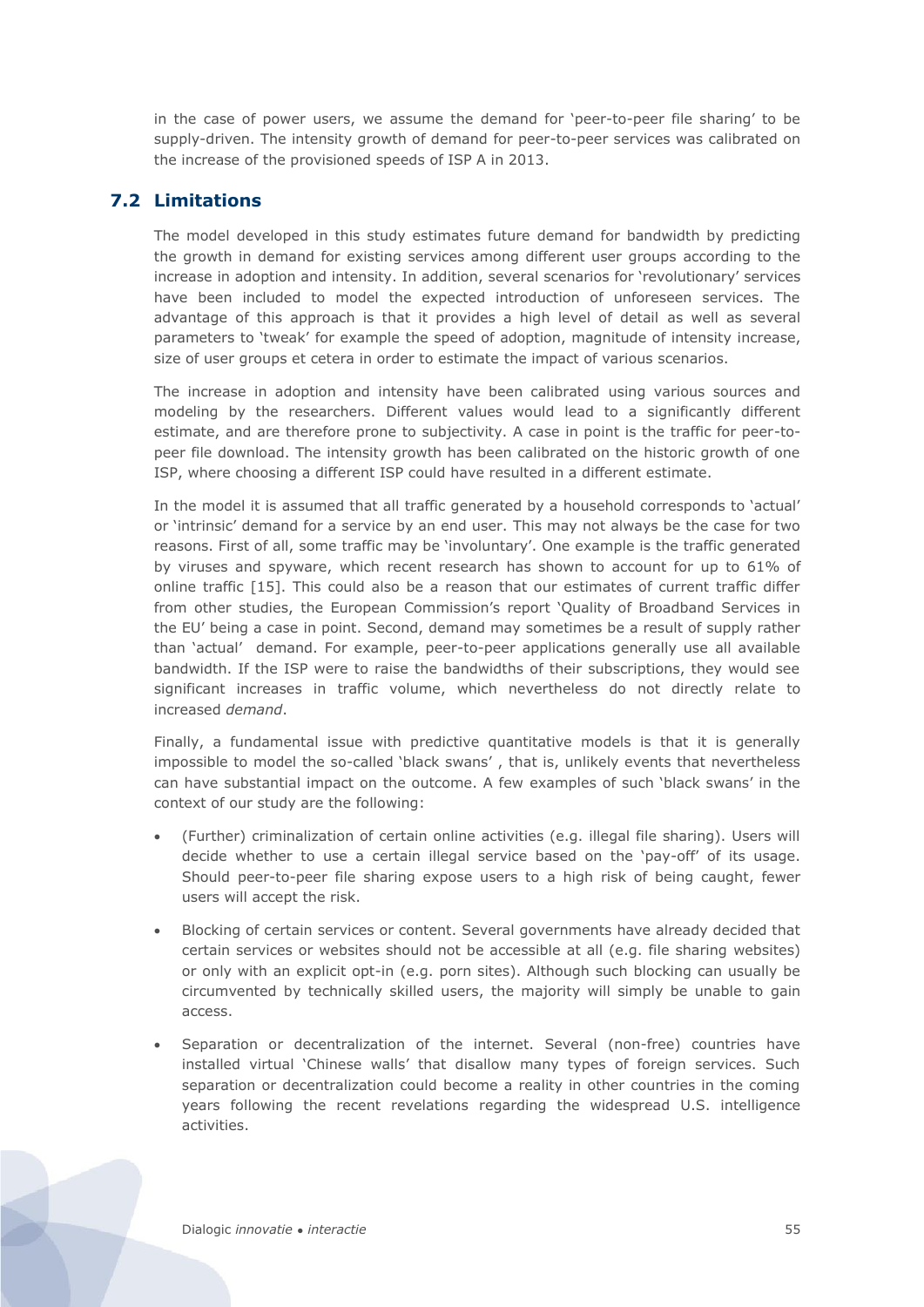# **7.3 Conclusion**

<span id="page-54-0"></span>In this study, we have developed a method for estimating households' future bandwidth demand. The future bandwidth demand for existing services can be estimated by combining data on current usage of services with projections of the adoption and growth rates of service usage intensity. Future revolutionary services are expected to play a major role in the growth of bandwidth demand. Such services are however difficult to foresee. We have developed a 'next best' estimation model for these services, where we modeled a probability distribution of the impact of revolutions and their expected occurrence frequency.

The method developed in this study was applied to data on residential subscriptions in Western Europe. We predicted the compound annual growth rate (CAGR) of upstream and downstream traffic demand to be 44% and 40% respectively. While demand in 2013 is on average 15.3 Mbit/s downstream and 1.6 Mbit/s upstream, in 2020 demand is expected to increase to 165.4 Mbit/s downstream and 20.1 Mbit/s upstream. Large differences can be found between the types of services and the user groups. Power users, constituting 2% of the total users, will require 1,155 Mbit/s downstream and 315 Mbit/s upstream by 2020, whereas the laggards will only need 6.6 Mbit/s downstream and 0.8 Mbit/s upstream by that time.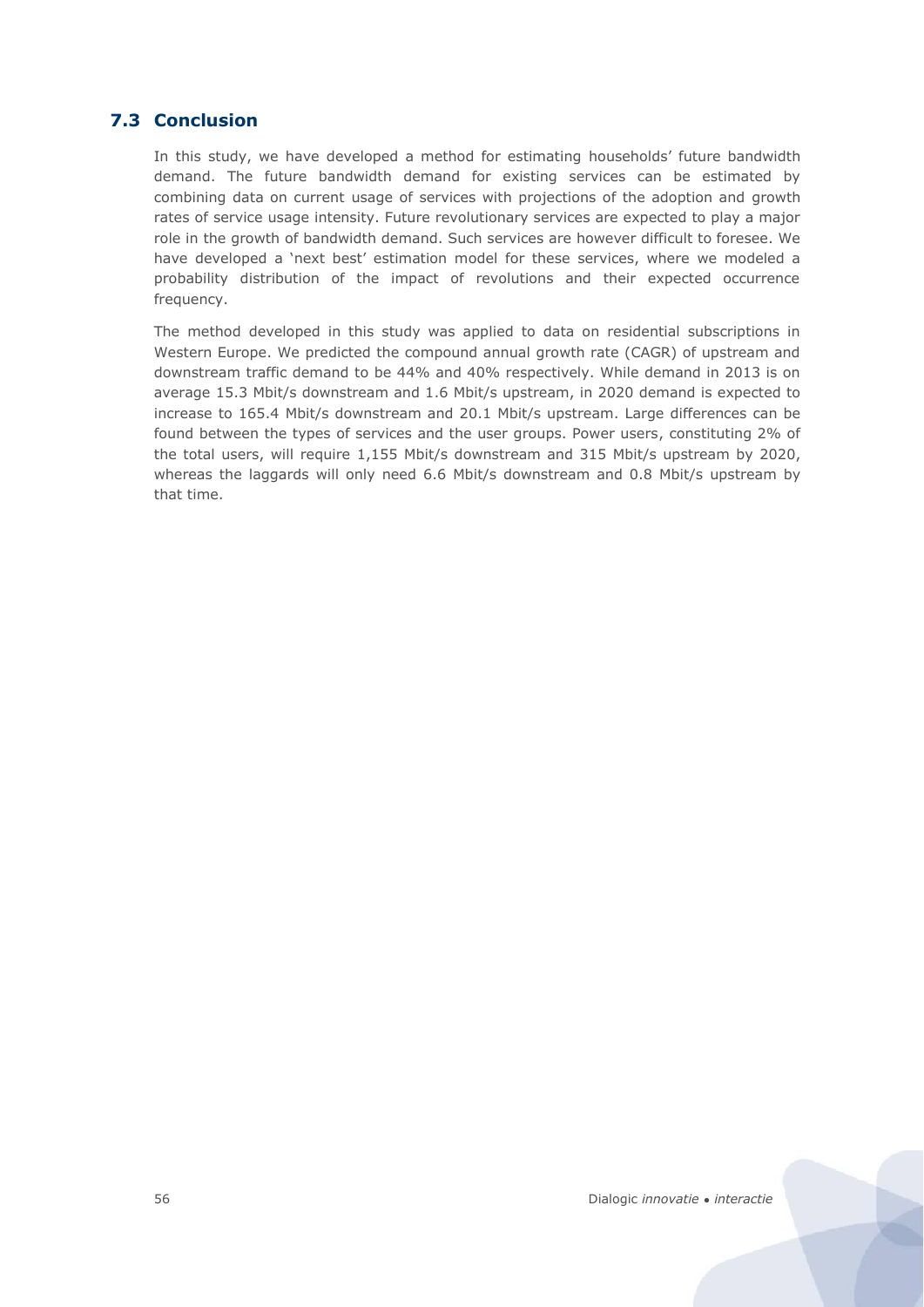# <span id="page-55-0"></span>**Appendix A. Consulted experts**

| <b>Name</b>                 | <b>Organization</b>                          | <b>Function</b>                                                         |
|-----------------------------|----------------------------------------------|-------------------------------------------------------------------------|
| Arbanowski, Dr. ing. Stefan | Fraunhofer FOKUS                             | Head of Future Applications and<br>Media                                |
| Betteridge, Ian             | iPoque                                       | <b>International Sales Specialist</b>                                   |
| Belson, David               | Akamai                                       | Editor of 'State of the Internet'<br>report                             |
| Coppieters, Stijn           | Genexis                                      | Marketing Manager                                                       |
| Osstyn, Dirk                | Alcatel-Lucent Belgium                       | Global Network Engineering /<br>Fixed<br>Access<br>Program<br>Assurance |
| Pesovic, Ana                | Alcatel-Lucent Belgium                       | Marketing Manager                                                       |
|                             | <b>FttH Council Europe</b>                   | Chair of World<br>Applications<br>Committee                             |
| Poort, Joost                | of Information<br>Institute<br>Law<br>(IViR) | Senior researcher                                                       |
| Schuurman, Krijn            | InterimIC                                    | Project manager                                                         |
| Vries, Wilbert de           | Tweakers.net                                 | Editor-in-Chief                                                         |
| Ziel, Stef van der          | <b>JetStream</b>                             | Owner                                                                   |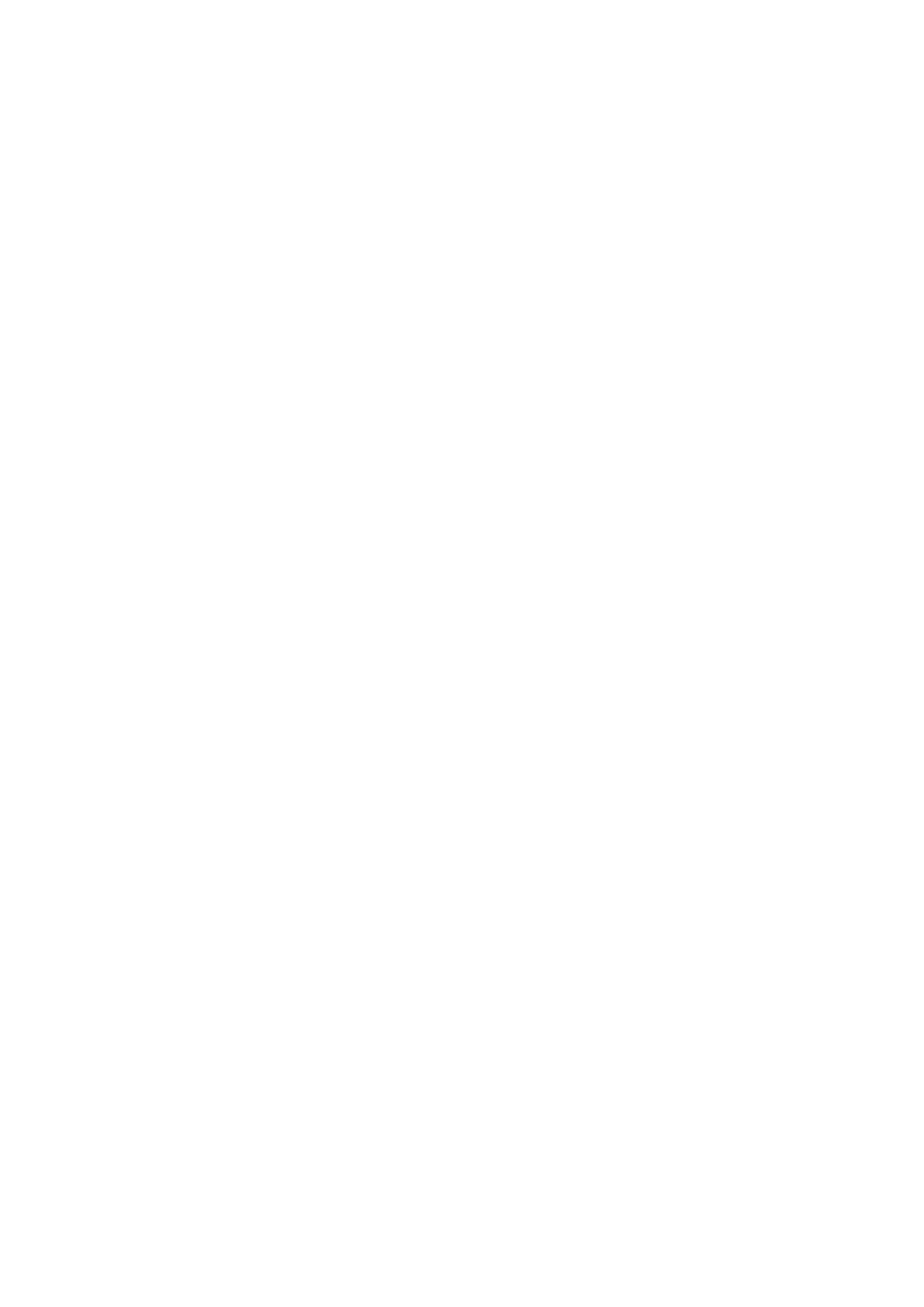# <span id="page-57-0"></span>**References**

- <span id="page-57-12"></span>[1] The HTTP Archive (2013). *Trends*. Retrieved from <http://httparchive.org/trends.php?s=All&minlabel=Nov+15+2010&maxlabel=Nov+15+2013>
- <span id="page-57-2"></span>[2] Sandvine (2013) The Global Internet Phenomena Report. 2013 H1
- <span id="page-57-8"></span>[3] Sandvine (2013) The Global Internet Phenomena Report. 2013 H2
- <span id="page-57-9"></span>[4] NationMaster (2014). International Internet Bandwidth in Mbps per capita. Retrieved from http://www.nationmaster.com/country-info/stats/Media/Internet/International-Internetbandwidth/Mbps/Per-capita
- [5] Kenny & Broughton (2013) Domestic demand for bandwidth: an approach to forecasting requirements for the period 2013-2023. commissioned by the Broadband Stakeholders Group (BSG)
- <span id="page-57-10"></span>[6] Microsoft (2008) Remote Desktop Protocol Performance white paper. Retrieved from [http://download.microsoft.com/download/4/d/9/4d9ae285-3431-4335-a86e-](http://download.microsoft.com/download/4/d/9/4d9ae285-3431-4335-a86e-969e7a146d1b/RDP_Performance_WhitePaper.docx)[969e7a146d1b/RDP\\_Performance\\_WhitePaper.docx](http://download.microsoft.com/download/4/d/9/4d9ae285-3431-4335-a86e-969e7a146d1b/RDP_Performance_WhitePaper.docx)
- <span id="page-57-3"></span>[7] Cisco (2011) Visual networking index (VNI) Global IP Traffic forecast 2010-2015. Presentation by Mark Nowell. Retrieved from [http://www.ieee802.org/3/ad\\_hoc/bwa/public/sep11/nowell\\_01\\_0911.pdf](http://www.ieee802.org/3/ad_hoc/bwa/public/sep11/nowell_01_0911.pdf)
- <span id="page-57-6"></span>[8] Dialogic and TNO (2010). Supply and demand for next generation infrastructures
- <span id="page-57-11"></span>[9] Poort et al. (2013) Baywatch: two Approaches to Measure the Effects of Blocking Access to The Pirate Bay
- <span id="page-57-4"></span>[10]Rogers, E.M. (2005) Diffusion of Innovations.
- [11]Cisco (2013). Cisco Visual Networking Index: Forecast and Methodology. 2012-2017 white paper
- <span id="page-57-5"></span>[12]Nielsen (2005). Nielsen's Law of Internet Bandwidth. Retrieved from <http://www.nngroup.com/articles/law-of-bandwidth/>
- <span id="page-57-1"></span>[13]Crozier, R. (2013). Networks hammered by Apple iOS7 release. Retrieved from [http://www.itnews.com.au/News/357682.networks-hammered-by-apple-ios7-release.aspx](http://www.itnews.com.au/News/357682,networks-hammered-by-apple-ios7-release.aspx)
- <span id="page-57-13"></span>[14]Eurostat (2013). Average household size. Retrieved from appsso.eurostat.ec.europa.eu/nui/submitViewTableAction.do
- <span id="page-57-15"></span>[15]Incapsula (2013). Report: bot traffic is up to 61.5% of all website traffic. Retrieved from <http://www.incapsula.com/the-incapsula-blog/item/820-bot-traffic-report-2013>
- <span id="page-57-14"></span>[16]Pesovic, A. & Sharpe, R. (2012). Is symmetrical bandwidth a Myth or a Must? Retrieved from [http://www2.alcatel-lucent.com/techzine/is-symmetrical-bandwidth-a-myth-or-a-must.](http://www2.alcatel-lucent.com/techzine/is-symmetrical-bandwidth-a-myth-or-a-must)
- <span id="page-57-7"></span>[17]ECC (2013). Future Harmonised Use of 1452-1492 MHz in CEPT. Copenhagen: ECC.